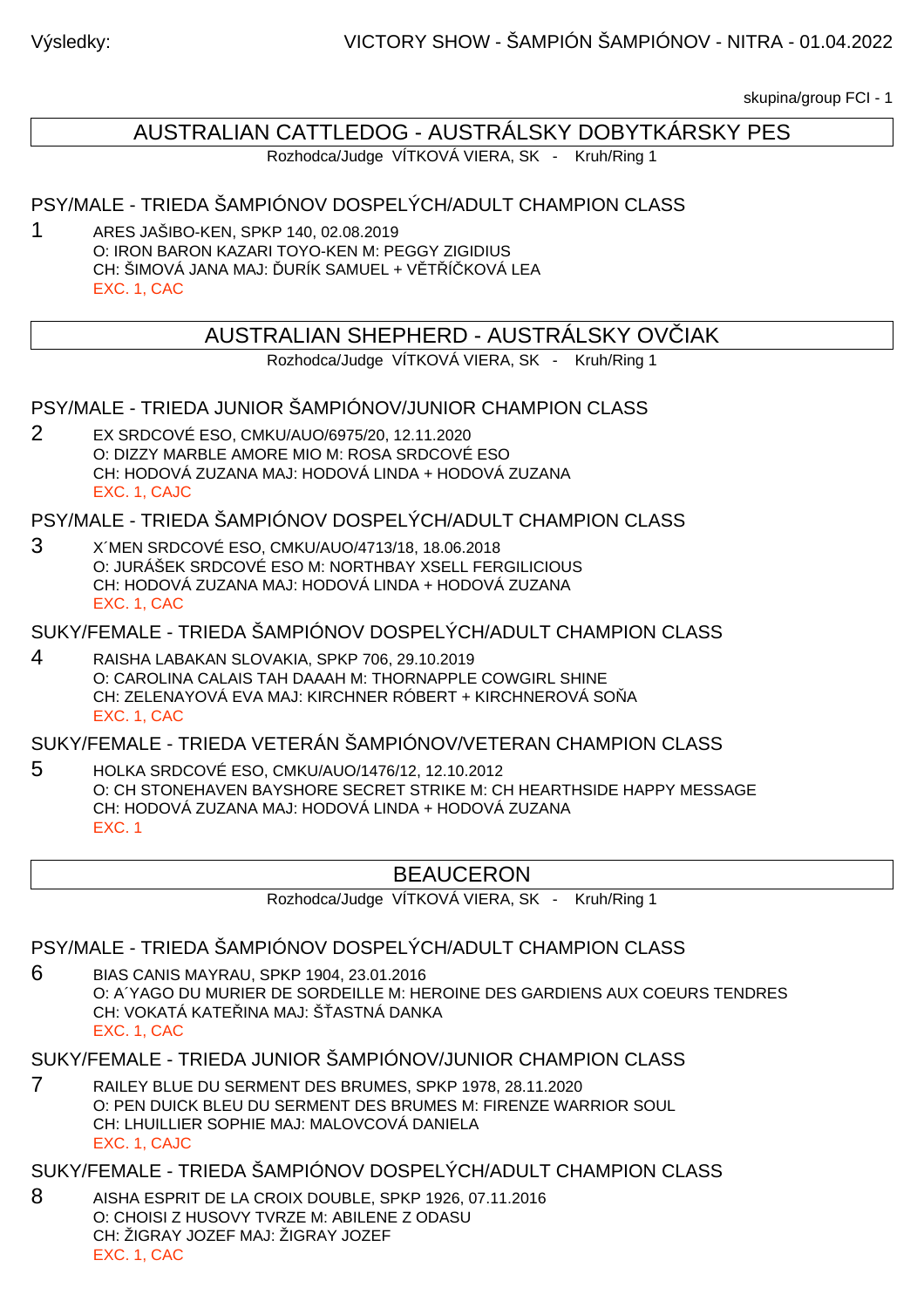## BERGER BLANC SUISSE - BIELY ŠVAJ IARSKY OVIJAK

Rozhodca/Judge VÍTKOVÁ VIERA, SK - Kruh/Ring 1

#### PSY/MALE - TRIEDA ŠAMPIÓNOV DOSPELÝCH/ADULT CHAMPION CLASS

- 9 BB-8 WHITE ALEXIA, CMKU/ACO/4960/20, 14.02.2020 O: SIMPLY ONE ASTON MARTIN M: JAZZ ROCK M ROLL OF TREBONS BERGER BLANC CH: TRÁVNÍ KOVÁ MARTINA MAJ: TRÁVNÍ KOVÁ MARTINA EXC. 1, CAC
- 10 BROWNIE OF CHOCOLATE ICE, MET.SVÁJCI F.J.105/15, 10.09.2015 O: DOUX OF ICE WINE M: LUPUS ALBUS OLIMPIA CH: TÓTH ANGÉLA MAJ: GRADL BEA + BARANYAI KATA EXC. 2, Res.CAC

#### SUKY/FEMALE - TRIEDA ŠAMPIÓNOV DOSPELÝCH/ADULT CHAMPION CLASS

11 BABY BELL WHITE ALEXIA, CMKU/ACO/4967/20, 14.02.2020 O: SIMPLY ONE ASTON MARTIN M: JAZZ ROCK M ROLL OF TREBONS BERGER BLANC CH: TRÁVNÍ KOVÁ MARTINA MAJ: TRÁVNÍ KOVÁ MARTINA EXC. 1, CAC

## BORDER COLLIE

Rozhodca/Judge VÍTKOVÁ VIERA, SK - Kruh/Ring 1

#### SUKY/FEMALE - TRIEDA ŠAMPIÓNOV DOSPELÝCH/ADULT CHAMPION CLASS

12 BANG BANG LEGEMOND, SPKP 872, 06.06.2016 O: HEAVENLY REBEL JEFFIJA M: WHITE AND BLACK GASKO PRIM CH: BABOVÁ KLÁRA MAJ: KREMPASKÁ VIKTÓRIA EXC. 1, CAC

## ESKOSLOVENSKÝ VL JAK

Rozhodca/Judge VÍTKOVÁ VIERA, SK - Kruh/Ring 1

PSY/MALE - TRIEDA JUNIOR ŠAMPIÓNOV/JUNIOR CHAMPION CLASS

13 BLUE EYES LUPUS AUREA, SPKP 4248, 26.11.2020 O: GOGO VIKVEL WOLF M: CHLOE LUPUS ARDOR CH: ROSENBERGER KLAUDIA MAJ: LAJPRIKOVÁ MILOSLAVA EXC. 1, CAJC

PSY/MALE - TRIEDA ŠAMPIÓNOV DOSPELÝCH/ADULT CHAMPION CLASS

14 ZDYCHAVSKÝ VLK BODRÍK, SPKP 3872, 10.06.2018 O: AVATAR Z CHTELNICKÝCH LESOV M: ZDYCHAVSKÝ VLK ARIANA CH: POLIAKOVÁ KRISTÍNA MAJ: SLANINKA JAKUB EXC. 1

SUKY/FEMALE - TRIEDA ŠAMPIÓNOV DOSPELÝCH/ADULT CHAMPION CLASS

15 CEYRA CORDA ELIZABETH LUPORUM, SPKP 3530, 23.09.2015 O: BARY STÍBRNÝ ÚPLNK M: ALYSIA CORDA ELIZABETH LUPORUM CH: I MANCOVÁ ELIŠKA MAJ: I MANCOVÁ ELIŠKA EXC. 1, CAC

> CHIEN DE BERGER BELGE - GROENENDAEL - BELGICKÝ OVÍJAK -**GROENENDAEL**

> > Rozhodca/Judge VÍTKOVÁ VIERA, SK - Kruh/Ring 1

SUKY/FEMALE - TRIEDA STREDNÁ/INTERMEDIATE CLASS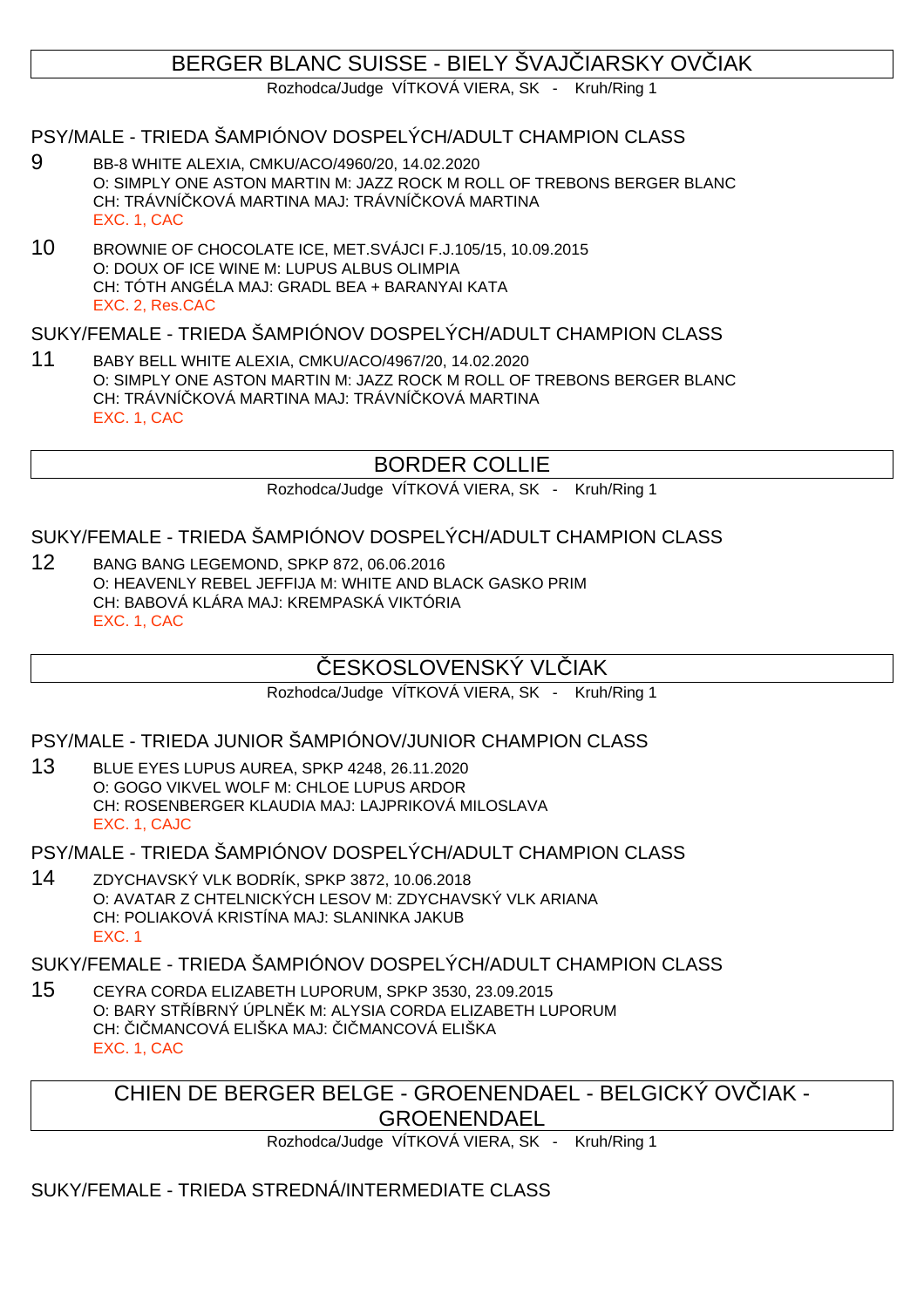16 BATHSHEBA REA LA COMPONELLA, PKR.I-95756, 29.04.2020 O: VICTOR VALDES DU CHEMIN DES SORCIERES M: LITTLE MISS DAYDREAM STARY MACHNAC CH: KOZICA-LESIE MARTA MAJ: CUPAL AXEL EXC. 1, CAC

#### CHIEN DE BERGER BELGE - MALINOIS - BELGICKÝ OVČIAK - MALINOIS

Rozhodca/Judge VÍTKOVÁ VIERA, SK - Kruh/Ring 1

## PSY/MALE - TRIEDA ŠAMPIÓNOV DOSPELÝCH/ADULT CHAMPION CLASS

17 DIVOKEJ BILL SAMMAR BOHEMIA, CMKU/BOM/11423/19, 17.06.2019 O: ARMIAN HYNSO MORAVIA M: CAYA MALEVIL BOHEMIA CH: TERZIEVOVÁ MARIE MAJ: MACHALOVÁ KAROLÍNA EXC. 1

#### SUKY/FEMALE - TRIEDA STREDNÁ/INTERMEDIATE CLASS

18 ALBA DALLA FAMIGLIA CORLEONE, SPKP 6307, 18.11.2020 O: ALCOSETHA´S JACKSON M: AIRIN DEKIM LEXUS CH: RIGÓ IMRE MAJ: MIŠURA MARTIN EXC. 1

SUKY/FEMALE - TRIEDA ŠAMPIÓNOV DOSPELÝCH/ADULT CHAMPION CLASS

19 ANNOYING FOXIE AZERIA BASOA, SPKP 6198, 15.05.2020 O: AKIM MALEVIL BOHEMIA M: VIKY LUBINOV SLOVAKIA CH: GALKOVÁ ALŽBETA MAJ: GALKOVÁ ALŽBETA EXC. 1, CAC

## COLLIE ROUGH - ŠKÓTSKY OV $\;$ IAK DLHOSRSTÝ

Rozhodca/Judge VÍTKOVÁ VIERA, SK - Kruh/Ring 1

#### PSY/MALE - TRIEDA ŠAMPIÓNOV DOSPELÝCH/ADULT CHAMPION CLASS

20 BOREAS GIBSONOVA PÚŠ, SPKP 788, 10.09.2014 O: LYNMEAD NOT A DOLLAR MORE M: SUNLIGHT FATRANSKÝ SEN CH: GAŠKO JÁN UMRIAN MARIAN MAJ: UMRIAN MARIÁN + GAŠKO JÁN EXC. 1, CAC

#### SUKY/FEMALE - TRIEDA JUNIOR ŠAMPIÓNOV/JUNIOR CHAMPION CLASS

21 IN TOUCH OF L´OCCITA CELESTIAL GLAMOUR, CMKU/CD/25446/21, 25.04.2021 O: CIB NICOLAYSEN´S XXL XANTOS M: FOLLOW ME SWEETIE CELESTIAL GLAMOUR CH: VÁCHOVÁ MARCELA MAJ: VÁCHOVÁ MARCELA ABS.

SUKY/FEMALE - TRIEDA ŠAMPIÓNOV DOSPELÝCH/ADULT CHAMPION CLASS

22 ESSENCE OF EXCLUSIVITY OF EMIBER, CMKU/CD/25080/-19/19, 08.08.2019 O: JUST THE WAY YOU ARE DEI M: ZEXWOOD LOVE OF MY LIFE CH: STOPPINI ROBERT MAJ: VÁCHOVÁ MARCELA EXC. 1, CAC

### COLLIE SMOOTH - ŠKÓTSKY OV IAK KRÁTKOSRSTÝ

Rozhodca/Judge VÍTKOVÁ VIERA, SK - Kruh/Ring 1

#### PSY/MALE - TRIEDA STREDNÁ/INTERMEDIATE CLASS

23 MIGHTY'S SPRING MEADOW URIE ULISES, SPKP 122, 25.09.2020 O: KANGASVUOKON LUMO M: MIGHTY'S SPRING MEADOW REA RIANNE CH: SEMIANOVÁ JANA MAJ: JENDEKOVÁ VIKTÓRIA EXC. 1

PSY/MALE - TRIEDA ŠAMPIÓNOV DOSPELÝCH/ADULT CHAMPION CLASS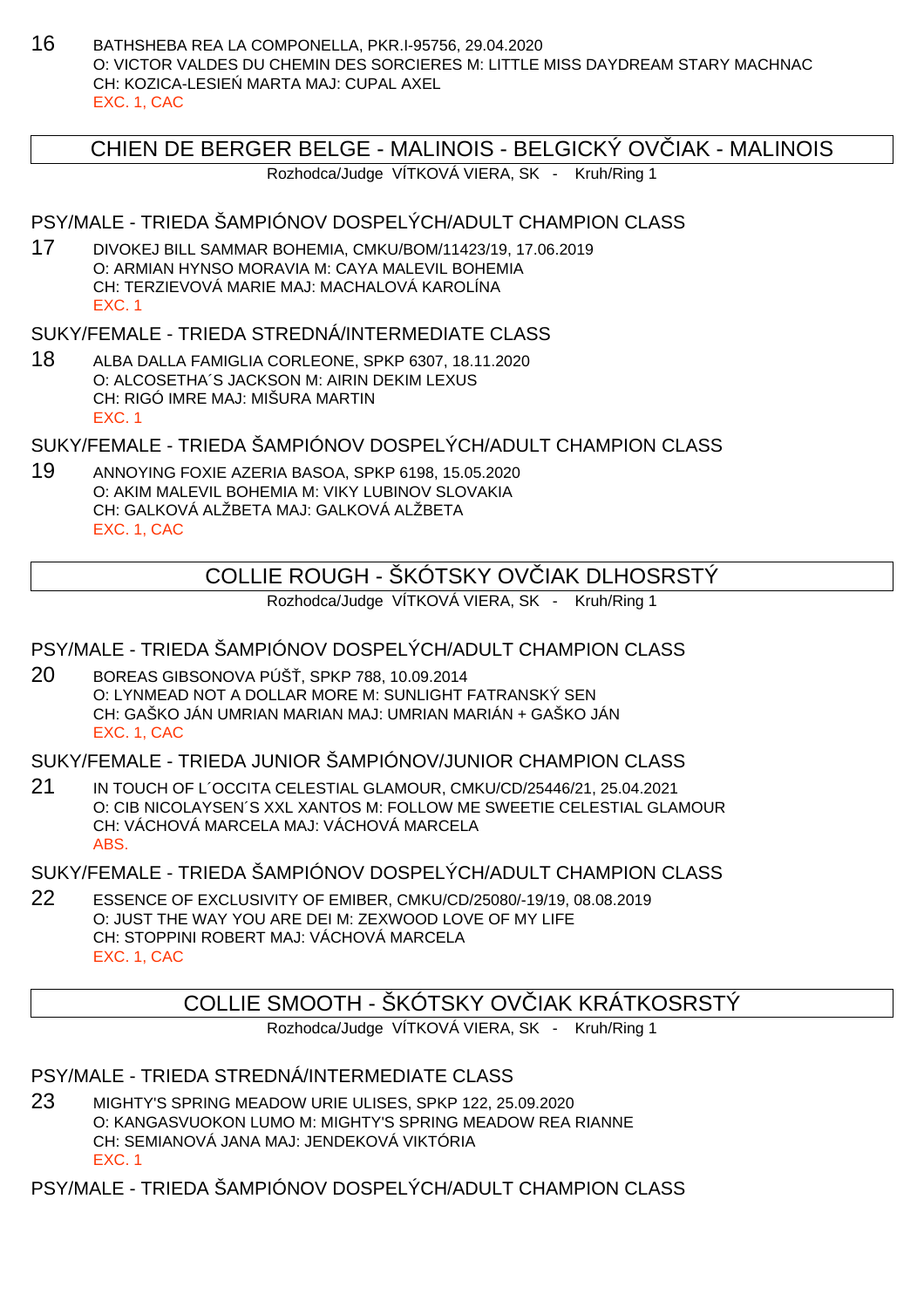24 CINNABERRY´S ALL OR NUT-TING, SPKP 26, 11.08.2014 O: CLINGSTONE´S PILLOW TALK M: CINNABERRY´S MY LUCKY DAY CH: SALMINEN ANNEMARI MAJ: SEMIANOVÁ JANA EXC. 1, CAC

#### SUKY/FEMALE - TRIEDA STREDNÁ/INTERMEDIATE CLASS

25 MIGHTY´S SPRING MEADOW ULA UNITY, CMKU/CK/1754/-21/20, 25.09.2020 O: CIB KANGASVUOKON LUMO M: CH MIGHTY´S SPRING MEADOW REA RIANNE CH: SEMIANOVÁ JANA MAJ: VÁCHOVÁ MARCELA EXC. 1, CAC

SUKY/FEMALE - TRIEDA ŠAMPIÓNOV DOSPELÝCH/ADULT CHAMPION CLASS

26 MIGHTY'S SPRING MEADOW THIA THALETA, CMKU/CK/1621/-19/19, 11.11.2019 O: CINNABERRY'S ALL OR NUT-TING M: MIGHTY'S SPRING MEADOW OYA OILELL CH: SEMIANOVÁ JANA MAJ: LUNDÁKOVÁ NA DA EXC. 1, CAC

## DEUTSCHER SCHÄFERHUND KURZHAARIG - NEMECKÝ OVČIAK KRÁTKOSRSTÝ

Rozhodca/Judge VÍTKOVÁ VIERA, SK - Kruh/Ring 1

SUKY/FEMALE - TRIEDA JUNIOR ŠAMPIÓNOV/JUNIOR CHAMPION CLASS

27 ZIRA Z LINTICHU, SUCHNO 83621/21, 28.03.2021 O: GREYSON Z LINTICHU M: ELISEE Z LINTICHU CH: KOČAJDA IVAN MAJ: SMREK JOZEF + IVANECZKA MIROSLAVA EXC. 1, CAJC

SUKY/FEMALE - TRIEDA ŠAMPIÓNOV DOSPELÝCH/ADULT CHAMPION CLASS

28 HADŽIS LAU-MENTOS, SUCHNO 74530/17, 15.01.2017 O: KLAUS VON TRONJE M: BEA LAU-MENTOS CH: ONDO-EŠTOK MÁRIO MAJ: BA O MIROSLAV EXC. 1, CAC

PULI OTHER COLOURS - PULI OSTATNÉ FARBY

Rozhodca/Judge VÍTKOVÁ VIERA, SK - Kruh/Ring 1

#### SUKY/FEMALE - TRIEDA ŠAMPIÓNOV DOSPELÝCH/ADULT CHAMPION CLASS

29 LUDAS MATYI SZERELEM, SPKP 455, 11.03.2019 O: LUDAS MATYI NYILAS M: LUDAS MATYI LUJZI CH: ANTAL FERENC MAJ: LUKÁ OVÁ ZITA EXC. 1, CAC

#### PUMI

Rozhodca/Judge VÍTKOVÁ VIERA, SK - Kruh/Ring 1

## PSY/MALE - TRIEDA ŠAMPIÓNOV DOSPELÝCH/ADULT CHAMPION CLASS

30 CSÚNYATELEPI BATYU, MET.PM.1116/19, 21.06.2019 O: PETIT FOU-FOU ARGÓ M: CSÚNYATELEPI ÜDVÖS CH: PUSKÁS CSILLA MAJ: KÖVECSES ÁRPÁDNÉ EXC. 1, CAC

## SHETLAND SHEEPDOG - ŠETLANDSKÝ OVIJAK (ŠELTIA)

Rozhodca/Judge VÍTKOVÁ VIERA, SK - Kruh/Ring 1

### PSY/MALE - TRIEDA ŠAMPIÓNOV DOSPELÝCH/ADULT CHAMPION CLASS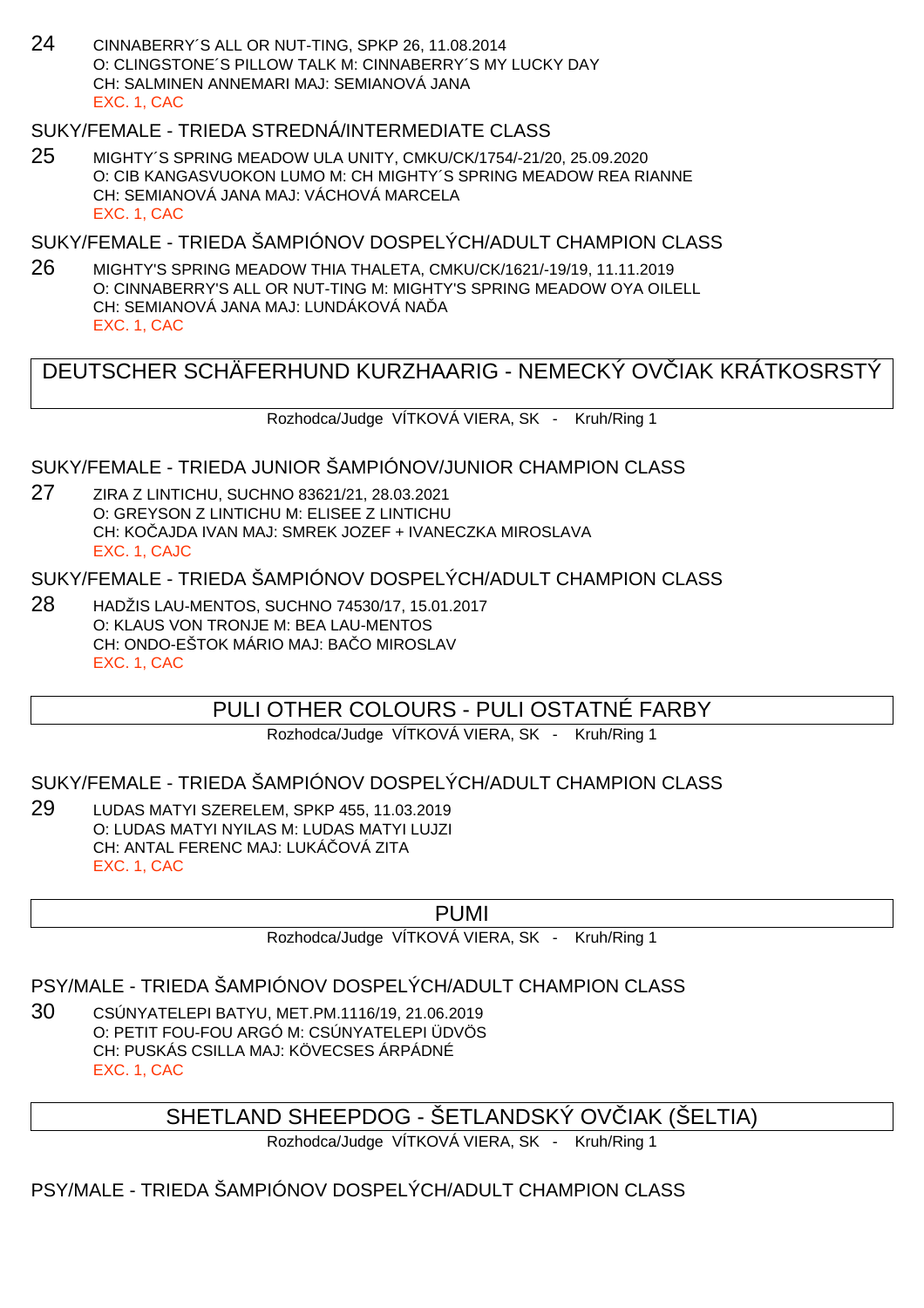31 IRISH LORD FLYNN OF CLAN MCFLY, ÖHZB/SHET 3464, 23.03.2020 O: CH RIVERMIST TAKE A CHANCE ON ME M: JCH GOLDEN FAIRY DUST OF CLAN MCFLY CH: MEDEK CLAUDIA MAJ: MEDEK CLAUDIA EXC. 1, CAC

#### SUKY/FEMALE - TRIEDA ŠAMPIÓNOV DOSPELÝCH/ADULT CHAMPION CLASS

32 HARMONY PERLA Z POLABÍ, SPKP 645, 03.05.2019 O: SHOW ELVERAS CARTE BLANCHE M: GIRL ZE SEDLMAJEROVY VILY CH: MELKUS HEJDUKOVÁ MARCELA MAJ: HARMANOVÁ BARBORA EXC. 1, CAC

SUKY/FEMALE - TRIEDA VETERÁN ŠAMPIÓNOV/VETERAN CHAMPION CLASS

33 KYLEBURN ILIA, OHZB SHET 2140, 05.03.2010 O: CH STEVLYN COPPERSMITH AT MALAROC M: KYLEBURN EURYDICE CH: EAVES MARGARET MAJ: MEDEK CLAUDIA EXC. 1

## SLOVENSKÝ UVA

Rozhodca/Judge VÍTKOVÁ VIERA, SK - Kruh/Ring 1

#### PSY/MALE - TRIEDA JUNIOR ŠAMPIÓNOV/JUNIOR CHAMPION CLASS

34 BELLEN KARPATSKÝ KLENOT, SPKP 10957, 19.06.2021 O: BOGO ANJELI U ZUZKY M: INEZ JANIN RANČ CH: DUBOVSKÝ JAROSLAV MAJ: DUBOVSKÝ JAROSLAV EXC. 1, CAJC

PSY/MALE - TRIEDA ŠAMPIÓNOV DOSPELÝCH/ADULT CHAMPION CLASS

35 CHYRO NA STAROM MLYNISKU, SPKP 10702, 18.08.2019 O: CAR Š ASTNÁ BUDOUCNOST M: KYRA MAPA CH: HUDÁKOVÁ HELENA MAJ: ZMIJOVÁ RENÁTA EXC. 1, CAC

## WELSH CORGI PEMBROKE

Rozhodca/Judge VÍTKOVÁ VIERA, SK - Kruh/Ring 1

PSY/MALE - TRIEDA JUNIOR ŠAMPIÓNOV/JUNIOR CHAMPION CLASS

36 CHOICE OF THE QUEEN ZENIT, SPKP 457, 16.02.2021 O: ALENCLAUD FELIPE M: LAIF SPRING BEATRICHE CH: POMOGALOVA OKSANA MAJ: DANILOVÁ NATÁLIA EXC. 1, CAJC

PSY/MALE - TRIEDA STREDNÁ/INTERMEDIATE CLASS

- 37 CORNATELLO APOCALYPSE, SPKP 400, 30.07.2020 O: BYTHAM GIZMO M: ONORINE FROM SAXE DES SALINES DE GOUPIL CH: DANILOVÁ NATÁLIA MAJ: DANILOVÁ NATÁLIA EXC. 2, Res.CAC
- 38 LIONSACE COUNTRY SONG, SPKP 385, 16.06.2020 O: BYTHAM GIZMO M: KENOSHA KISS OF KINBERGER´S CH: ROSÍVALOVÁ ELENA MAJ: ZÁHUMENSKÁ ALENA EXC. 1, CAC

PSY/MALE - TRIEDA ŠAMPIÓNOV DOSPELÝCH/ADULT CHAMPION CLASS

39 LIONSACE COUNTRY CLUB CADDY, SPKP 382, 16.06.2020 O: BYTHAM GIZMO M: KENOSHA KISS OF KINBERGER'S CH: ROSÍVALOVÁ ELENA MAJ: ROSÍVALOVÁ ELENA EXC. 1, CAC

skupina/group FCI - 2

## APPENZELLER SENNENHUND - APENZELSKÝ SALAŠNÝ PES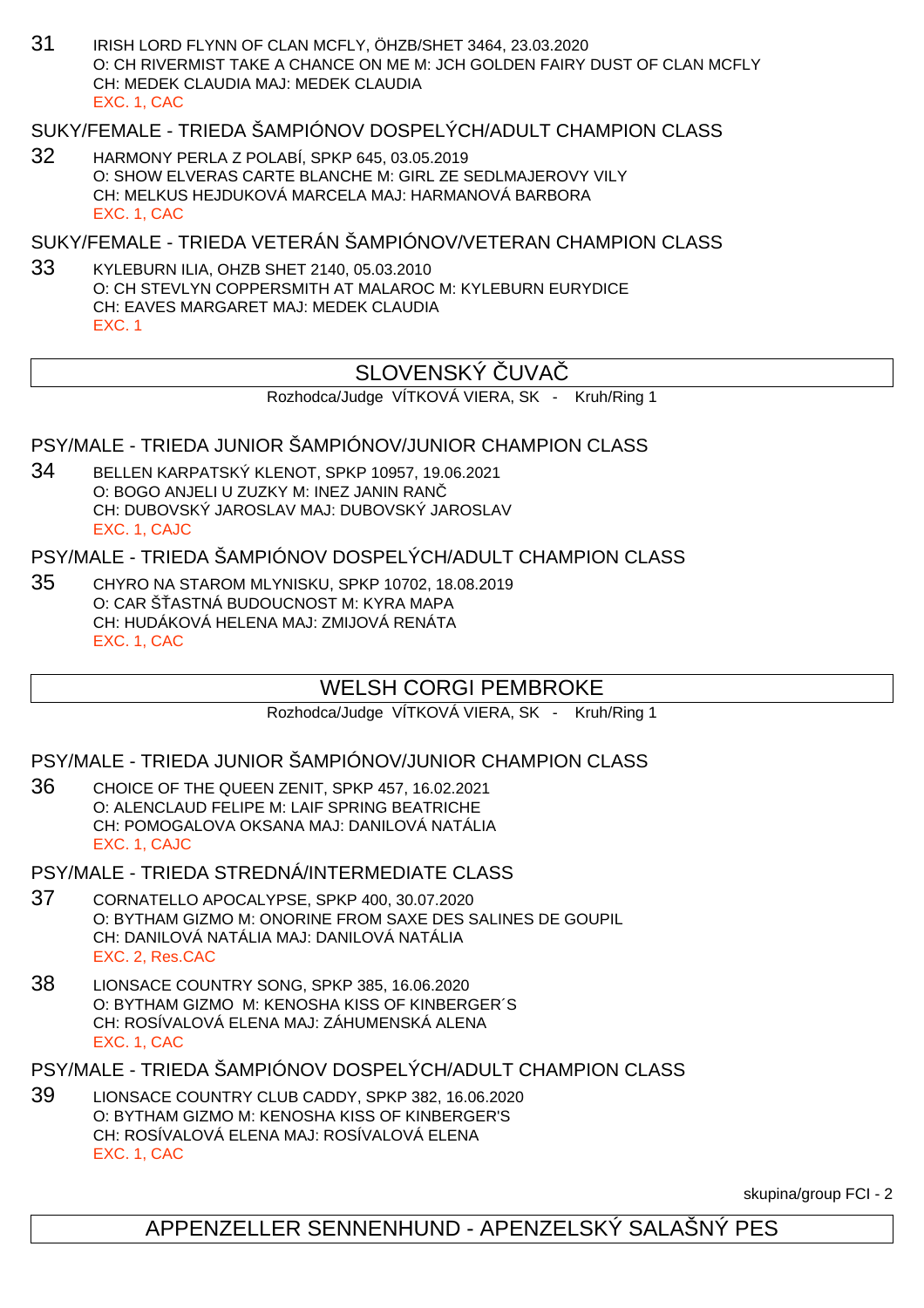SUKY/FEMALE - TRIEDA JUNIOR ŠAMPIÓNOV/JUNIOR CHAMPION CLASS

40 BELLA Z BOJNICKÉHO DVORA, SPKP 719, 02.02.2021 O: THREE COLOR BENELUX M: VENA SPOD HRÁDZE CH: PLŠEK PETER MAJ: MIKOVÁ BEATA EXC. 1, CAJC

## BERNER SENNENHUND - BERNSKÝ SALAŠNÝ PES

Rozhodca/Judge GRÖSCHL FERENC, HU - Kruh/Ring 2

PSY/MALE - TRIEDA ŠAMPIÓNOV DOSPELÝCH/ADULT CHAMPION CLASS

41 DU RÉVE SECRET D´OA RIESE, SPKP 4047, 28.05.2018 O: STARRY TOWN NABUCADONASOR M: ALPENSPIRIT SHARE THE SPIRIT CH: BRUYERE RUDY MAJ: ŠTEFANCOVÁ JANA EXC. 1, CAC

SUKY/FEMALE - TRIEDA JUNIOR ŠAMPIÓNOV/JUNIOR CHAMPION CLASS

42 BEAUTIFUL ROSUNBEE, CMKU/BSP/14761/21, 09.04.2021 O: PRINCAS KALNU ŠUO M: HAVANA SUNRISE VON ROMANSHOF CH: MOJŽÍŠKOVÁ IVETA MAJ: MOJŽÍŠKOVÁ IVETA EXC. 1, CAJC

SUKY/FEMALE - TRIEDA ŠAMPIÓNOV DOSPELÝCH/ADULT CHAMPION CLASS

- 43 FLOWERBELLE KABÁTKO, CMKU/BSP/12369/17, 29.03.2017 O: FORTUNEIA NORTHERN WINTER SUNSET M: ANABELLE KABÁTKO CH: ŠAVRDOVÁ KATELINA MAJ: MELEZÍNKOVÁ MONIKA ABS.
- 44 JACKS AND BEARS PENNY LING, MET.BSH.1002/20, 24.11.2019 O: ROCKING BOND JAMES BOND M: DREAM GIRL DAISY FOWLER'S LAND CH: ZIEGLER ANNAMARIA & GABOR MAJ: ZIEGLER GABOR + ZIEGLER ANNAMARIA EXC. 1, CAC
- 45 PRINCESS Z MOKROVOUS, CMKU/BSP/13301/18, 21.09.2018 O: KOUDY BERMONDO BOHEMIA M: JULIA Z MOKROVOUS CH: PE ENKA PAVEL MAJ: ŠEMBEROVÁ MIROSLAVA EXC. 2, Res.CAC

### BULLMASTIFF

Rozhodca/Judge GRÖSCHL FERENC, HU - Kruh/Ring 2

#### PSY/MALE - TRIEDA JUNIOR ŠAMPIÓNOV/JUNIOR CHAMPION CLASS

46 EINARR- VIKING OF HILLSIDE GUARDIAN, SPKP 813, 20.01.2021 O: MAGIC FORCE IMPORTANT IN LIFE M: BELLA NIGHT SENTRY CH: NIŽNÍK MATÚŠ MAJ: BÓDIŠ NICOLAS + LAKIOVÁ LAURA EXC. 1, CAJC

SUKY/FEMALE - TRIEDA ŠAMPIÓNOV DOSPELÝCH/ADULT CHAMPION CLASS

47 SAFETY OF FLATLAND SELENE FROM UNDERWORLD, MET.BULLM.1064/19, 11.05.2019 O: GORDON MASTER OF THE NIGHT M: SAFETY OF FLATLAND TRINITY CH: KÓZEL GYULA MAJ: KÓZEL GYULA EXC. 1, CAC

## CANE CORSO

Rozhodca/Judge GRÖSCHL FERENC, HU - Kruh/Ring 2

PSY/MALE - TRIEDA JUNIOR ŠAMPIÓNOV/JUNIOR CHAMPION CLASS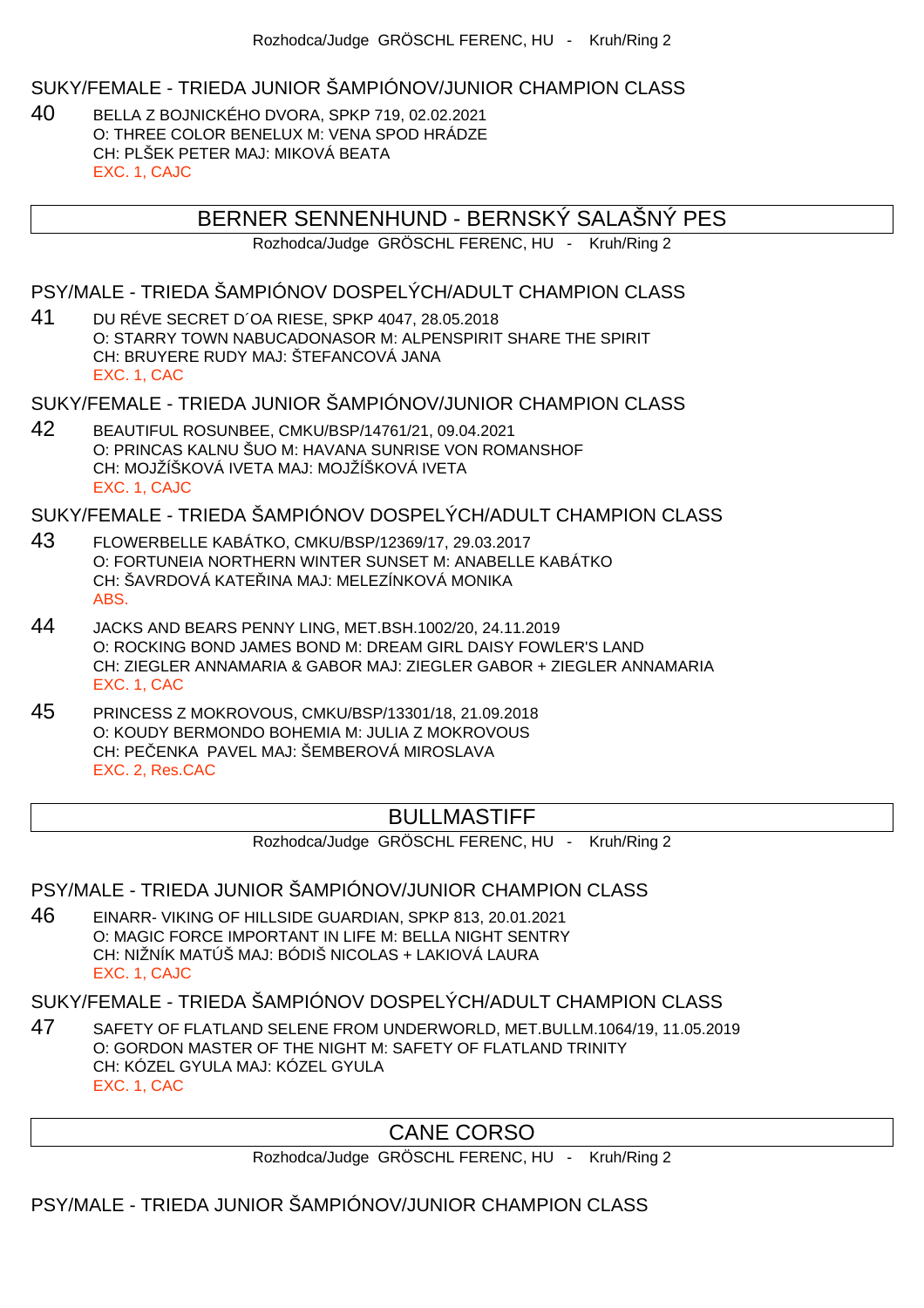48 CRISTALDI DAMIANO BARBYMARK HP, SPKP 2518, 23.01.2021 O: BARDAMU M: TARRA NKM ANDRAX GOLD CH: PALÁRIK HENRICH MAJ: PALÁRIK HENRICH EXC. 1, CAJC

PSY/MALE - TRIEDA STREDNÁ/INTERMEDIATE CLASS

- 49 NESSOS CUSTODE DEL TRONO, SPKP 2319, 02.07.2020 O: CARRO DELLA VALLE DEI LORD M: SOFIA CH: SOJÁK DALIBOR MAJ: SOJÁK DALIBOR EXC. 1, CAC
- PSY/MALE TRIEDA ŠAMPIÓNOV DOSPELÝCH/ADULT CHAMPION CLASS
- 50 BRIO OF SOUL GUARD, SPKP 1378, 04.10.2014 O: NEGRITO CORSO OF BAJER M: KISS OF PRINCESS SAN DIEGO D.W CH: BLESÁKOVÁ KATARINA MAJ: BLESÁKOVÁ KATARÍNA EXC. 1, CAC
- 51 RE MANFREDI ALOEVERA, EST-03299/18, 25.06.2018 O: CEASARIO OF SOUL GUARD M: RE MANFREDI VILMA CH: RENZULLO PAOLO MAJ: BEDNÁRIKOVÁ ZORA EXC. 2, Res.CAC

SUKY/FEMALE - TRIEDA JUNIOR ŠAMPIÓNOV/JUNIOR CHAMPION CLASS

- 52 APRIORI BEST VALENSIYA, RKF 6107362, 17.11.2020 O: ZHAVA RISH IZ DINASTII CHEMPIONOV M: APRIORI BEST MERCEDES CH: MAYKOVA ELENA MAJ: VRABCOVÁ EVA EXC. 2
- 53 STELLA LUMINOSA EMILY, MET.CANE230/21, 06.01.2021 O: AQUILA DORATA BAGGIO M: ANTIQUA FORTIS ESTA CH: BÁLINT ZOLTÁN MAJ: TIBAY NORBERT + KISS BARBARA EXC. 1, CAJC

SUKY/FEMALE - TRIEDA ŠAMPIÓNOV DOSPELÝCH/ADULT CHAMPION CLASS

- 54 APRIORI BEST SHARLIZ, SPKP 2329, 09.04.2019 O: ZHAVA RISH IZ DINASTII CHEMPIONOV M: APRIORI BEST MERCEDES CH: MAYKOVA ELENA MAJ: VRABCOVÁ EVA EXC. 1, CAC
- 55 LORIS SOUL GUARD, SPKP 2070, 26.04.2019 O: ACCESS OF SOUL GUARD M: BRAMA OF SOUL GUARD CH: BLESÁKOVÁ KATARÍNA MAJ: ŠURKALOVÁ MICHAELA V.G. 3
- 56 STELLA LUMINOSA AKELA, MET.CANE343/19, 09.06.2019 O: AQUILA DORATA ECLIPSE M: AQUILA DORATA PANTHEA CH: BÁLINT ZOLTÁN MAJ: TIBAY NORBERT + BÁLINT ZOLTÁN EXC. 2, Res.CAC

CHIEN DE MONTAGNE DES PYRÉNÉES - PYRENEJSKÝ HORSKÝ PES

Rozhodca/Judge GRÖSCHL FERENC, HU - Kruh/Ring 2

- PSY/MALE TRIEDA ŠAMPIÓNOV DOSPELÝCH/ADULT CHAMPION CLASS
- 57 FOOR COUDY FROM PYRLANDIA, SPKP 332, 06.05.2019 O: COUDY BABYLON BOHEMIA M: AMIE LINELLE FROM PYRLANDIA CH: KOMINKOVÁ JANA MAJ: GAJDOŠECHOVÁ ALICA EXC. 1, CAC

SUKY/FEMALE - TRIEDA STREDNÁ/INTERMEDIATE CLASS

58 RYSE DU MASSIF DE L'ESTEREL, SPKP 385, 21.08.2020 O: AMINES M: PEYROUSE DU MAS DE BEAUVOISIN CH: BROUTARD JULIE MAJ: KOMINKOVÁ JANA EXC. 1, CAC

SUKY/FEMALE - TRIEDA ŠAMPIÓNOV DOSPELÝCH/ADULT CHAMPION CLASS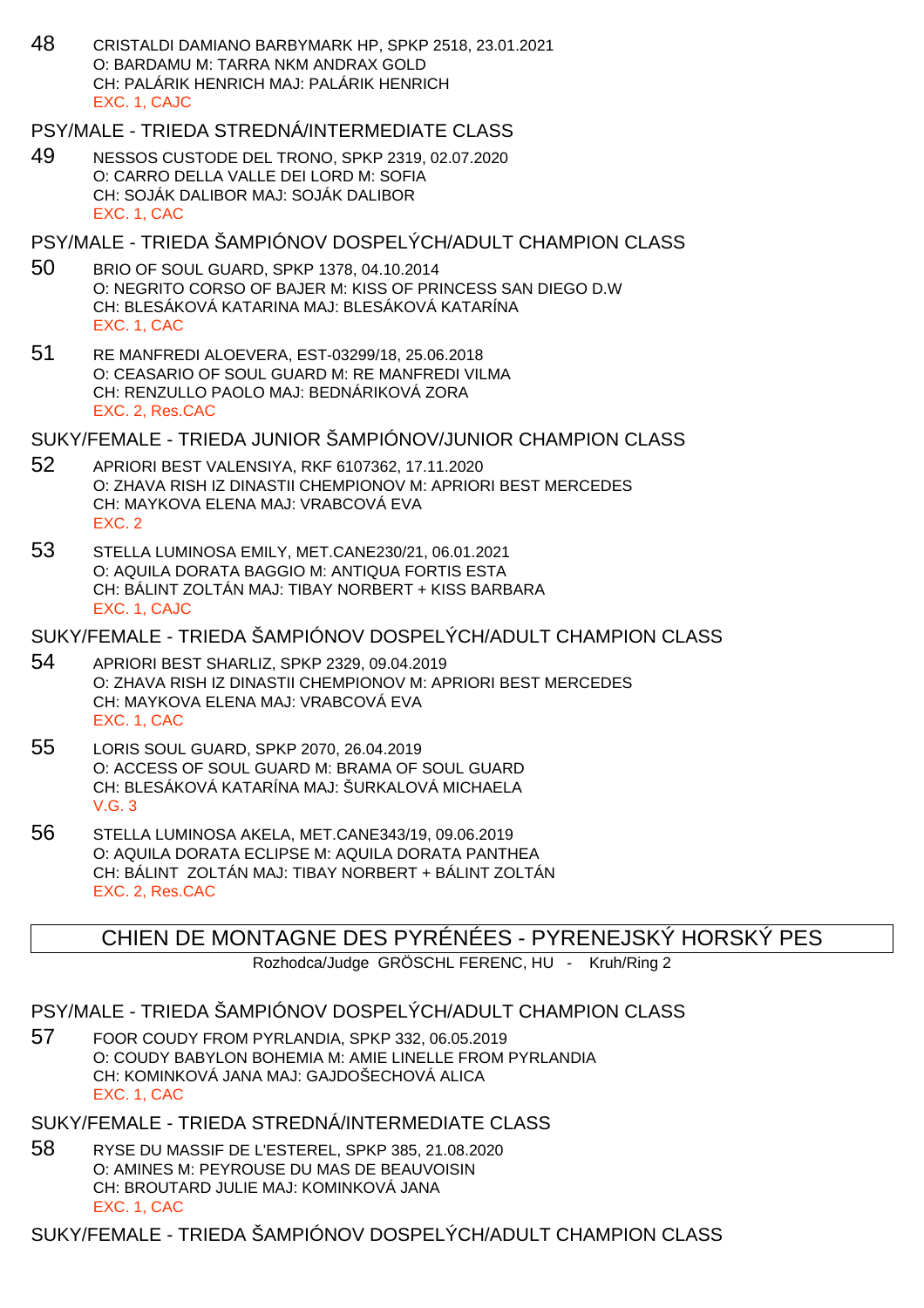59 CINNAMON RED SUNSET, SPKP 350, 23.08.2019 O: COUDY BABYLON BOHEMIA M: ANGIE RED SUNSET CH: VALENTOVICOVÁ ADRIANA MAJ: VALENTOVICOVÁ ADRIANA EXC. 1, CAC

## CONTINENTAL BULLDOG

Rozhodca/Judge VOJTEKOVÁ IVETA, SK - Kruh/Ring 6

PSY/MALE - TRIEDA ŠAMPIÓNOV DOSPELÝCH/ADULT CHAMPION CLASS

345 HARDEN SNUG, N REG/KB/305/19, 13.06.2019 O: CONTIBULLS INDIANA JONES M: EFRAY SNUG CH: MAZÁK VLADISLAV MAJ: BLUDSKÁ KRISTÝNA EXC. 1, CAC

## DEUTSCHE DOGGE BLAU - NEMECKÁ DOGA MODRÁ

Rozhodca/Judge GRÖSCHL FERENC, HU - Kruh/Ring 2

PSY/MALE - TRIEDA ŠAMPIÓNOV DOSPELÝCH/ADULT CHAMPION CLASS

60 ADONIS SAPHIRA´S ROYAL HEART, SPKP 1588, 08.09.2018 O: ICH BIN V.HAUS TIEFENBACH M: BUTTERFLY SLOVAKIAN GREAT HEARTH CH: ÚJVÁRY DARINA MAJ: SLANÝ PETER EXC. 1, CAC

SUKY/FEMALE - TRIEDA ŠAMPIÓNOV DOSPELÝCH/ADULT CHAMPION CLASS

61 CARAMIA CRYSTAL BLUE DIAMOND, SPKP 1773, 13.02.2020 O: DRAGO JON DORI GRINOL M: AZIRA CRYSTAL BLUE DIAMOND CH: TAKÁCSOVÁ KATARÍNA MAJ: TAKÁCSOVÁ KATARÍNA EXC. 1, CAC

DEUTSCHE DOGGE GEFLECKT - NEMECKÁ DOGA ŠKVRNITÁ

Rozhodca/Judge GRÖSCHL FERENC, HU - Kruh/Ring 2

PSY/MALE - TRIEDA ŠAMPIÓNOV DOSPELÝCH/ADULT CHAMPION CLASS

62 BEST OF EUROPEAN GREAT STARS, SPKP 1723, 16.05.2019 O: RAY OF LIGHT EUROPEAN GREAT STARS M: REINE DE LˇAMOUR OF AUSTRIA GREAT STARS CH: BUXBAUM OLIVER MAJ: HALABURDOVÁ JAROSLAVA EXC. 1, CAC

SUKY/FEMALE - TRIEDA JUNIOR ŠAMPIÓNOV/JUNIOR CHAMPION CLASS

63 SALYJA DE LA BENJAMINE, SPKP 6631, 24.03.2021 O: NAMASTE DE LA BENJAMINE M: PIETRA DU JARDIN DE L'OLYMPE CH: MAUNDER PORTRON VERONIQUE MAJ: HALABURDOVÁ JAROSLAVA EXC. 1, CAJC

DEUTSCHE DOGGE GELB - NEMECKÁ DOGA ŽLTÁ

Rozhodca/Judge GRÖSCHL FERENC, HU - Kruh/Ring 2

PSY/MALE - TRIEDA ŠAMPIÓNOV DOSPELÝCH/ADULT CHAMPION CLASS

64 VIBER BIG LORD, SPKP 1705, 20.06.2019 O: AGAT NA SZLAKU KORMORANA M: AFRODITA BALTICPRINCESS CH: MIKO MIROSLAV MAJ: KAHLEROVÁ LENKA EXC. 1, CAC

DEUTSCHE DOGGE GESTROMT - NEMECKÁ DOGA PÁSIKAVÁ

Rozhodca/Judge GRÖSCHL FERENC, HU - Kruh/Ring 2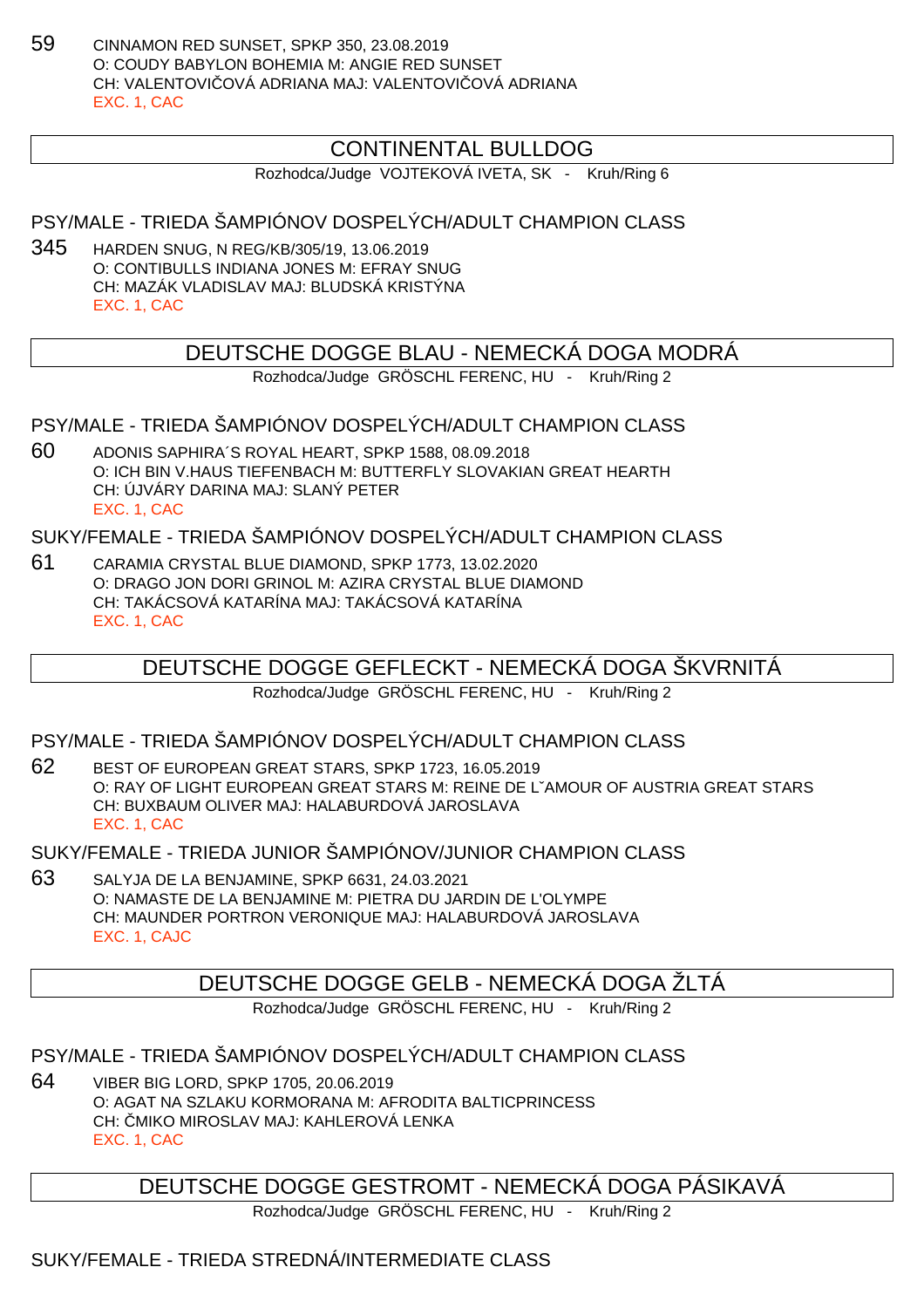65 ZLATO'A RUSSIANA, RKF 5989461, 14.07.2020 O: ZLATO'A KOROLEVICH ELISEY M: ITALIKA DELLA BAIA AZZURRA CH: POPOVA ANNA MAJ: BENI JAKOVÁ VLADIMÍRA EXC. 1, CAC

### DEUTSCHE DOGGE SCHWARZ - NEMECKÁ DOGA LIERNA

Rozhodca/Judge GRÖSCHL FERENC, HU - Kruh/Ring 2

#### SUKY/FEMALE - TRIEDA JUNIOR ŠAMPIÓNOV/JUNIOR CHAMPION CLASS

66 UHRANIAK DAS TERRAS DE ATÓMUN, LOP591970, 26.01.2021 O: OLAF DES TERRES ANDALOUSES M: RHEA-REKINLEIF DAS TERRAS DE ATÓMUN CH: MADRUGO ANA FILIPA SILVA COSTA PAIS CARVALHO MAJ: HALABURDOVÁ JAROSLAVA EXC. 1, CAJC

#### SUKY/FEMALE - TRIEDA ŠAMPIÓNOV DOSPELÝCH/ADULT CHAMPION CLASS

67 BERGENIA HEBARGO, SPKP 1719, 29.07.2019 O: COLIN VON GUT NEUBOURG M: ANDRAGORA HEBARGO CH: LÚČANOVÁ PETRA MAJ: LÚČANOVÁ PETRA EXC. 1, CAC

## DEUTSCHER BOXER GELB - BOXER ZLATÝ

Rozhodca/Judge GRÖSCHL FERENC, HU - Kruh/Ring 2

#### PSY/MALE - TRIEDA STREDNÁ/INTERMEDIATE CLASS

68 ANTARES NO AKACIŠA, PKR.II-144626, 28.09.2020 O: NAPMARY'S IKIGAI M: NIGHT FURY NO AKACIŠA CH: PABLAKA INESE MAJ: TOMCZYK IZABELA EXC. 1, CAC

SUKY/FEMALE - TRIEDA STREDNÁ/INTERMEDIATE CLASS

69 SEPHORA NIK BOX, MNE 1019/20 NB, 29.04.2020 O: ROMEO D´ALAN BOX M: HANNA DE DIOSA DE LA AURORA CH: KRIVOKAPI DJOKO MAJ: POLIAKOVÁ MONIKA + POLIAK MARTIN EXC. 1, CAC

SUKY/FEMALE - TRIEDA ŠAMPIÓNOV DOSPELÝCH/ADULT CHAMPION CLASS

- 70 MEGGY PÁLAVA BOX, CMKU/BOX/17877/20, 27.04.2020 O: ZACK Z KAŠTÝLKU M: GWENN PÁLAVA BOX CH: PROKEŠOVÁ ESTMÍRA MAJ: KOSTELECKÝ JI Í ABS.
- 71 TOP SECRET ILFIRIN, PKR.II-140905, 15.11.2019 O: RACHMANINOV NOSTRUM M: ALWAYS BE SEXY BOX-STAR CH: CIELECKA ANNA MAJ: CIELECKA ANNA EXC. 1, CAC

### DEUTSCHER BOXER GESTROMT - BOXER PÁSIKAVÝ

Rozhodca/Judge GRÖSCHL FERENC, HU - Kruh/Ring 2

SUKY/FEMALE - TRIEDA STREDNÁ/INTERMEDIATE CLASS

72 BERTHA PUELLA MAXIMA, CMKU/BOX/17923/20, 31.05.2020 O: XANDER OPTIMA GRATA M: IRENE OPTIMA GRATA CH: KRYŠTOFOVÁ ANDREA MAJ: KRYŠTOFOVÁ ANDREA EXC. 1, CAC

### DEUTSCHER PINSCHER - NEMECKÝ PINČ

Rozhodca/Judge GRÖSCHL FERENC, HU - Kruh/Ring 2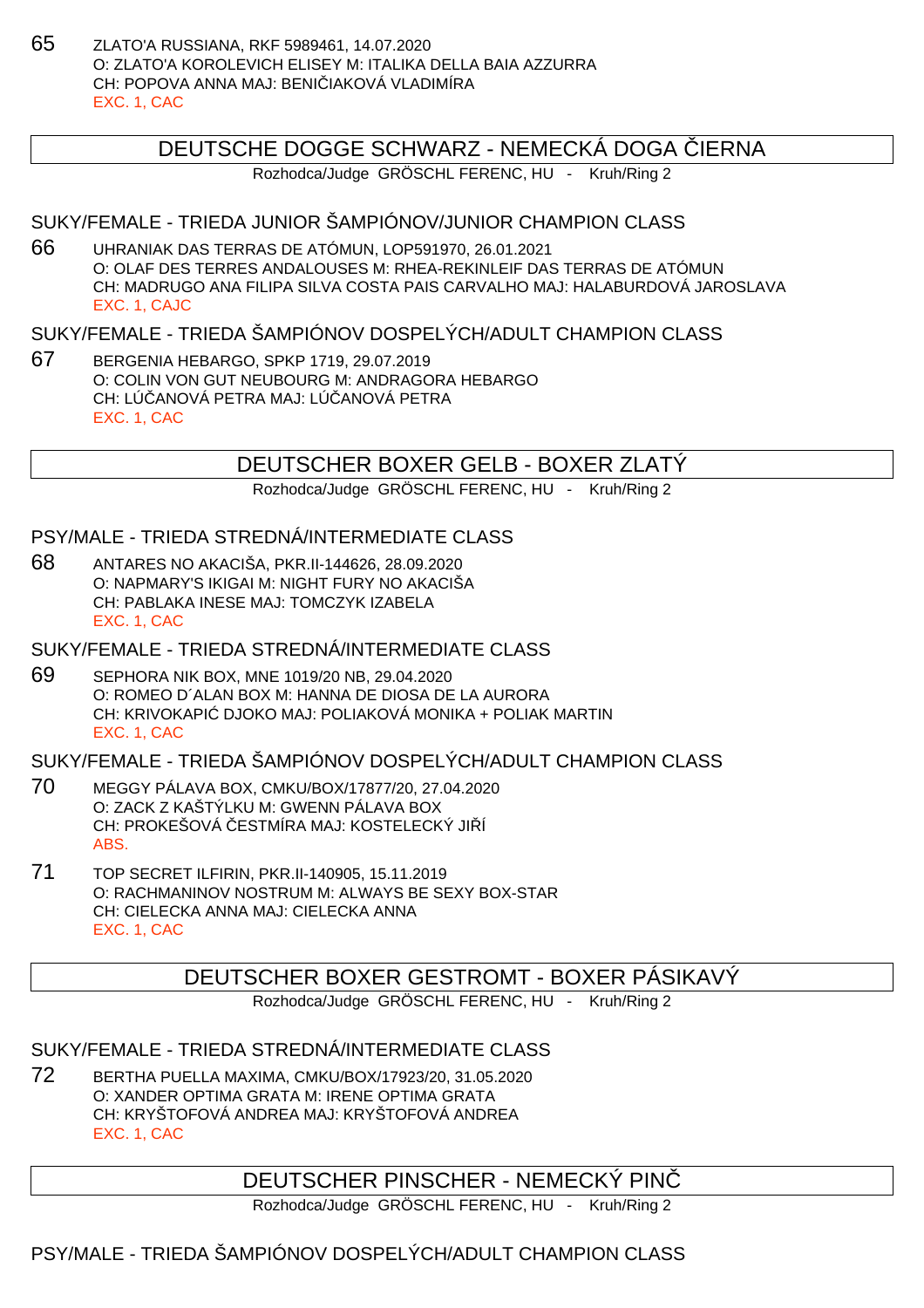73 FERO VOM BRUCHSTEIN, VDH14DP 03004426, 25.04.2014 O: CHARLY VON DER SÜD-HEIDE M: ELLI VOM BERGISCHEN LAND CH: MEYER KATHRIN MAJ: STARGARDT SASKIA EXC. 1, CAC

## DOBERMANN SCHWARZ UND ROT - DOBERMAN IERNY S PÁLENÍM

Rozhodca/Judge GRÖSCHL FERENC, HU - Kruh/Ring 2

SUKY/FEMALE - TRIEDA ŠAMPIÓNOV DOSPELÝCH/ADULT CHAMPION CLASS

74 AURORA VALLE DI ROSE, SPKP 3091, 15.05.2018 O: ETTORE DEL TIBUR M: GHANA VE KÝ JAROK CH: AMGWERDOVÁ LAURA MAJ: DOLINSKÝ RICHARD EXC. 1, CAC

## DOGO ARGENTINO - ARGENTÍNSKA DOGA

Rozhodca/Judge GRÖSCHL FERENC, HU - Kruh/Ring 2

PSY/MALE - TRIEDA ŠAMPIÓNOV DOSPELÝCH/ADULT CHAMPION CLASS

75 BODOLF DE LOS BLANCOS CAMPEONES, SPKP 1664, 21.01.2019 O: FEDOR VALLE DE LID M: CAMORRA DE AYELCHEN CH: SERE SANDOR MAJ: CHAUTUR MARTIN EXC. 1, CAC

SUKY/FEMALE - TRIEDA STREDNÁ/INTERMEDIATE CLASS

76 CAYETANA DE LOS BLANCOS CAMPEONES, SPKP 1755, 08.12.2020 O: FEDOR VALLE DE LID M: HERMOSA DE VALHALLA CORDOBESA CH: SERE SANDOR MAJ: CHAUTUR MARTIN EXC. 1, CAC

SUKY/FEMALE - TRIEDA VETERÁN ŠAMPIÓNOV/VETERAN CHAMPION CLASS

77 HARMONÍA DE LOS ESCORPIONES BLANCOS, SPKP 1254, 29.10.2011 O: FACON DE LA NOCHE TOLEDANA M: ARAHÍ DE LOS ESCORPIONES BLANCOS CH: PASTUCHOVÁ EVA MAJ: PUCHO OVÁ O GA EXC. 1

## DO-KHYI - TIBETSKÁ DOGA

Rozhodca/Judge GRÖSCHL FERENC, HU - Kruh/Ring 2

PSY/MALE - TRIEDA ŠAMPIÓNOV DOSPELÝCH/ADULT CHAMPION CLASS

78 ATOS WITTENCE VALLEY, SPKP 1189, 02.12.2019 O: HERKULES AIRAWATA M: GUINEVERE BUBBLEDOG CH: GREGOROVI BORIS MAJ: GREGOROVI BORIS EXC. 1, CAC

SUKY/FEMALE - TRIEDA JUNIOR ŠAMPIÓNOV/JUNIOR CHAMPION CLASS

79 ZAFIRA GANGKAR, SPKP 1235, 29.12.2020 O: ROB ROY RADOCYNKA M: UMA UFFKA GANGKAR CH: HUDCOVICOVÁ MARTINA MAJ: HUDCOVICOVÁ MARTINA EXC. 1, CAJC

SUKY/FEMALE - TRIEDA ŠAMPIÓNOV DOSPELÝCH/ADULT CHAMPION CLASS

80 XARRA LEILA GANGKAR, SPKP 1195, 22.01.2020 O: SANG SE SANG DELPO M: RIA GANGKAR CH: HUDCOVICOVÁ MARTINA MAJ: HUDCOVICOVÁ MARTINA EXC. 1, CAC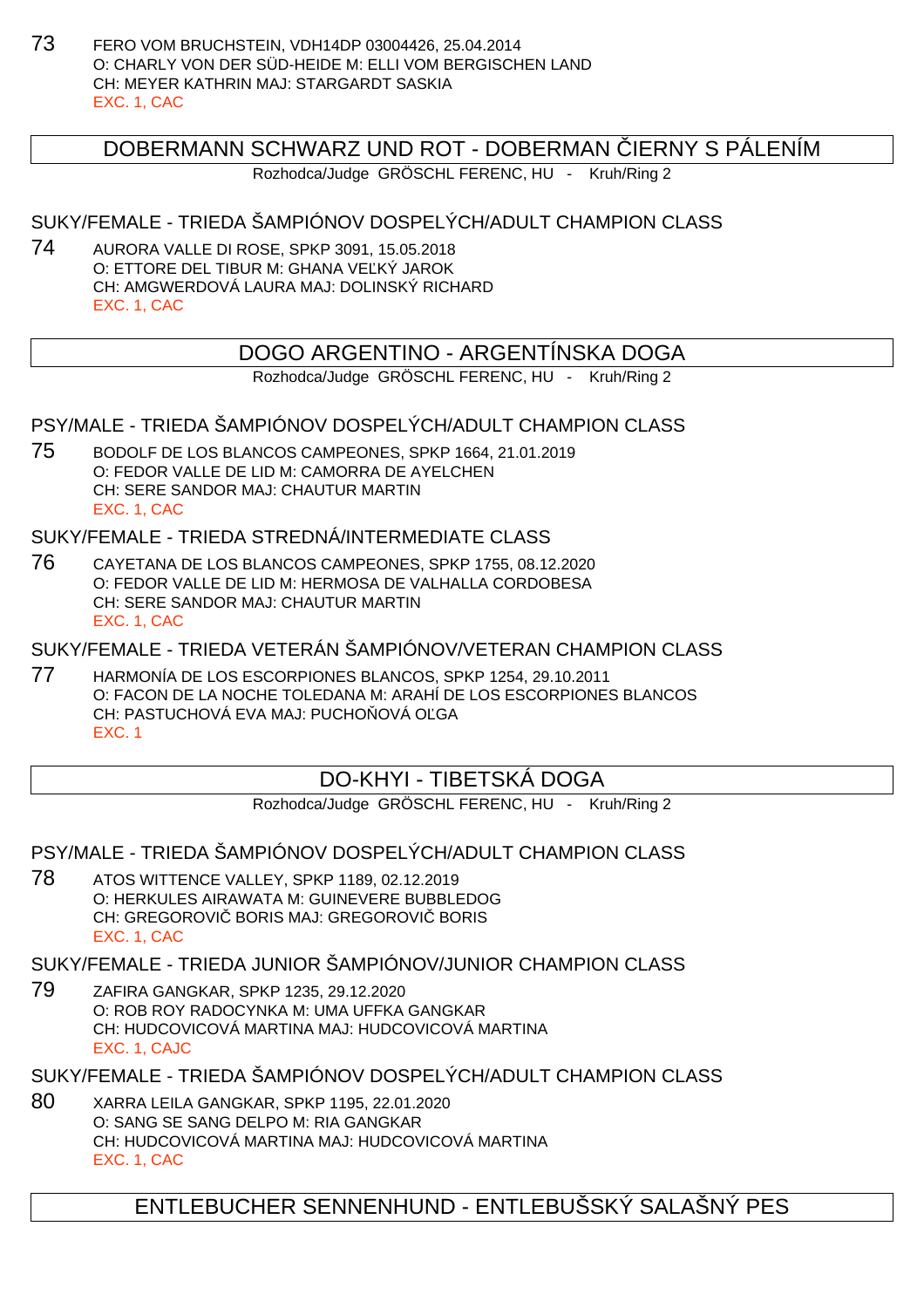#### SUKY/FEMALE - TRIEDA ŠAMPIÓNOV DOSPELÝCH/ADULT CHAMPION CLASS

81 TALLULAH BELLE II. FROM BALIHARA RANCH, SPKP 532, 14.03.2019 O: LORD VON DER JODERTEN M: FANNY VOM PIRNIKHOF CH: ŠTEFANCOVÁ JANA MAJ: ŠTEFANCOVÁ JANA EXC. 1, CAC

### FILA BRASILEIRO - BRAZÍLSKA FILA

Rozhodca/Judge GRÖSCHL FERENC, HU - Kruh/Ring 2

PSY/MALE - TRIEDA JUNIOR ŠAMPIÓNOV/JUNIOR CHAMPION CLASS

82 D`HARENITO QUERENCIA VELHA VON DEN KUSCHELMONSTERN, MET.FILA.272/21, 26.03.2021 O: HAREN C. QUERENCIA VELHA M: BORGINJA VON DEN KUSCHELMONSTERN CH: GRUBER JASMIN MAJ: GRUBER JASMIN EXC. 1, CAJC

PSY/MALE - TRIEDA ŠAMPIÓNOV DOSPELÝCH/ADULT CHAMPION CLASS

83 RONALDO FI-BOX, SPKP 628, 10.10.2017 O: FIEL LPARA SEMPRE BRUNO M: NADIRA FI-BOX CH: ERNÁ DANA MAJ: WUSCHEROVÁ BEATA EXC. 1, CAC

GROSSER SCHWEIZER SENNENHUND - VELKÝ ŠVAJ JARSKY SALAŠNÝ PES

Rozhodca/Judge GRÖSCHL FERENC, HU - Kruh/Ring 2

PSY/MALE - TRIEDA ŠAMPIÓNOV DOSPELÝCH/ADULT CHAMPION CLASS

84 KARHUNKIERROS GAETANO, SPKP 480, 07.06.2017 O: KARHUNKIERROS SAILOR M: KARHUNKIERROS WILD WOMAN CH: BLEZER-DOLS MAURICE MAJ: ŠTEFANCOVÁ JANA EXC. 1, CAC

SUKY/FEMALE - TRIEDA STREDNÁ/INTERMEDIATE CLASS

85 ESARAH FROM NINA´S FARM, CMKU/VSP/4166/20, 25.04.2020 O: GOODSPEED FROM SWISS STAR M: CUTE HOLLY FROM NINA´S FARM CH: VYMAZAL JI Í MAJ: SKLENÁ LUD K EXC. 1, CAC

SUKY/FEMALE - TRIEDA ŠAMPIÓNOV DOSPELÝCH/ADULT CHAMPION CLASS

86 MISS MONEYPENNY FROM BALIHARA RANCH, SPKP 1008, 02.12.2018 O: ICH DUNDEE CLARK´S FUTURE M: CH CLEO FROM NINA´S FARM CH: ŠTEFANCOVÁ JANA MAJ: ŠTEFANCOVÁ JANA EXC. 1, CAC

### HOVAWART

Rozhodca/Judge GRÖSCHL FERENC, HU - Kruh/Ring 2

#### PSY/MALE - TRIEDA STREDNÁ/INTERMEDIATE CLASS

87 YENKIS KRÁ OVSKÁ STRÁŽ, SPKP 1705, 17.06.2020 O: CH CANNY CARPATHIA HEART M: CIE JAMAICA KRÁ OVSKÁ STRÁŽ CH: BABÍKOVÁ MARTINA MAJ: SEDLÁČEK MARTIN EXC. 1, CAC

PSY/MALE - TRIEDA ŠAMPIÓNOV DOSPELÝCH/ADULT CHAMPION CLASS

88 YUCON KRÁ OVSKÁ STRÁŽ, SPKP 1707, 17.06.2020 O: CANNY CARPATHIA HEART M: JAMAICA KRÁ OVSKÁ STRÁŽ CH: BABÍKOVÁ MARTINA MAJ: PÁLKA ROMAN EXC. 1, CAC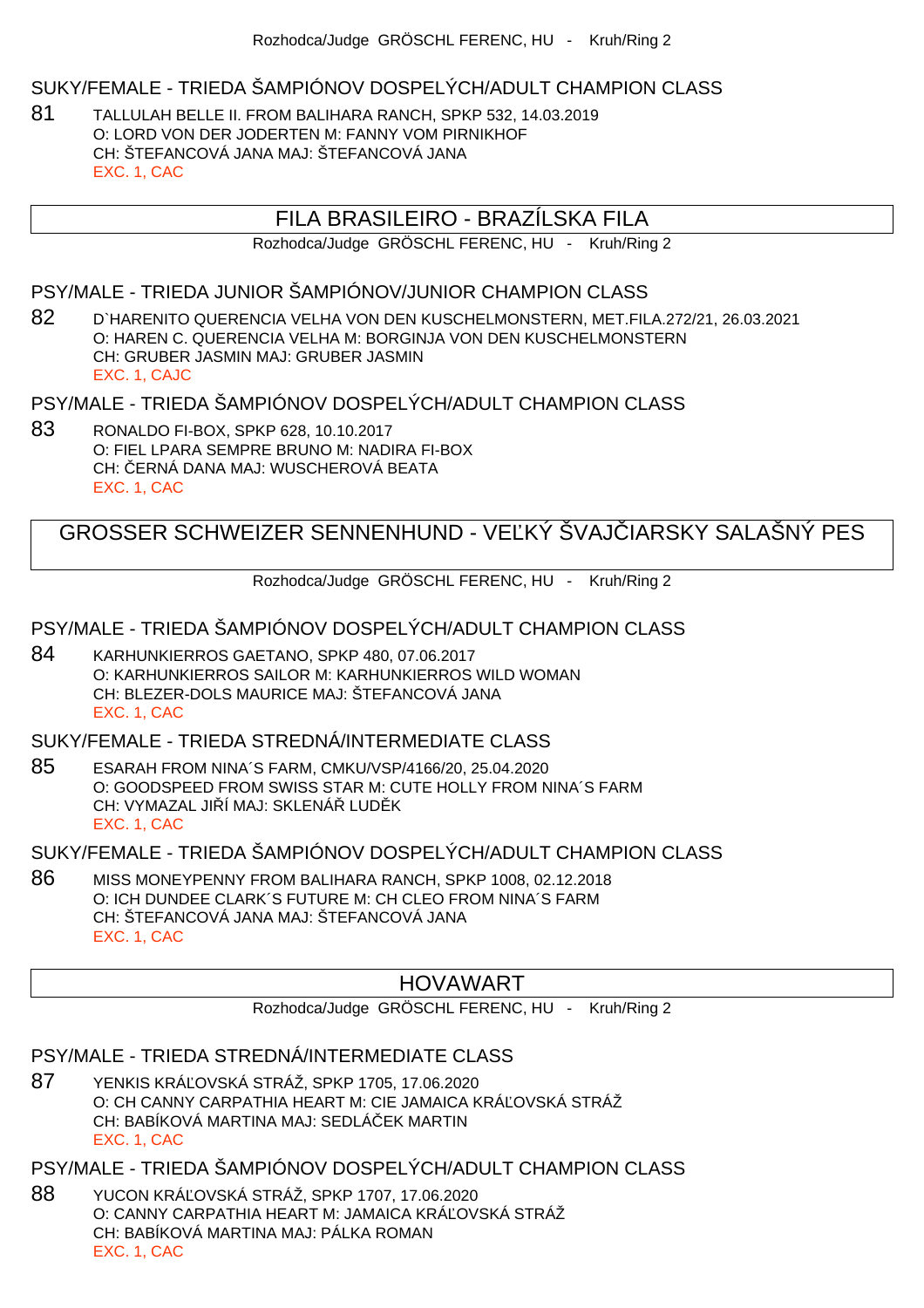#### SUKY/FEMALE - TRIEDA ŠAMPIÓNOV DOSPELÝCH/ADULT CHAMPION CLASS

89 XAMINA KRÁ OVSKÁ STRÁŽ, SPKP 1645, 21.05.2019 O: CH LEROY ALDEON M: CH NIAGARA KRÁ OVSKÁ STRÁŽ CH: BABÍKOVÁ MARTINA MAJ: BABÍKOVÁ MARTINA EXC. 1, CAC

## LANDSEER

Rozhodca/Judge GRÖSCHL FERENC, HU - Kruh/Ring 2

PSY/MALE - TRIEDA ŠAMPIÓNOV DOSPELÝCH/ADULT CHAMPION CLASS

90 ABDUL TOBI MIRACLE STAR, SPKP 410, 09.01.2018 O: ANUBIS VON DEN LUCKY GIANTS M: DAFRA Z LADEROVA CH: UHROVÁ IVETA MAJ: UHROVÁ IVETA EXC. 1, CAC

#### SUKY/FEMALE - TRIEDA STREDNÁ/INTERMEDIATE CLASS

91 BATYRA TOBI MIRACLE STAR, SPKP 440, 24.12.2020 O: GERO VOM GICKELSBERG M: DAFRA Z LADEROVA CH: UHROVÁ IVETA MAJ: VRAVÚŠKOVÁ DOMINIKA EXC. 1, CAC

### LEONBERGER

Rozhodca/Judge GRÖSCHL FERENC, HU - Kruh/Ring 2

#### SUKY/FEMALE - TRIEDA VETERÁN ŠAMPIÓNOV/VETERAN CHAMPION CLASS

92 AMIRA CRIZLY, SPKP 1566, 01.05.2012 O: DRAGONGARDEN´S QUANTAS AT XMAS M: AIMEE BENJAMINA OD HOLEŠKY CH: PLEŠKO DUŠAN MAJ: PLEŠKO MILAN EXC. 1

#### MASTIFF

Rozhodca/Judge GRÖSCHL FERENC, HU - Kruh/Ring 2

#### SUKY/FEMALE - TRIEDA JUNIOR ŠAMPIÓNOV/JUNIOR CHAMPION CLASS

93 XENA POD SLOVÁCKÝM NEBEM, CMKU/EM/1596/21, 25.01.2021 O: EDWARD DOLCE VITA BOHEMIA M: DOLORES DOLCE VITA BOHEMIA CH: DAN K MARTIN MAJ: VALLOVÁ VIERA EXC. 1, CAJC

#### NEWFOUNDLAND - NOVOFUNDLANDSKÝ PES

Rozhodca/Judge GRÖSCHL FERENC, HU - Kruh/Ring 2

### PSY/MALE - TRIEDA ŠAMPIÓNOV DOSPELÝCH/ADULT CHAMPION CLASS

94 KING OF HELLULAND PRIME TIME, SPKP 2112, 09.01.2018 O: KING OF HELLULAND DUKE OF HEAVEN M: KING OF HELLULAND GOD SAVE THE QUEEN CH: KROČKO SO A A VLADIMÍR MAJ: POLAKOVIČOVÁ JARMILA EXC. 1, CAC

## RIESENSCHNAUZER SCHWARZ - BRADÁ VE KÝ JERNY

Rozhodca/Judge GRÖSCHL FERENC, HU - Kruh/Ring 2

## SUKY/FEMALE - TRIEDA ŠAMPIÓNOV DOSPELÝCH/ADULT CHAMPION CLASS

95 DÁRIUS-BRILL FRANCESCA, MET.Ó.SCHN.432/19, 28.04.2019 O: GENTLY BORN CHRISTIAN DIOR M: BACCARA VON DER TALMÜHLE CH: LÁNGH RAJMUND MAJ: TIBAY NORBERT + LANGH RAJMUND EXC. 1, CAC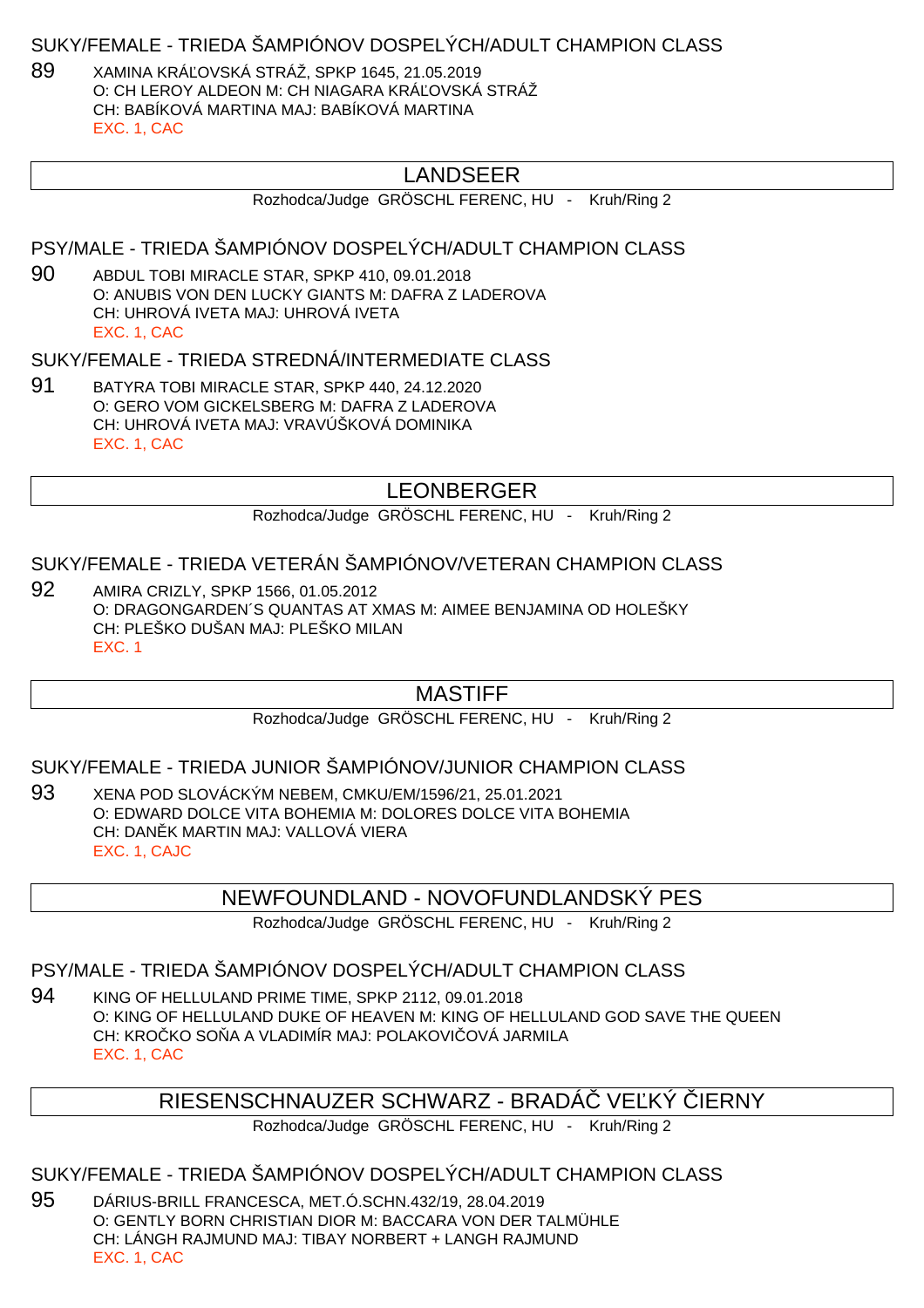## **ROTTWEILER**

Rozhodca/Judge GRÖSCHL FERENC, HU - Kruh/Ring 2

PSY/MALE - TRIEDA ŠAMPIÓNOV DOSPELÝCH/ADULT CHAMPION CLASS

96 FALON ARES MAROL-MAY, SPKP 3039, 25.06.2017 O: RIO M: FRANCISS MARTINIK CH: MENDEL MARIÁN MAJ: MENDEL MARIÁN EXC. 1, CAC

SUKY/FEMALE - TRIEDA STREDNÁ/INTERMEDIATE CLASS

97 TILLY VOM GROSSEN TAL, JR 704199 RW, 31.10.2020 O: RUDI VOM HAUSE NEUBRAND III. M: YUKI VOM GROSSEN TAL CH: GAGI ALEKSANDAR MAJ: TAKÁ IGOR EXC. 1, CAC

## RUSSKIY TCHIORNY TERRIER - RUSKÝ ČIERNY TERIÉR

Rozhodca/Judge GRÖSCHL FERENC, HU - Kruh/Ring 2

#### PSY/MALE - TRIEDA JUNIOR ŠAMPIÓNOV/JUNIOR CHAMPION CLASS

98 VEGAS TER'AVALON, UKU.0501320, 30.10.2020 O: SHAMAN TER'AVALON M: BEDOVAYA DEVCHONKA TER'AVALON CH: LIUBNYTSKA OLENA MAJ: FOŁTA-NIEDZIELCZYK SABINA + ŁAGOWSKI ANDRZEJ EXC. 1, CAJC

## SARPLANINAC - ŠARPLANINSKÝ PASTIERSKY PES

Rozhodca/Judge GRÖSCHL FERENC, HU - Kruh/Ring 2

SUKY/FEMALE - TRIEDA ŠAMPIÓNOV DOSPELÝCH/ADULT CHAMPION CLASS

99 ARINA STARA GRYBLA, CMKU/JOS/3817/15, 26.04.2015 O: BARIN Z TERKY M: ONDA WERA ŠT - KOT NORTH CH: JEDLIČKA DANIEL MAJ: GRÓFOVÁ DIANA EXC. 1, CAC

### SCHNAUZER PFEFFERSALZ - BRADÁ STREDNÝ KORENIE A SO

Rozhodca/Judge GRÖSCHL FERENC, HU - Kruh/Ring 2

PSY/MALE - TRIEDA ŠAMPIÓNOV DOSPELÝCH/ADULT CHAMPION CLASS

100 KVIDO A FINTA F MORAVA, SPKP 1566, 28.04.2020 O: FRANK A FINTA F MORAVA M: GEENA ALARM BESKYD CH: BENEŠOVSKÁ JITKA MAJ: HARGAŠ PETER EXC. 1, CAC

## SCHNAUZER SCHWARZ - BRADÁ STREDNÝ JERNY

Rozhodca/Judge GRÖSCHL FERENC, HU - Kruh/Ring 2

PSY/MALE - TRIEDA STREDNÁ/INTERMEDIATE CLASS

101 GAUDEAMUS OD DALAJSKÉHO POTOKA, SPKP 1570, 13.09.2020 O: SANDOUR VOM TAL DER KONIGE M: WELL&EASY KLEO´S CH: KAPRÁLKOVÁ MARTINA MAJ: BÚRANOVÁ DANICA EXC. 1, CAC

SUKY/FEMALE - TRIEDA JUNIOR ŠAMPIÓNOV/JUNIOR CHAMPION CLASS

102 BEAUTY GIRL ALDIX, CMKU/KS/9929/21, 30.03.2021 O: CABALLERO OD DALAJSKÉHO POTOKA M: APASSIONATA OD DALAJSKÉHO POTOKA CH: MICHÁLKOVÁ ALICE MAJ: DANKOVÁ JELA EXC. 1, CAJC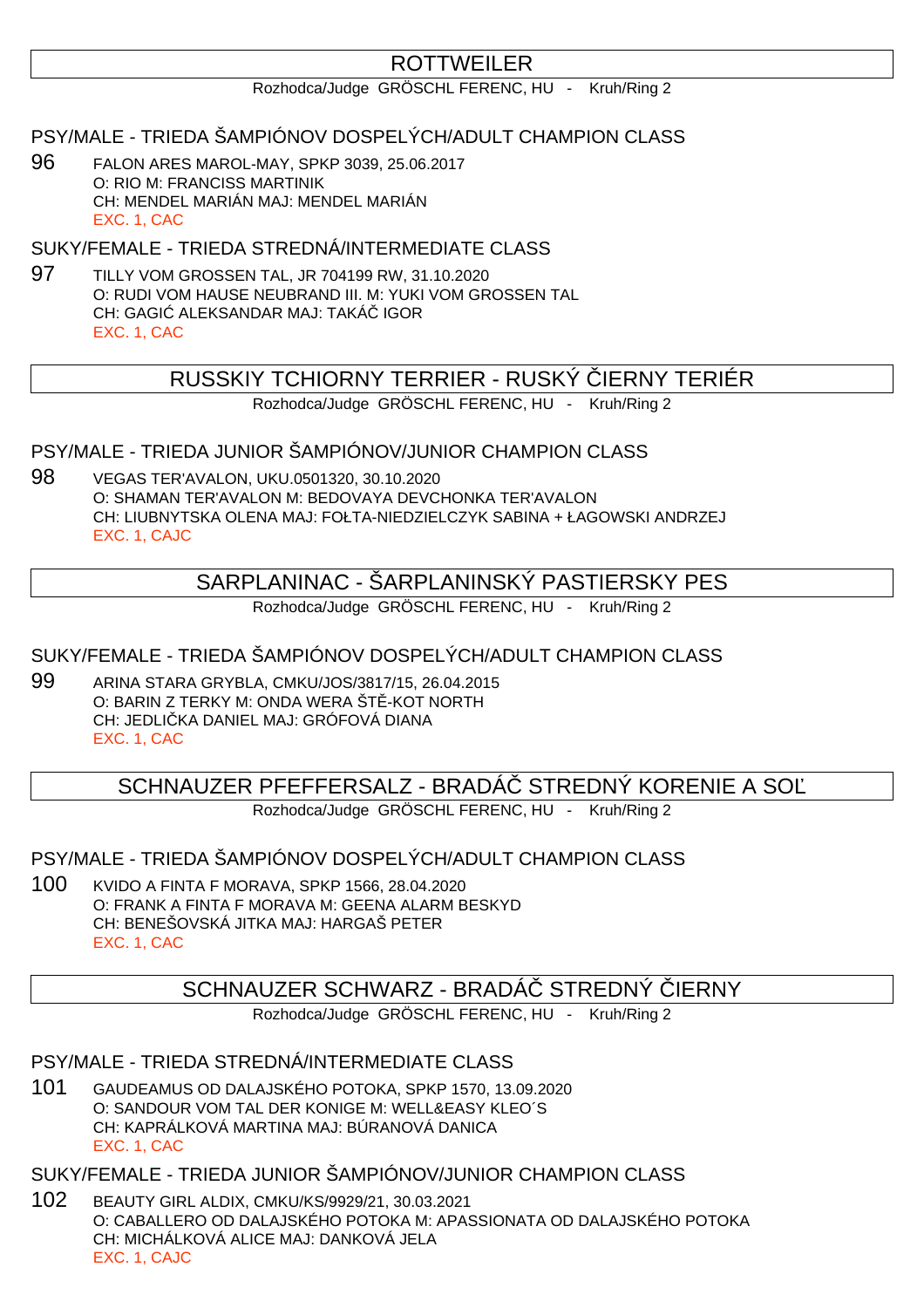## SREDNEASIATSKAIA OVTCHARKA - STREDOÁZIJSKÝ OVÍJAK

Rozhodca/Judge GRÖSCHL FERENC, HU - Kruh/Ring 2

#### PSY/MALE - TRIEDA STREDNÁ/INTERMEDIATE CLASS

103 F´AGIR CHORASAN, SPKP 9292, 27.10.2020 O: AK-MAGASH MAZHOR DLYA SHAH-AZIM M: ZIMA CHORASAN FERUDUSH CH: VARGOVÁ DENISA MAJ: FABIANOVÁ BOŽENA EXC. 1, CAC

PSY/MALE - TRIEDA ŠAMPIÓNOV DOSPELÝCH/ADULT CHAMPION CLASS

- 104 DARSHAN EL SABUDZHAY TISAO, CMKU/SAO/4953/19, 04.01.2019 O: ROMANOVS ALABAJ NIZAR M: VIGARI DLYA TISAO CH: ŠÁTEKOVÁ LEONA MAJ: VASIĽ RÓBERT EXC.
- 105 VIRAJ ZUL-KADAR, SPKP 8864, 09.11.2017 O: KHAN ORDA NABARD M: PRADA KARA-YULDUZ CH: BARANIUK MYKOLA MAJ: MIKÓCZI VLADIMÍR EXC.

SUKY/FEMALE - TRIEDA ŠAMPIÓNOV DOSPELÝCH/ADULT CHAMPION CLASS

106 ENIŠ IZ RUSKOG IZVORA, SPKP 9265, 05.12.2017 O: ARYSTAN ALGA M: VERONA IZ RUSKOG IZVORA CH: SIMI POLINA MAJ: SUPUKA PETER EXC. 1, CAC

## ST. BERNHARDSHUND LANGHAARIG - SVÄTOBERNARDSKÝ PES DLHOSRSTÝ

Rozhodca/Judge GRÖSCHL FERENC, HU - Kruh/Ring 2

PSY/MALE - TRIEDA ŠAMPIÓNOV DOSPELÝCH/ADULT CHAMPION CLASS

107 GUARDIAN ANGEL ELIŠČINO KRÁLOVSTVÍ, SPKP 906, 21.05.2019 O: JOKER OD STRÁŽCU HOR M: EVA OD STRÁŽCU HOR CH: VÁVROVÁ IVA MAJ: ŠAŠTINSKÁ PAULÍNA EXC. 1, CAC

### TOSA

Rozhodca/Judge GRÖSCHL FERENC, HU - Kruh/Ring 2

PSY/MALE - TRIEDA ŠAMPIÓNOV DOSPELÝCH/ADULT CHAMPION CLASS

108 AI-ASHURA KATSURO AZARIO, SPKP 265, 22.04.2018 O: PAWS UP GENTA OD JANUSÓW M: HIDEKO MAZURSKI SAMURAJ CH: JURASOVÁ TATIANA MAJ: URIŠ TOMÁŠ + JURASOVÁ TATIANA EXC. 1, CAC

SUKY/FEMALE - TRIEDA ŠAMPIÓNOV DOSPELÝCH/ADULT CHAMPION CLASS

109 CHERRY ASCHABEY, CMKU/TI/3098/20, 12.03.2020 O: BARNABY BOY BAKASU KENNEL M: DZITSUMI YOKOZUNA YUSHA CH: MELKA PETR MAJ: HANDLÍ JAROSLAV EXC. 1, CAC

ZWERGSCHNAUZER PFEFFERSALZ - BRADÁ MALÝ KORENIE A SO

Rozhodca/Judge GRÖSCHL FERENC, HU - Kruh/Ring 2

SUKY/FEMALE - TRIEDA STREDNÁ/INTERMEDIATE CLASS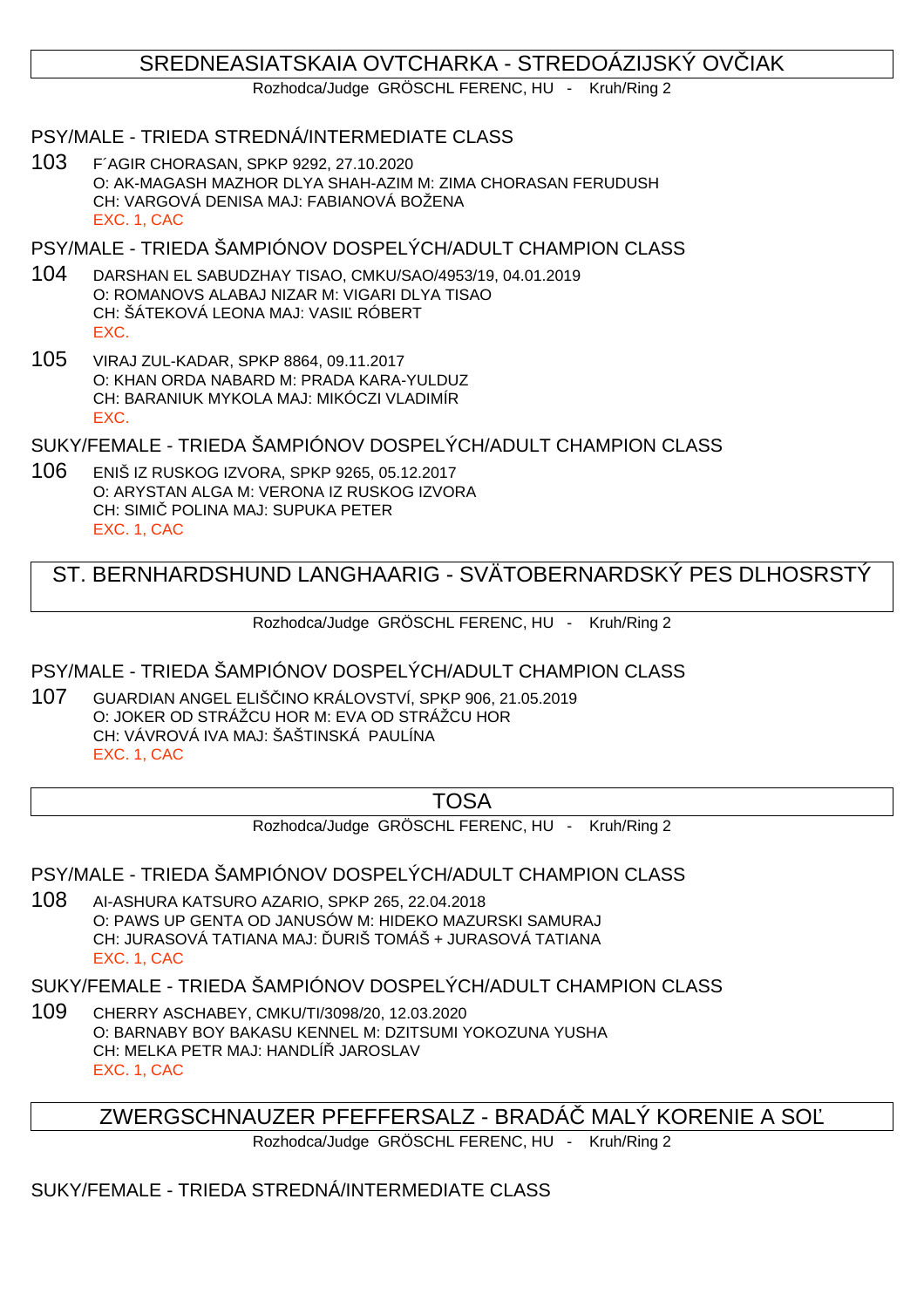110 ROSSA THE KYLIE WILD RANE, SPKP 3064, 02.07.2020 O: OLIVER KING ASTRONAUT M: THE KYLIE BEKY WILD RANE CH: ADAMČIAKOVÍ JURAJ A ANDREA MAJ: ÚRADNÍK MICHAL EXC. 1, CAC

#### ZWERGSCHNAUZER SCHWARZ - BRADÁ MALÝ JERNY

Rozhodca/Judge GRÖSCHL FERENC, HU - Kruh/Ring 2

#### SUKY/FEMALE - TRIEDA ŠAMPIÓNOV DOSPELÝCH/ADULT CHAMPION CLASS

111 AURA RAGENDORF, SPKP 3017, 24.09.2019 O: OFFSET REZLARK M: FELHIT ASMARA SUGAR WILD RANE CH: KESZELY MARCO MAJ: KESZELY MARCO EXC. 1, CAC

## ZWERGSCHNAUZER SCHWARZ-SILBER - BRADÁ MALÝ JERNOSTRIEBORNÝ

Rozhodca/Judge GRÖSCHL FERENC, HU - Kruh/Ring 2

#### SUKY/FEMALE - TRIEDA STREDNÁ/INTERMEDIATE CLASS

112 ULLA SILVER BOHEMIA NESS, CMKU/2416/20, 07.07.2020 O: STADTLER'S DANCING IN THE DARK IN PRAGUE M: OLIVIA NELLA BOHEMIA NESS CH: KANIAKOVÁ JANA MAJ: ADAM IAKOVÁ ANDREA & MONIKA EXC. 1, CAC

skupina/group FCI - 3

## AIREDALE TERRIER

Rozhodca/Judge SEMAN PAVOL, SK - Kruh/Ring 3A

#### SUKY/FEMALE - TRIEDA ŠAMPIÓNOV DOSPELÝCH/ADULT CHAMPION CLASS

113 SUNNILY UNIVERSE OF UNITY, SPKP 1425, 25.07.2020 O: SAREDON BIG BROTHER M: SAREDON SWEETEST FEELING CH: HOZOVÁ PAVLA MAJ: JÓŽOVÁ NATAŠA EXC. 1, CAC

### AMERICAN STAFFORDSHIRE TERRIER

Rozhodca/Judge SEMAN PAVOL, SK - Kruh/Ring 3A

#### PSY/MALE - TRIEDA JUNIOR ŠAMPIÓNOV/JUNIOR CHAMPION CLASS

- 114 ANIKORD HOT PEPPER, PKR.III-92637, 11.11.2020 O: MR APACH KING'S LINE M: ANIKORD ICING ON THE CAKE CH: REZANENKO ANNA MAJ: KULESZA OSKAR EXC. 2
- 115 SKYGLOWS LOCKED AWAY, SPKP 3660, 06.05.2021 O: C´EST LA VIE DE MANDRAKA M: DIDI BLUE FIRE DIAMOND CH: URGOŠOVÁ ERIKA MAJ: URGOŠOVÁ ERIKA EXC. 1, CAJC

PSY/MALE - TRIEDA STREDNÁ/INTERMEDIATE CLASS

116 CAESAREO FOR GODDESS TOUCH, SPKP 3618, 29.07.2020 O: JC RING ANGELS IMPERATOR M: MEL DE CAN GUASCH CH: IARIA SIMONE MAJ: IŠTOKOVÁ MARTINA + RÁCZOVÁ JANA ABS.

PSY/MALE - TRIEDA ŠAMPIÓNOV DOSPELÝCH/ADULT CHAMPION CLASS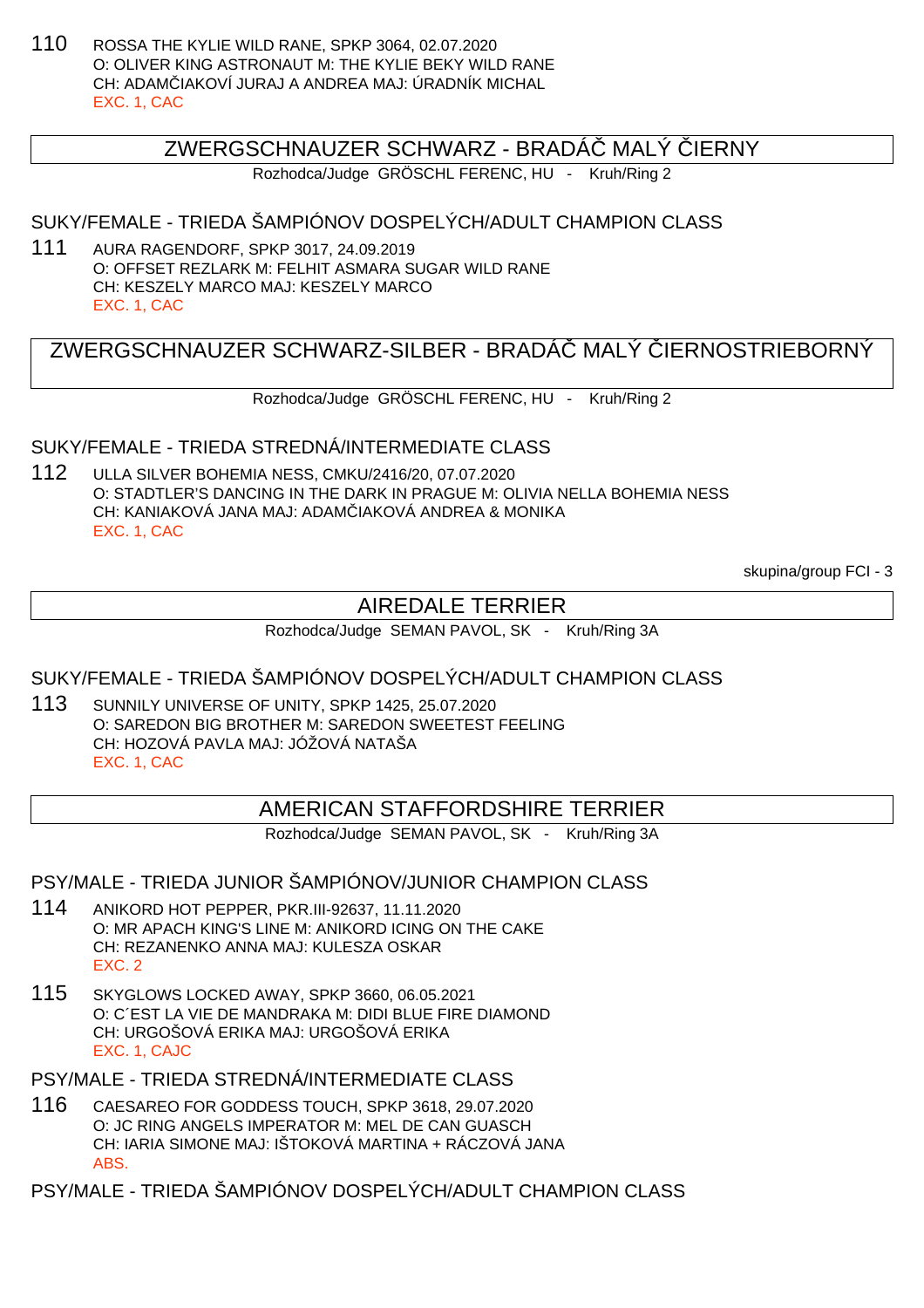- 117 CHAOS DE MANDRAKA, JR 712359 AST, 13.11.2019 O: BUSTER SHINING FIELD LONG STEP M: FRANSTAL´S C´EST SI BON CH: LOZI ŽELJKO MAJ: LOZI VIKTÓRIA ABS.
- 118 MY GOLD STANDARD PRESBURG STAFF, SPKP 3183, 11.06.2018 O: CH MR RUMBA OF RED RUN HIGHWAY CHILE M: CH FAIRY TALE PRESBURG STAFF CH: GRÉKOVÁ PETRA MAJ: GRÉKOVÁ PETRA EXC. 1, CAC
- 119 SKYGLOWS WILDER, SPKP 3194, 23.06.2018 O: SKYGLOWS HIS MAJESTY M: SKYGLOWS GRATEFUL FOR LOVE CH: URGOŠOVÁ ERIKA MAJ: ŠVECOVÁ TATIANA + MIKLOVI MILOŠ EXC. 2, Res.CAC

SUKY/FEMALE - TRIEDA JUNIOR ŠAMPIÓNOV/JUNIOR CHAMPION CLASS

120 SKYGLOWS KISS FROM A ROSE, SPKP 3656, 02.05.2021 O: SKYGLOWS ZOOM M: SKYGLOWS BACK UP CH: URGOŠOVÁ ERIKA MAJ: MATURA KLÁRA + MATURA LEA EXC. 1, CAJC

SUKY/FEMALE - TRIEDA VETERÁN ŠAMPIÓNOV/VETERAN CHAMPION CLASS

121 FAIRY TALE PRESBURG STAFF, SPKP 2478, 08.04.2013 O: ROYAL COURTS TIPIT Z CALVIN M: WILD CAT TIPIT Z HANKY CH: GRÉKOVÁ PETRA MAJ: GRÉKOVÁ PETRA + GRÉK FILIP EXC. 1

## BEDLINGTON TERRIER

Rozhodca/Judge SEMAN PAVOL, SK - Kruh/Ring 3A

### SUKY/FEMALE - TRIEDA ŠAMPIÓNOV DOSPELÝCH/ADULT CHAMPION CLASS

122 QUEEN QUARTA GARDEN CALYPSA, SPKP 173, 05.12.2018 O: SÄFVAˇS SOMETHING BEAUTIFUL M: JAJLA GARDEN CALYPSA CH: HRTÁNEK ROMAN MAJ: HRTÁNEK ROMAN EXC. 1, CAC

## BULL TERRIER

Rozhodca/Judge SEMAN PAVOL, SK - Kruh/Ring 3A

### SUKY/FEMALE - TRIEDA ŠAMPIÓNOV DOSPELÝCH/ADULT CHAMPION CLASS

123 BRICKFIELD DIVING CATCH, SPKP 3576, 29.02.2020 O: CARANTHIR BUTEO M: BRICKFIELD BREAD & BUTTER CH: HORVÁTH TATIANA MAJ: PITTNEROVÁ JARMILA EXC. 1, CAC

### BULL TERRIER MINIATURE

Rozhodca/Judge SEMAN PAVOL, SK - Kruh/Ring 3A

PSY/MALE - TRIEDA ŠAMPIÓNOV DOSPELÝCH/ADULT CHAMPION CLASS

124 FARRELL Z HUSITOVA KRAJE, CMKU/MBT/1031/17, 28.08.2017 O: BULLCREEKS BUSY BEING FABULOUS M: ENIGMA Z HUSITOVA KRAJE CH: FUKOVÁ JANA MAJ: PROŠKOVÁ ALEXANDRA EXC. 1, CAC

## CAIRN TERRIER

Rozhodca/Judge SEMAN PAVOL, SK - Kruh/Ring 3A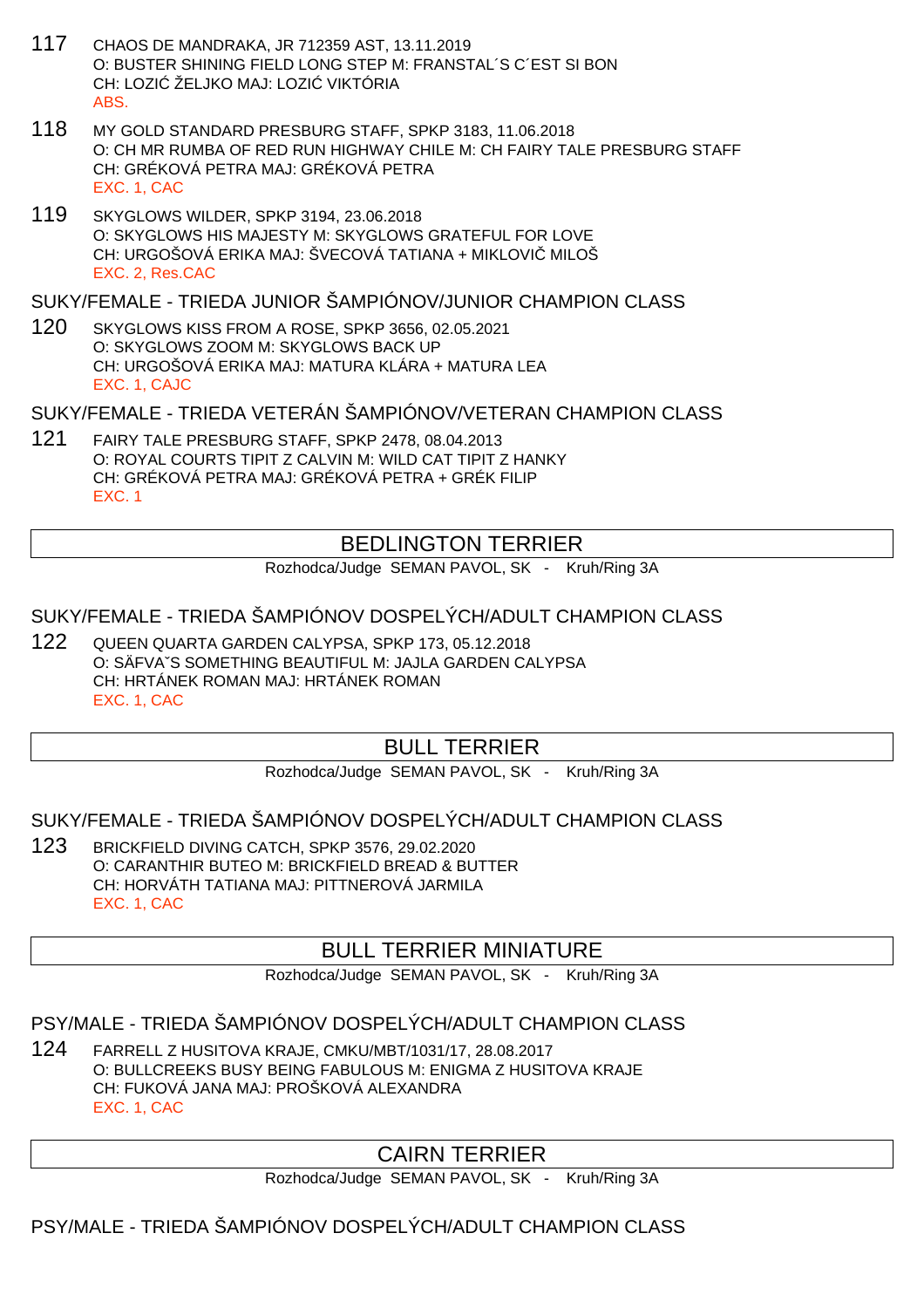125 CAIRNBERRY ALDRIDGE, SPKP 515, 30.08.2014 O: HJOHOO´S EXPRESS HJOURSELF M: SOLIPSE DIVINE BERRY CH: JOPKOVÁ MARKÉTA MAJ: GREGUŠ PETER + KADNÁROVÁ JANA EXC. 1, CAC

## FOX TERRIER SMOOTH (HLADKOSRSTÝ)

Rozhodca/Judge SEMAN PAVOL, SK - Kruh/Ring 3A

### SUKY/FEMALE - TRIEDA ŠAMPIÓNOV DOSPELÝCH/ADULT CHAMPION CLASS

126 BETTY THE BREATH OF LIFE, SPKP 3070, 18.06.2019 O: LIPAN OD RYTÍ E MALOVCE M: SELMA OD RYTÍ E MALOVCE CH: BARTOŠOVÁ JARMILA MAJ: BARTOŠOVÁ JARMILA EXC. 1, CAC

### IRISH SOFT COATED WHEATEN TERRIER

Rozhodca/Judge SEMAN PAVOL, SK - Kruh/Ring 3A

PSY/MALE - TRIEDA VETERÁN ŠAMPIÓNOV/VETERAN CHAMPION CLASS

127 HOUSE OF SOFTY ORLANDO, CLP/SCT/580, 24.11.2011 O: SEAMROG NO MORE ROCK N ROLL M: EXTRA S YAHOO CH: RUDOLPH ULRIKE MAJ: ŠUBERTOVÁ PETRA EXC. 1

## JACK RUSSELL TERRIER

Rozhodca/Judge SEMAN PAVOL, SK - Kruh/Ring 3A

#### PSY/MALE - TRIEDA STREDNÁ/INTERMEDIATE CLASS

128 KOBE VOM SCHWARZWALD POLAND, PKR.III-90629, 30.06.2020 O: GROOMER ZIEMANN M: LASCALA ZIEMANN CH: FILIPECKA JOANNA MAJ: KOWALSKI ADRIAN EXC. 1, CAC

SUKY/FEMALE - TRIEDA ŠAMPIÓNOV DOSPELÝCH/ADULT CHAMPION CLASS

129 JACKANDFISH WILDFIRE, MET.JACK R.T.667/H/20, 18.03.2020 O: ARIKO KOYU CATTIVISSIMO ME M: VALERA'S SKYFALL CH: SERAFINI STEFANO MAJ: ZIEGLER GABOR + ZIEGLER ANNAMARIA EXC. 1, CAC

### KERRY BLUE TERRIER

Rozhodca/Judge SEMAN PAVOL, SK - Kruh/Ring 3A

#### SUKY/FEMALE - TRIEDA ŠAMPIÓNOV DOSPELÝCH/ADULT CHAMPION CLASS

130 SAIMI QUEEN WAPINI DVOMARO, CLP/KBT/2494, 06.07.2018 O: SHYLOCH STATEMENT M: NAREENE BLUE STAR DVOMARO CH: NETÍKOVÁ MARKÉTA MAJ: ROKOSOVÁ EVA EXC. 1, CAC

## SCOTTISH TERRIER

Rozhodca/Judge SEMAN PAVOL, SK - Kruh/Ring 3A

PSY/MALE - TRIEDA ŠAMPIÓNOV DOSPELÝCH/ADULT CHAMPION CLASS

131 STRETBOGI BLACK SAPPHIRE, CLP/ST/4181, 13.04.2018 O: FILISITE BRASH BLACK CARBONADO M: STRETBOGI SCHEHEREZADE NIGHT QUEEN CH: GADALOVA VERONIKA MAJ: POLÍVKOVÁ KAMILA EXC. 1, CAC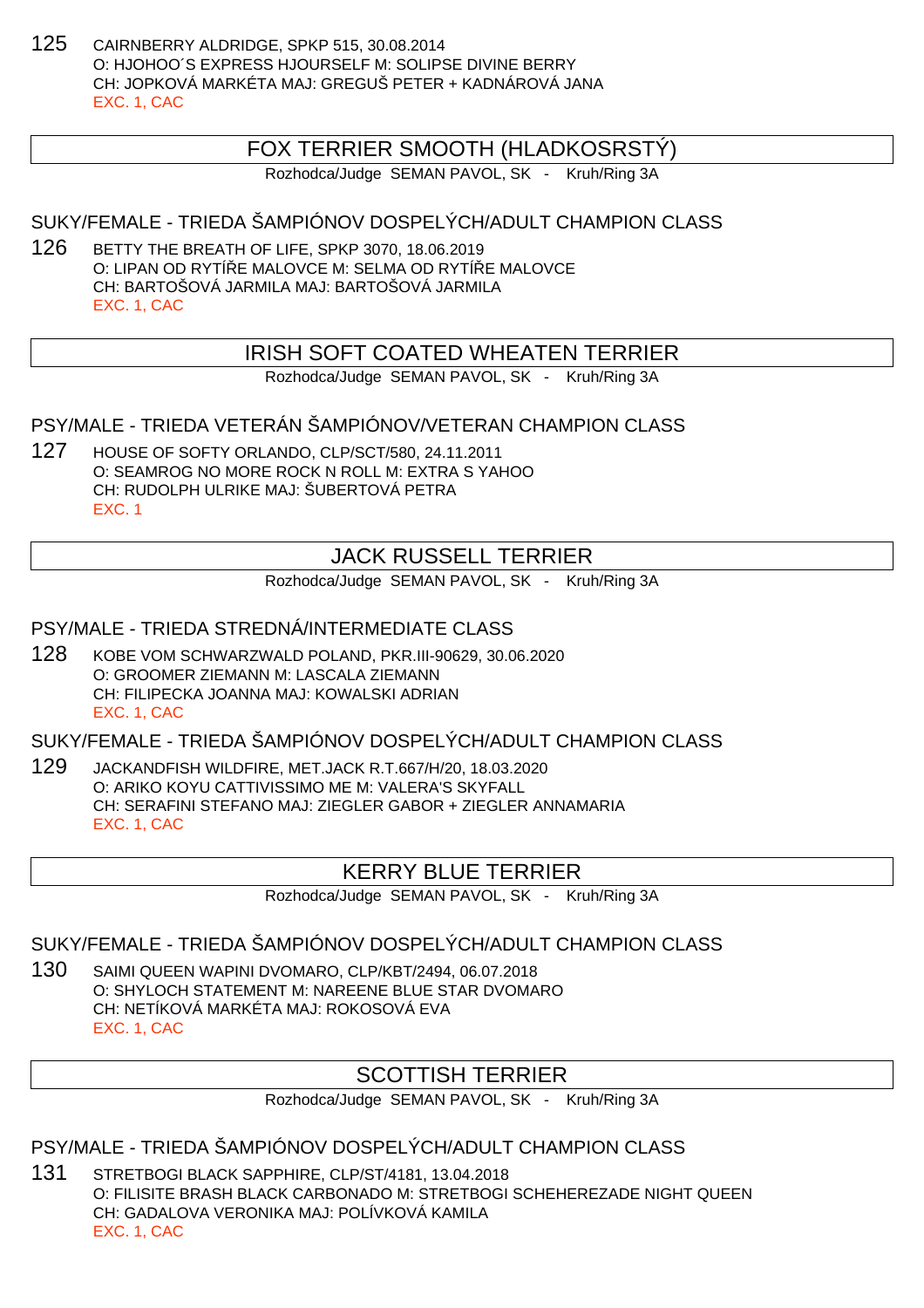## SEALYHAM TERRIER

Rozhodca/Judge SEMAN PAVOL, SK - Kruh/Ring 3A

PSY/MALE - TRIEDA JUNIOR ŠAMPIÓNOV/JUNIOR CHAMPION CLASS

132 ABADDON OD VESELÝ ANEŽKY, CLP/SET/256, 15.05.2021 O: GORAU PRAGUE SNOWDROP M: REGGAEDOG GLORY STAR CH: VESELÁ ALENA MAJ: POLÍVKOVÁ KAMILA + VESELÁ ALENA EXC. 1, CAJC

## STAFFORDSHIRE BULL TERRIER

Rozhodca/Judge SEMAN PAVOL, SK - Kruh/Ring 3A

PSY/MALE - TRIEDA JUNIOR ŠAMPIÓNOV/JUNIOR CHAMPION CLASS

133 APOLO DE LA BRIO BOLD, SPKP 1920, 10.02.2021 O: POLO DE LA FRANSIMO BOHEMIA M: LUMP SUM OF FRANSIMO BOHEMIA CH: ZAJONCOVÁ KATARÍNA MAJ: KUBALA ROMAN EXC. 1, CAJC

PSY/MALE - TRIEDA ŠAMPIÓNOV DOSPELÝCH/ADULT CHAMPION CLASS

- 134 BLACK BAGHIR ERVI DOG, SPKP 1529, 24.06.2018 O: ANDREW LUCYSTAFF M: GEORGIA OF BULLY BOTTS CH: POLYÁKOVÁ EMÍLIA MAJ: ZELENÁKOVÁ NADEŽDA + LENGHARTOVÁ ĽUBOSLAVA EXC. 2, Res.CAC
- 135 JAMIE CRAZY MAGIC, SPKP 1546, 18.07.2018 O: GRINGO JARY'S FARM M: DAR CRAZY MAGIC CH: IADA ŠTEFAN MAJ: DUDI JOZEF EXC. 1, CAC

SUKY/FEMALE - TRIEDA JUNIOR ŠAMPIÓNOV/JUNIOR CHAMPION CLASS

136 AYRA BRIO BOLD, SPKP 1922, 10.02.2021 O: POLO DE LA FRANSIMO BOHEMIA M: LUMP SUM OF FRANSIMO BOHEMIA CH: ZAJONCOVÁ KATARÍNA MAJ: ZAJONCOVÁ KATARÍNA EXC. 1, CAJC

SUKY/FEMALE - TRIEDA ŠAMPIÓNOV DOSPELÝCH/ADULT CHAMPION CLASS

137 ANGIE BLACK DEVIL BOHEMIA, CMKU/SBT/13312/19, 01.08.2019 O: MR. AMAZING MORAVIA LORD M: BELLATRIX RI-GADHARS CH: POSTLOVÁ MICHAELA MAJ: POSTLOVÁ MICHAELA EXC. 1, CAC

## WEST HIGHLAND WHITE TERRIER

Rozhodca/Judge SEMAN PAVOL, SK - Kruh/Ring 3A

PSY/MALE - TRIEDA ŠAMPIÓNOV DOSPELÝCH/ADULT CHAMPION CLASS

138 WONDER WHY SUNSHINE CELEBRATION, PKR.III-84912, 17.06.2018 O: MAGIC MATISSE VOM MAERCHENGARTEN M: XTREME POKER FACE SUNSHINE CELEBRATION CH: KANÁSOVÁ MARTINA MAJ: FRONCZYK MAGDALENA EXC. 1, CAC

## YORKSHIRE TERRIER

Rozhodca/Judge SEMAN PAVOL, SK - Kruh/Ring 3A

PSY/MALE - TRIEDA ŠAMPIÓNOV DOSPELÝCH/ADULT CHAMPION CLASS

139 ENDLESS BLISS HARTFORD, CMKU/YT/09729/20, 10.09.2019 O: TOY SAVOY CHICAGO M: ENDLESS BLISS CHERRY BRAND CH: BERSENEVA YULIA MAJ: LUKESOVÁ VENDULA ABS.

SUKY/FEMALE - TRIEDA STREDNÁ/INTERMEDIATE CLASS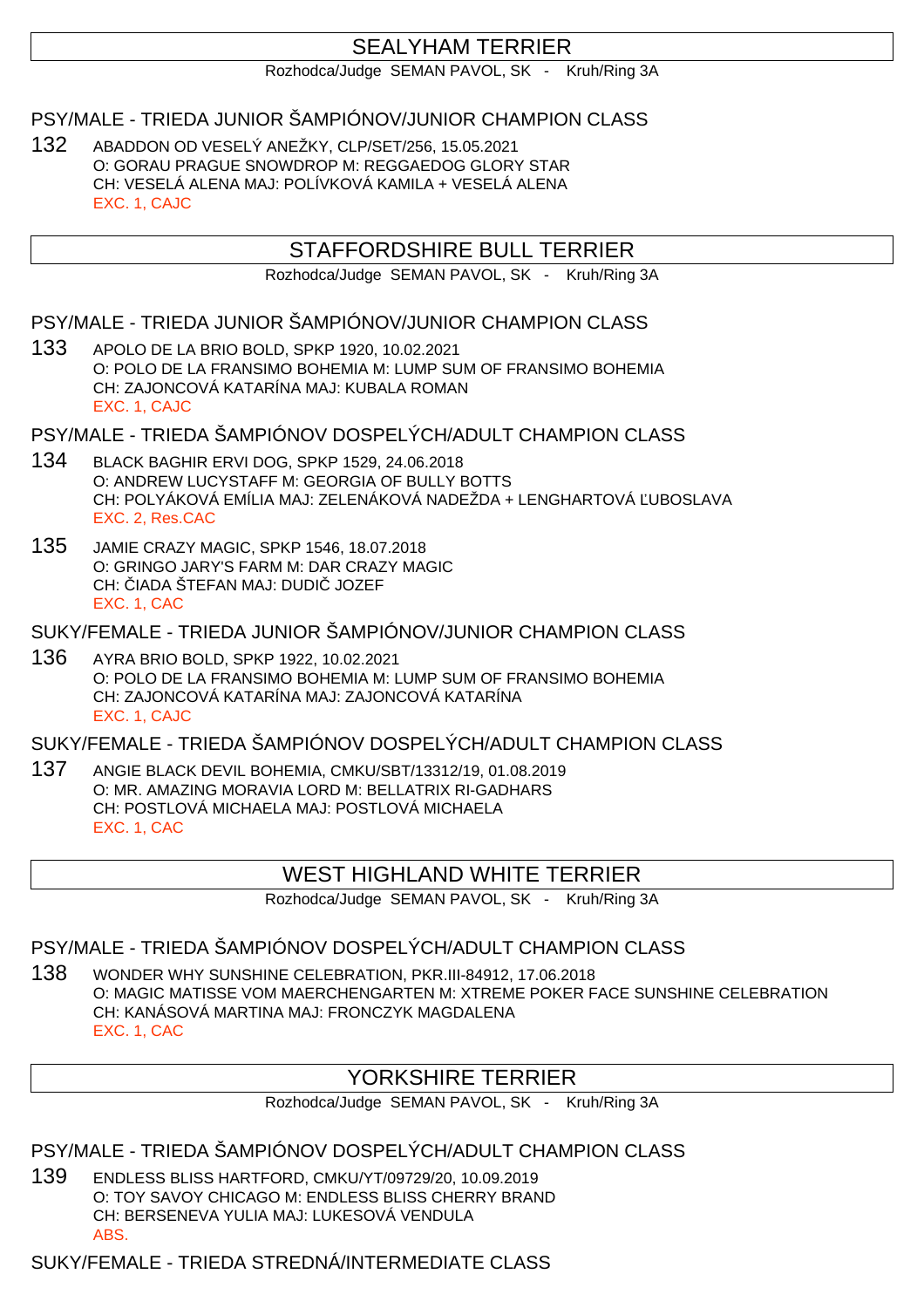- 140 CONNIE BRILLIANT BON CHILLERO, CMKU/YT/09173/20, 08.06.2020 O: HARRY POTTER STŘÍBRNÉ PŘÁNÍ M: YOU ARE MARYLIN STŘÍBRNÉ PŘÁNÍ CH: SPURNÁ ZDE KA MAJ: SPURNÁ ZDE KA EXC. 1, CAC
- 141 KARAMELKA ROYAL DAISY, SPKP 10008, 03.10.2020 O: AMETYST FORTUNA JORIKAS M: CAMBODIA ROYAL DAISY CH: ŠIMKOVÁ DARINA MAJ: ERNOŠKO RUDOLF EXC. 2, Res.CAC

skupina/group FCI - 4

### DACHSHUND KURZHAAR - JAZVE ÍK HLADKOSRSTÝ

Rozhodca/Judge STAVIARSKA VIERA, SK - Kruh/Ring 4

#### SUKY/FEMALE - TRIEDA JUNIOR ŠAMPIÓNOV/JUNIOR CHAMPION CLASS

142 PROUD HUNTER KATANA, MET.RT.2579/21, 28.10.2020 O: PROUD HUNTER EASY RIDER M: PROUD HUNTER CHARDONAY CH: ATTILANE JULING MAJ: GLINIECKA JANA EXC. 1, CAJC

## DACHSHUND KURZHAAR KANINCHEN - JAZVE ÍK HLADKOSRSTÝ KRÁLI Í

Rozhodca/Judge STAVIARSKA VIERA, SK - Kruh/Ring 4

#### PSY/MALE - TRIEDA ŠAMPIÓNOV DOSPELÝCH/ADULT CHAMPION CLASS

143 NARCYZ IZ OMSKOI KREPOSTI, PKR.IV-29744 KK, 21.10.2019 O: UHAR KUPETS IZ OMSKOI KREPOSTI M: MAKOVAYA SDOBA IZ OMSKOI KREPOSTI CH: GALKEVICH OXANA MAJ: WOLSKA AGNIESZKA EXC. 1, CAC

## DACHSHUND KURZHAAR ZWERG - JAZVEĆÍK HLADKOSRSTÝ TRPASLI

Rozhodca/Judge STAVIARSKA VIERA, SK - Kruh/Ring 4

#### SUKY/FEMALE - TRIEDA ŠAMPIÓNOV DOSPELÝCH/ADULT CHAMPION CLASS

144 PICOLLO TECKEL WILD ROSE, SPKP 6744, 08.07.2019 O: PICOLLO TECKEL SOMERSET M: PICOLLO TECKEL ELLE GIRL CH: PIKUL EKATERINA S. MAJ: TATÁR NORA EXC. 1, CAC

### DACHSHUND LANGHAAR - JAZVE ÍK DLHOSRSTÝ

Rozhodca/Judge STAVIARSKA VIERA, SK - Kruh/Ring 4

#### PSY/MALE - TRIEDA VETERÁN ŠAMPIÓNOV/VETERAN CHAMPION CLASS

145 MARLEY Z CHOTÁRA, SPKP 7050, 17.01.2012 O: DERRICK DU CHENE DANIELE M: FORTUNA FA-DY CH: KOVÁČ MARIÁN MAJ: MOLNÁROVÁ LUCIA + MOLNÁR DALIBOR EXC. 1

### DACHSHUND LANGHAAR KANINCHEN - JAZVE ÍK DLHOSRSTÝ KRÁLI Í

Rozhodca/Judge STAVIARSKA VIERA, SK - Kruh/Ring 4

#### PSY/MALE - TRIEDA JUNIOR ŠAMPIÓNOV/JUNIOR CHAMPION CLASS

146 HONEY HILL ADACAIS AUGUS, CLP/JTK/103207, 15.06.2021 O: ICH DELLA WINNER CANIS OF CZECH M: ICH ANDRÉS ADACAIS AUGUS CH: AUGUSTIN JOSEF MAJ: R ŽI KOVÁ SILVIE EXC. 1, CAJC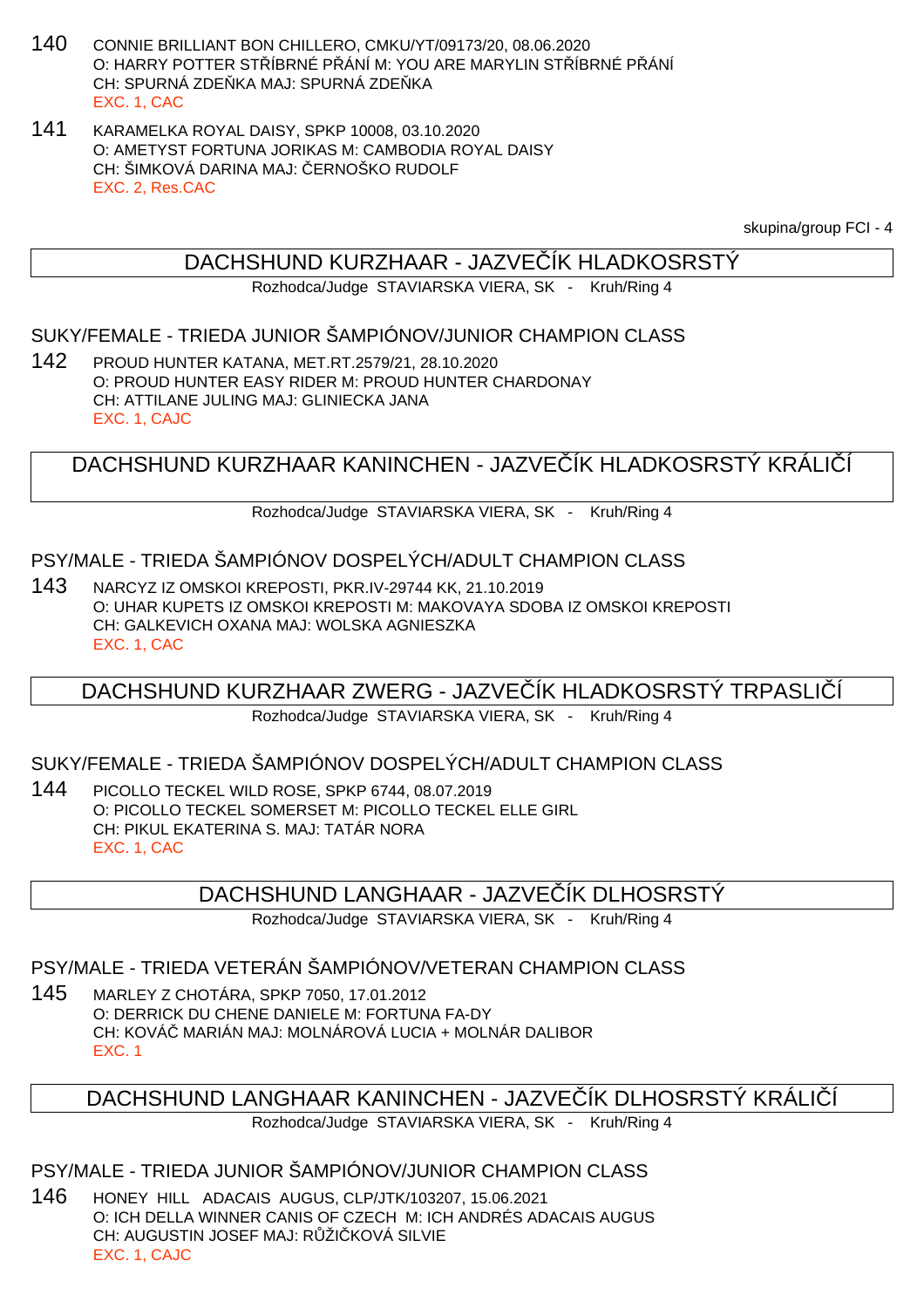### PSY/MALE - TRIEDA VETERÁN ŠAMPIÓNOV/VETERAN CHAMPION CLASS

147 DELLA WINNER CANIS OF CZECH, CLP/JTK/83599, 16.05.2011 O: ICH WINNER DELLA CANTERANA M: CH BUFFY LEE CANIS OF CZECH CH: ŠMÍD JAN MAJ: R ŽI KOVÁ SILVIE EXC. 1

### SUKY/FEMALE - TRIEDA ŠAMPIÓNOV DOSPELÝCH/ADULT CHAMPION CLASS

148 A THAL ANOMIS Z PROSECKÉ NORY, CLP/JTK/98425, 04.04.2019 O: ICONIC WINNER VOM MARGELCHOPF M: AMÁLKA ŠPAGETKA Z CHODOVSKÉ CH: HORÁ KOVÁ SIMONA MAJ: TICHÝ ŠT PÁN EXC. 1, CAC

DACHSHUND LANGHAAR ZWERG - JAZVE ÍK DLHOSRSTÝ TRPASLIÍ

Rozhodca/Judge STAVIARSKA VIERA, SK - Kruh/Ring 4

#### PSY/MALE - TRIEDA JUNIOR ŠAMPIÓNOV/JUNIOR CHAMPION CLASS

149 GORDIAS TEUKROS Z DISVORTU, SPKP 6961, 09.04.2021 O: ZORO Z LOPENICKÝCH KOPC M: DAYA DENETH FOREST ENGEL DIANETTE CH: SVORE OVÁ TRUCOVÁ IVANA MAJ: NEMCOVÁ ADRIENA EXC. 1, CAJC

PSY/MALE - TRIEDA ŠAMPIÓNOV DOSPELÝCH/ADULT CHAMPION CLASS

- 150 CHUCK NORRIS LUARAN, SPKP 6941, 27.04.2020 O: ICONIC WINNER VOM MARGELCHOPF M: AISHA LUARAN CH: SÝKORA UBOŠ MAJ: RE NÝ FRANTIŠEK EXC. 2, Res.CAC
- 151 ICONIC WINNER VOM MARGELCHOPF, CLP/JTK/92740, 27.01.2016 O: ICH DELLA WINNER CANIS OF CZECH M: CH SHIRA VOM MARGELCHOPF CH: VETSCH DORIS MAJ: RŽI KOVÁ SILVIE EXC. 1, CAC

SUKY/FEMALE - TRIEDA STREDNÁ/INTERMEDIATE CLASS

152 DISNEY MATKOV DVOR, SPKP 6956, 29.08.2020 O: MY MINI MOLE TOKLARAMA´S M: SANAY GOLD MADEIRA CH: PASERINOVA ZUZANA MAJ: MALICHOVÁ BLANKA DISQ.

## DACHSHUND RAUHHAAR - JAZVE ÍK HRUBOSRSTÝ

Rozhodca/Judge STAVIARSKA VIERA, SK - Kruh/Ring 4

#### PSY/MALE - TRIEDA STREDNÁ/INTERMEDIATE CLASS

153 ELIOT Z DVORA NAD JAZEROM, SPKP 14735, 01.06.2020 O: CASPER Z LOMCA M: BONITA Z DVORA NAD JAZEROM CH: FRIDRICH MICHAL MAJ: FRIDRICH MILAN EXC. 1

### DACHSHUND RAUHHAAR ZWERG - JAZVE ÍK HRUBOSRSTÝ TRPASLIÍ

Rozhodca/Judge STAVIARSKA VIERA, SK - Kruh/Ring 4

PSY/MALE - TRIEDA ŠAMPIÓNOV DOSPELÝCH/ADULT CHAMPION CLASS

154 ATOS PINKY LINE, SPKP 6790, 24.02.2018 O: FENDI LINE PRO-EURO M: KAYA YOPA CH: PINKOVÁ SILVIA MAJ: BALÁŽ ROMAN EXC. 1, CAC

PSY/MALE - TRIEDA VETERÁN ŠAMPIÓNOV/VETERAN CHAMPION CLASS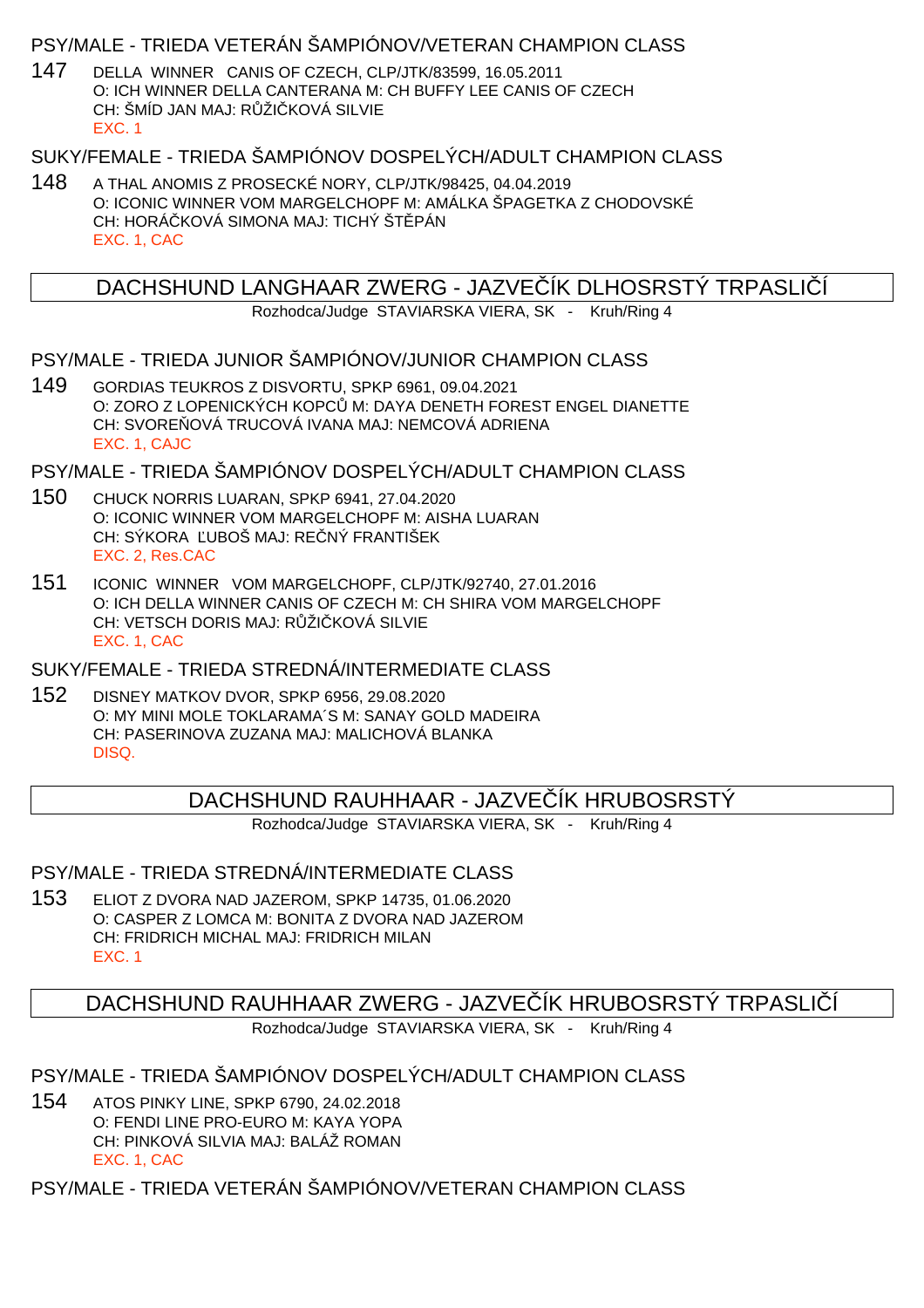155 FENDI LINE PRO-EURO, SPKP 6723, 21.06.2013 O: MAGIK RAINBOW LENIN M: BEATRIX WITCH LINE PRO-EURO CH: BROŽOVÁ PETRA MAJ: BALÁŽ ROMAN EXC. 1

## SUKY/FEMALE - TRIEDA ŠAMPIÓNOV DOSPELÝCH/ADULT CHAMPION CLASS

- 156 AYRA KAMENNÉ MORIA, SPKP 6819, 14.12.2018 O: DON CORLEONE OF ROSMERY DEL WANHELSING M: JOY YOPA CH: POLÁKOVÁ KATARÍNA MAJ: KOS ANSKÁ VANDA EXC. 2, Res.CAC
- 157 SHINE CHIC SHINE DEL WANHELSING, ROI 16/175127, 25.04.2016 O: THOR DEL WANHELSING M: SO FAR SO GOOD DEL WANHELSING CH: PASCARELLA GABRIEL MAJ: WILLIAMSON NINA + GRO HALL EXC. 1, CAC

skupina/group FCI - 5

## AKITA

Rozhodca/Judge ŠIPKOVSKÝ MARTIN, SK - Kruh/Ring 3B

## PSY/MALE - TRIEDA JUNIOR ŠAMPIÓNOV/JUNIOR CHAMPION CLASS

158 GYOKURIN GO OODATE SANNOMARUSOU, JKC-JL-00044/22-0, 24.02.2021 O: TAMAHAGANE GO OODATE SANNOMARUSOU M: MARIN GO MINOKOKEISOU CH: ANGEL ITAY MAJ: CAGAŠOVÁ JANA EXC. 1, CAJC

#### PSY/MALE - TRIEDA ŠAMPIÓNOV DOSPELÝCH/ADULT CHAMPION CLASS

159 NORIYO GO KATOU BROTHERS, CMKU/AI/3983/-20/19, 21.08.2019 O: KANNARI NO RYUU GO KANNARISOU M: AWA KAREN GO JR. MATSUNAGA CH: KATO AIKI MAJ: CAGAŠOVÁ JANA EXC. 1, CAC

#### SUKY/FEMALE - TRIEDA STREDNÁ/INTERMEDIATE CLASS

160 BYAKUREIHIME GO KEN'ICHI AI, CMKU/AI/3988/20, 08.12.2020 O: TENZANRYUU GO MURASAKISOU M: WAKESHIMA SAKURA NO SONO CH: CAGAŠOVÁ JANA MAJ: CAGAŠOVÁ JANA EXC. 1, CAC

## SUKY/FEMALE - TRIEDA ŠAMPIÓNOV DOSPELÝCH/ADULT CHAMPION CLASS

161 AKEMI GO DI CASA SAPORITO, CMKU/AI/3669/-19/18, 15.12.2018 O: KUNIOMARU GO M: NAO GO DI CASA SAPORITO CH: SAPORITO ANTONINO MAJ: CAGAŠOVÁ JANA EXC. 1, CAC

### ALASKAN MALAMUTE - ALJAŠSKÝ MALAMUT

Rozhodca/Judge ŠIPKOVSKÝ MARTIN, SK - Kruh/Ring 3B

### PSY/MALE - TRIEDA ŠAMPIÓNOV DOSPELÝCH/ADULT CHAMPION CLASS

162 GUNJY´S MAGIC MALS STARCH, HR 10862 AM, 18.09.2017 O: EROS HAJNDBERG´S ALASKAN MALAMUTES M: BLESSED STAR NORTHERN SUNRISE CH: BOROZAN SVJETLANA MAJ: ENGEL JANKA EXC. 1, CAC

## AMERICAN AKITA - AMERICKÁ AKITA

Rozhodca/Judge ŠIPKOVSKÝ MARTIN, SK - Kruh/Ring 3B

#### SUKY/FEMALE - TRIEDA STREDNÁ/INTERMEDIATE CLASS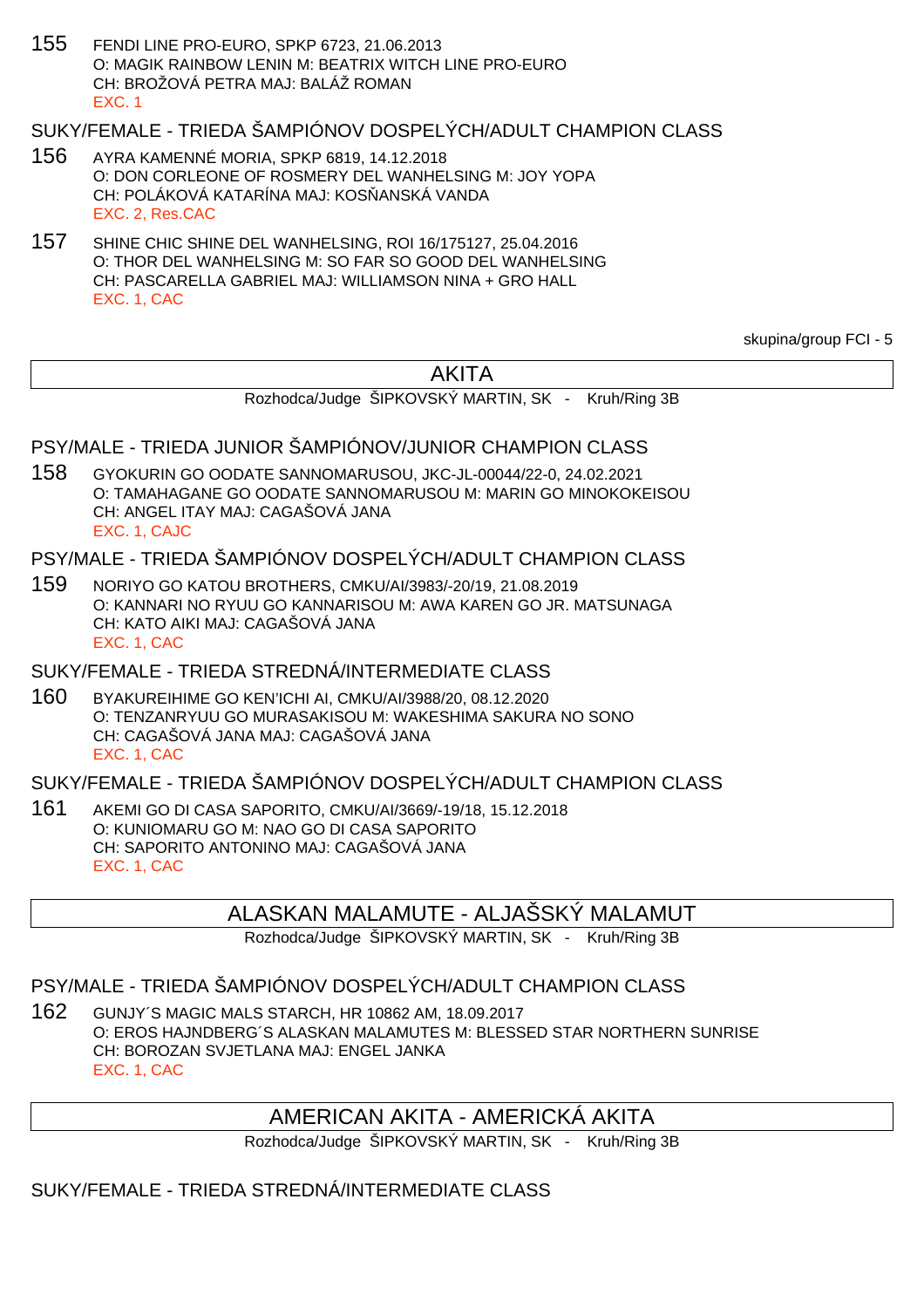163 AKIRA Z OLEXOVHO DVORA, SPKP 636, 19.09.2020 O: BAROUNS DASTAN BLADE M: REDIENT ELECTRA AT OLEXAS CH: OLEXA ŠTEFAN MAJ: ROSA UBOŠ EXC. 1, CAC

## BASENJI

Rozhodca/Judge ŠIPKOVSKÝ MARTIN, SK - Kruh/Ring 3B

#### PSY/MALE - TRIEDA STREDNÁ/INTERMEDIATE CLASS

164 ARIES OFINDORO, PKR.V-32010, 08.12.2020 O: WANYIKA MAALIK M: GOLDLAY WARRIOR OF BURUDIKA CH: LIGOCKA ZUZANNA MAJ: LIGOCKA ZUZANNA EXC. 1, CAC

PSY/MALE - TRIEDA ŠAMPIÓNOV DOSPELÝCH/ADULT CHAMPION CLASS

165 WILD THINGS HAKUNA MATATA HERCULES, ROI 18/47221, 19.01.2018 O: ENIGMA WALKING THE RED CARPET M: ARLETTE CH: FERRINI MAURIZIO MAJ: FERRINI MAURIZIO EXC. 1, CAC

## CIRNECO DELL´ETNA

Rozhodca/Judge ŠIPKOVSKÝ MARTIN, SK - Kruh/Ring 3B

#### PSY/MALE - TRIEDA ŠAMPIÓNOV DOSPELÝCH/ADULT CHAMPION CLASS

166 SILVENTO ORION, CLP/CE/28, 27.04.2020 O: HADRANENSIS TOTO M: CRETA DEL GELSO BIANCO CH: STAKHORSKA ALINA MAJ: KOLÁ KOVÁ EVA EXC. 1, CAC

DEUTSCHER KLEINSPITZ NEUFARBEN - NEMECKÝ ŠPIC MALÝ NOVÉ FARBY

Rozhodca/Judge ŠIPKOVSKÝ MARTIN, SK - Kruh/Ring 3B

PSY/MALE - TRIEDA ŠAMPIÓNOV DOSPELÝCH/ADULT CHAMPION CLASS

- 167 BÁN-BONCIDA GREGOR, SPKP 1620, 18.01.2018 O: ROYAL PROUD IZ ZOLOTOGO SUNDUCHKA M: IMPERIUM OF HAPPINESS GRAND ROSE CH: BARANYAI ANNA MAJ: BUŠINSKÝ MARIÁN EXC. 1, CAC
- 168 G-ATHOS IM-KA, SPKP 1604, 30.06.2018 O: NICE ALLIN I K M: GITA MARIADOLF CH: SOPKO PETER MAJ: SOPKO PETER + SOPKO HANA EXC. 2, Res.CAC

SUKY/FEMALE - TRIEDA STREDNÁ/INTERMEDIATE CLASS

169 I LOVE YOU MINNIE ME FLUFFY HONEY, SPKP 2105, 14.10.2020 O: NICOLLAS ARAMGAD M: CAMILLA MEISEHOF CH: BUŠINSKÝ MARIÁN MAJ: BUŠINSKÝ MARIÁN + BUŠINSKÁ ZUZANA EXC. 1, CAC

SUKY/FEMALE - TRIEDA ŠAMPIÓNOV DOSPELÝCH/ADULT CHAMPION CLASS

170 G-ARIA IM-KA, SPKP 1605, 30.06.2018 O: NICE ALLIN I K M: GITA MARIADOLF CH: SOPKO PETER MAJ: SOPKO PETER + SOPKO HANA EXC. 1, CAC

SUKY/FEMALE - TRIEDA VETERÁN ŠAMPIÓNOV/VETERAN CHAMPION CLASS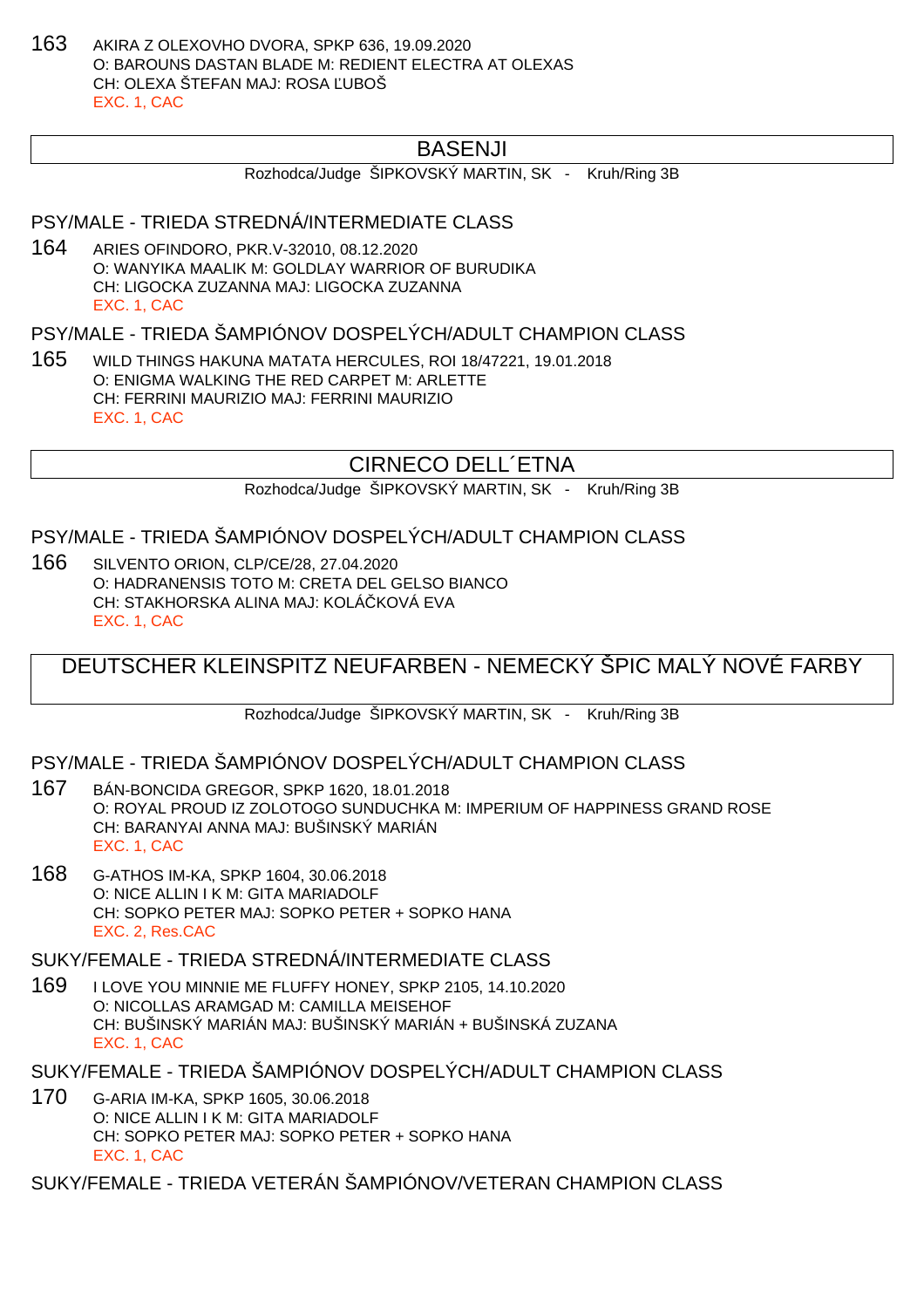171 COMTESA HARMONIE TLAPEK, SPKP 922, 24.04.2013 O: DAMASCUSROAD HENRI BY THE SEA M: KRISPIE VON KUKUKSHOF CH: SCHMIDTOVÁ V. RA MAJ: BERNÁT PATRIK EXC. 1

## DEUTSCHER KLEINSPITZ SCHWARZ-BRAUN - NEMECKÝ ŠPIC MALÝ LERNY A **HNEDY**

Rozhodca/Judge ŠIPKOVSKÝ MARTIN, SK - Kruh/Ring 3B

PSY/MALE - TRIEDA ŠAMPIÓNOV DOSPELÝCH/ADULT CHAMPION CLASS

172 AJABU ELWIS SAMURAY HATTORI HANZO, CMKU/NS/17288/20, 22.05.2020 O: RUS HAUS VORHUT CRISTOFORO COLOMBO M: XANTIPI HARMONIE TLAPEK CH: FLEISCHMAN JOSEF MAJ: T HLOVÁ PETRA EXC. 1, CAC

DEUTSCHER MITTELSPITZ NEUFARBEN - NEMECKÝ ŠPIC STREDNÝ NOVÉ FARBY

Rozhodca/Judge ŠIPKOVSKÝ MARTIN, SK - Kruh/Ring 3B

PSY/MALE - TRIEDA ŠAMPIÓNOV DOSPELÝCH/ADULT CHAMPION CLASS

173 CIRRUS RAPIDAMENTE, PKR.V-27281, 13.02.2018 O: LITTLE LEO KRISANDA M: XANDRA Z LEJANCU CH: TOMKIEWICZ ANDRZEJ MAJ: STRELCHENKO MARYNA EXC. 1

## DEUTSCHER ZWERGSPITZ (POMERANIAN) - NEMECKÝ ŠPIC TRPASLIČÍ (POMERANIAN)

Rozhodca/Judge ŠIPKOVSKÝ MARTIN, SK - Kruh/Ring 3B

### PSY/MALE - TRIEDA JUNIOR ŠAMPIÓNOV/JUNIOR CHAMPION CLASS

174 WILLY ORANŽOVÁ KULIČKA, CMKU/NS/17945/21, 03.05.2021 O: WILLIAM ARAMGAD M: AFFINA PALLADA IZ ZOLOTOGO SUNDUCHKA CH: TOMÁŠOVÁ IVETA MAJ: ROHAL-ILKIV MIROSLAVA EXC. 1, CAJC

PSY/MALE - TRIEDA STREDNÁ/INTERMEDIATE CLASS

175 HONZÍK POM REJNA, SPKP 2078, 23.10.2020 O: KOLIBRIPOM ALEX MAQUEEN M: OXANA JESSICA REJNA CH: OLÁHOVÁ EDITA MAJ: JANUŠKOVÁ IVANA EXC. 1, CAC

PSY/MALE - TRIEDA ŠAMPIÓNOV DOSPELÝCH/ADULT CHAMPION CLASS

176 GRAND IZ RUZY ORIENT EXPRESS, RKF 5504603, 29.10.2018 O: FINCH REAL MCOY M: GRAND IZ RUZY USIAL BE STAR CH: EMALIANOVA LIA MAJ: OLÁHOVÁ EDITA EXC. 1, CAC

SUKY/FEMALE - TRIEDA ŠAMPIÓNOV DOSPELÝCH/ADULT CHAMPION CLASS

177 BELLISSIMA POM REJNA, SPKP 1674, 23.10.2018 O: LEANTO PIERRE RICHARD M: OXANA JESSICA REJNA CH: OLÁHOVÁ EDITA MAJ: OLÁHOVÁ EDITA EXC. 1, CAC

## HOKKAIDO

Rozhodca/Judge ŠIPKOVSKÝ MARTIN, SK - Kruh/Ring 3B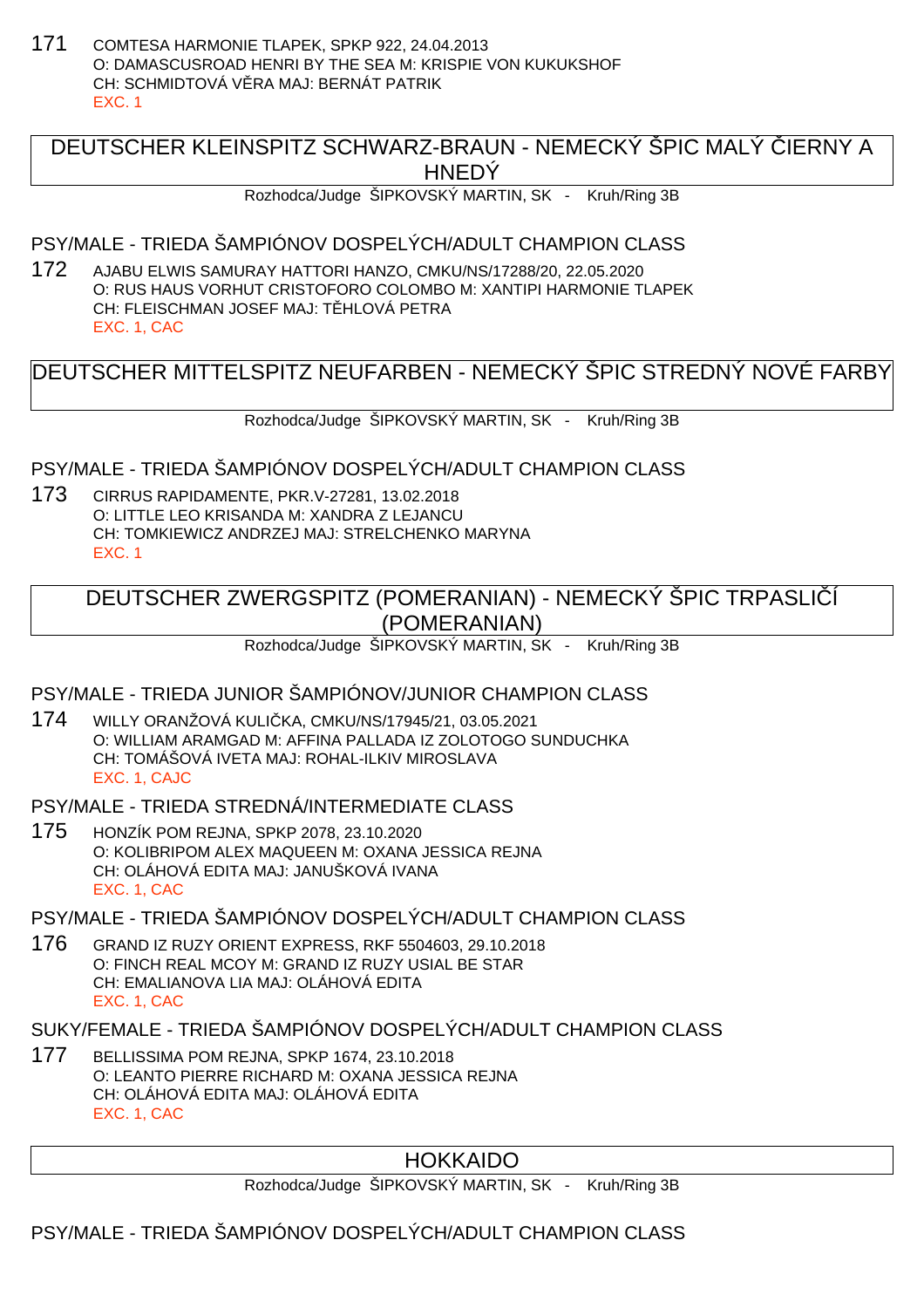178 CHIEF TOKUGAWA TSUNAYOSI, CMKU/HOK/109/-20/19, 27.10.2019 O: AKAI HANA E'IOSHIHIRO M: CANIS LUPUS SPIRITUS CHRISTALL CH: LEBEDYNSKA OLENA MAJ: HOCHMANN SIMONA ABS.

### PODENCO IBICENCO ROUGH HAIRED - IBIZSKÝ CHRT HRUBOSRSTÝ

Rozhodca/Judge ŠIPKOVSKÝ MARTIN, SK - Kruh/Ring 3B

#### PSY/MALE - TRIEDA ŠAMPIÓNOV DOSPELÝCH/ADULT CHAMPION CLASS

179 WOLF DE LA SIERRA DE AVILA, SPKP RG 59, 15.05.2020 O: LISTO DE LA SIERRA DE AVILA M: LISTA DE LA SIERRA DE AVILA CH: GARCIA SANCHEZ ARTURO MAJ: KAMENÁROVÁ MICHAELA EXC. 1, CAC

## **SAMOYED**

Rozhodca/Judge ŠIPKOVSKÝ MARTIN, SK - Kruh/Ring 3B

#### PSY/MALE - TRIEDA JUNIOR ŠAMPIÓNOV/JUNIOR CHAMPION CLASS

180 ENCHANTING ELECTION ORLEANSNOW, SPKP 965, 13.03.2021 O: RADOST ZHIZNI GALACTIX M: ZODIAC VIRGIN ORLEANSNOW CH: LUXOVÁ MARCELA MAJ: JAN OVI OVÁ MIRIAM EXC. 1, CAJC

PSY/MALE - TRIEDA STREDNÁ/INTERMEDIATE CLASS

181 LUCKY LOVE BE MINE, RKF 6054505, 17.11.2020 O: DE VILLAODON ZACKARY M: RADOST ZHIZNI YANIKA CH: OZHEGOVA OLGA MAJ: GALLYOVÁ LAURA EXC. 1, CAC

PSY/MALE - TRIEDA ŠAMPIÓNOV DOSPELÝCH/ADULT CHAMPION CLASS

- 182 MOMO MATHIAS AIASKIMA, SPKP 643, 19.05.2017 O: KAMERON KIRK WINTER QUEEN M: GRACEKELLY AIASKIMA CH: PEŠKOVÁ ALENA MAJ: JÁNOŠÍKOVÁ MARTINA EXC. 2, Res.CAC
- 183 THE UNIQUE TWIGLIGHT ORLEANSNOW, SPKP 667, 27.07.2017 O: KLAJOKLIU ŠUO YOU ROCK MY WORLD M: KIDDY KATRIN KATIE ORLEANSNOW CH: LUXOVÁ MARCELA MAJ: PETRUŠOVÁ VERONIKA EXC. 1, CAC

SUKY/FEMALE - TRIEDA STREDNÁ/INTERMEDIATE CLASS

184 DESTINA DESPIERTAS LA TORRE ROJA, SPKP 914, 25.10.2020 O: AKLARO LORD MAXIAN M: DAYDREAM DAKOTA XSARA´S HOPE CH: PETRUŠOVÁ VERONIKA MAJ: PETRUŠOVÁ VERONIKA EXC. 1, CAC

SUKY/FEMALE - TRIEDA ŠAMPIÓNOV DOSPELÝCH/ADULT CHAMPION CLASS

185 EVELYN WHITE BEAUTY OF SVIDNIK, SPKP 776, 07.09.2019 O: DAYDREAM DALLAS XSARA´S HOPE M: DORIS WHITE BEAUTY OF SVIDNIK CH: GIBOVÁ ANNA MAJ: KREMPASKÁ VIKTÓRIA EXC. 1, CAC

#### SHIBA

Rozhodca/Judge ŠIPKOVSKÝ MARTIN, SK - Kruh/Ring 3B

PSY/MALE - TRIEDA ŠAMPIÓNOV DOSPELÝCH/ADULT CHAMPION CLASS

186 G-AKIKO DORBRUMIA, SPKP 483, 09.10.2019 O: AKARYU INCIPITA VITA M: BORA DORBRUMIA CH: DEDIK PETER MAJ: REVÁK MARTIN EXC. 1, CAC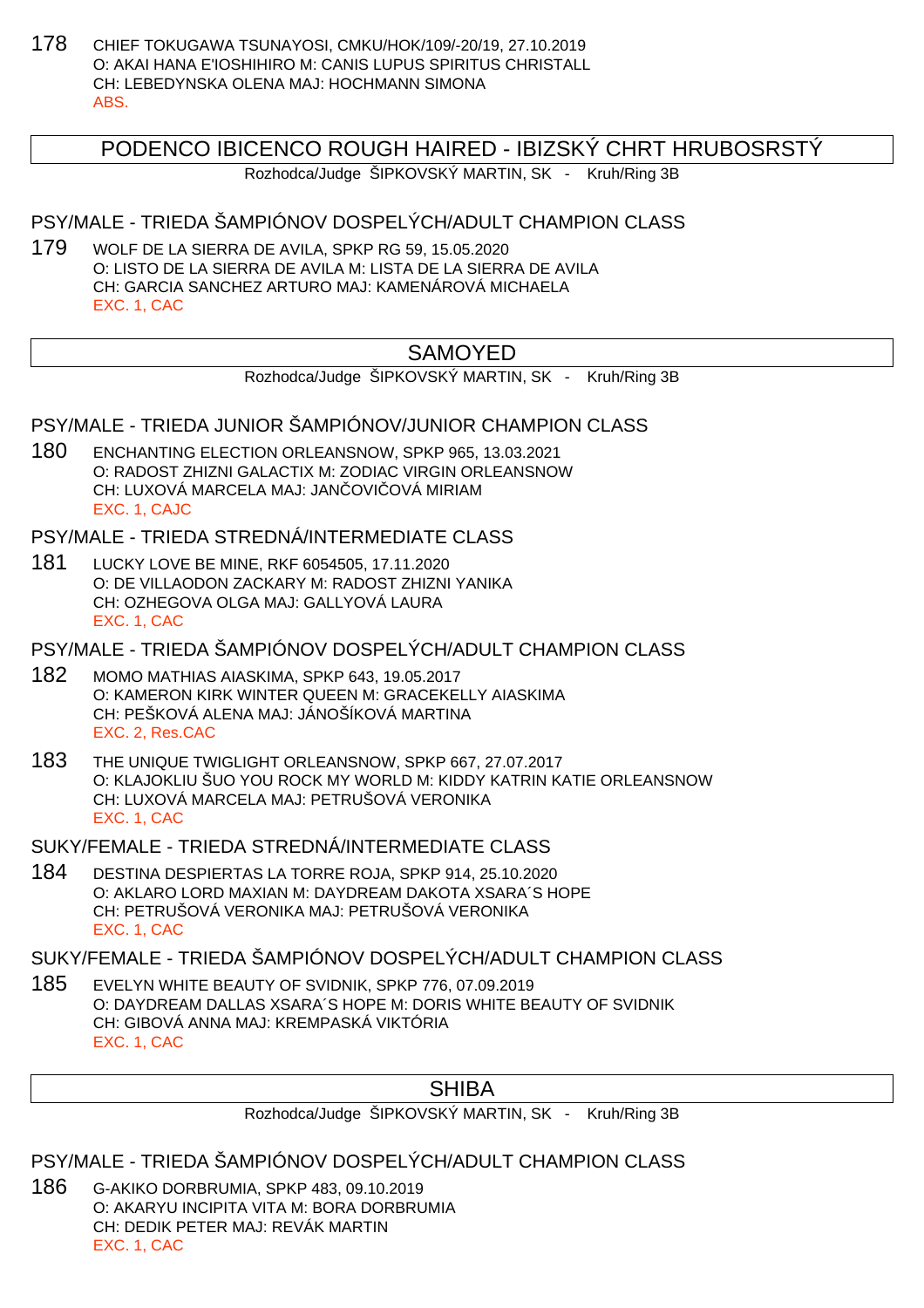#### SUKY/FEMALE - TRIEDA STREDNÁ/INTERMEDIATE CLASS

187 INARI SANYU ANVIJO, SPKP 603, 11.11.2020 O: KOUMI NO HOMOREMARU GO SANUKI MIZUMOTOSOU M: VERVA GO ANVIJO CH: ANOVIN JOZEF MAJ: ECHOVIL LUKÁŠ EXC. 1, CAC

#### SUKY/FEMALE - TRIEDA ŠAMPIÓNOV DOSPELÝCH/ADULT CHAMPION CLASS

188 RUBRUM SOLEM CHIKA, SPKP 495, 22.10.2019 O: LEGENDA ARDEN BENITAMA M: DEMISHSTAR NASHINNOU DANRAN CH: SHUSTROVA ANNA MAJ: STAN ÍKOVÁ JANA EXC. 1, CAC

## SIBERIAN HUSKY

Rozhodca/Judge ŠIPKOVSKÝ MARTIN, SK - Kruh/Ring 3B

#### PSY/MALE - TRIEDA JUNIOR ŠAMPIÓNOV/JUNIOR CHAMPION CLASS

189 ICE FANTASY LORD CUPCAKE, SPKP 4075, 14.10.2020 O: ERZULIE FREDA LIMITED EDITION M: PAKIRA STARS ZEFIRKA FOR ICE FANTASY CH: ISAKINA ELENA MAJ: ENGEL JANKA EXC. 1, CAJC

#### PSY/MALE - TRIEDA ŠAMPIÓNOV DOSPELÝCH/ADULT CHAMPION CLASS

190 ZENITH OF DREAMS FULMINI E TUONI, MET.HUSKY.306/20, 12.02.2020 O: KRISTARI'S THE DOCTOR M: NAARVIK NOBLE HEARTED SILVER RAVEN CH: GYUROVICS GRÉTA MAJ: KIRÁLY ILDIKÓ + BELA IMREI EXC. 1, CAC

#### SUKY/FEMALE - TRIEDA ŠAMPIÓNOV DOSPELÝCH/ADULT CHAMPION CLASS

191 BRIGIMERCI FLYING STAR, MET.HUSKY.260/H/19, 16.10.2018 O: LET ME BE YOUR DREAM DAMON M: BRIGIMERCI A CAPPELLA CH: CSORDAS BRIGITTA MAJ: KIRÁLY ILDIKÓ + IMREI BÉLA EXC. 1, CAC

### SUOMENLAPINKOIRA - FÍNSKY LAPPHUND

Rozhodca/Judge ŠIPKOVSKÝ MARTIN, SK - Kruh/Ring 3B

#### SUKY/FEMALE - TRIEDA STREDNÁ/INTERMEDIATE CLASS

192 ELSA CHARM OF SILK, SPKP 38, 25.06.2020 O: AEGIRSSON JOHN WATSON M: ANIA KABADULA CH: HRIBERNIK URBAN MAJ: STAN ÍKOVÁ JANA + HRIBERNIK TINS ABS.

skupina/group FCI - 6

## BAYRISCHER GEBIRGSSCHWEISSHUND - BAVORSKÝ FARBIAR

Rozhodca/Judge STAVIARSKA VIERA, SK - Kruh/Ring 4

### PSY/MALE - TRIEDA ŠAMPIÓNOV DOSPELÝCH/ADULT CHAMPION CLASS

- 193 DEXTER VENANDI RED, PKR.VI-23659, 01.01.2019 O: WRZOS DIANA ANILAS M: KAYLEIGH AIRGIALLA CH: STENCEL GRZEGORZ MAJ: MARCZUK JACEK + MARCZUK BARBARA EXC. 1, CAC
- 194 EVAN VTÁ NIK, PKR. VI-22223, 08.07.2017 O: CANTO Z IVETKINHO DVORA M: JETTA SPOD VIECHY CH: BULLO JOZEF MAJ: MAJDACKA ANNA EXC. 2, Res.CAC

SUKY/FEMALE - TRIEDA ŠAMPIÓNOV DOSPELÝCH/ADULT CHAMPION CLASS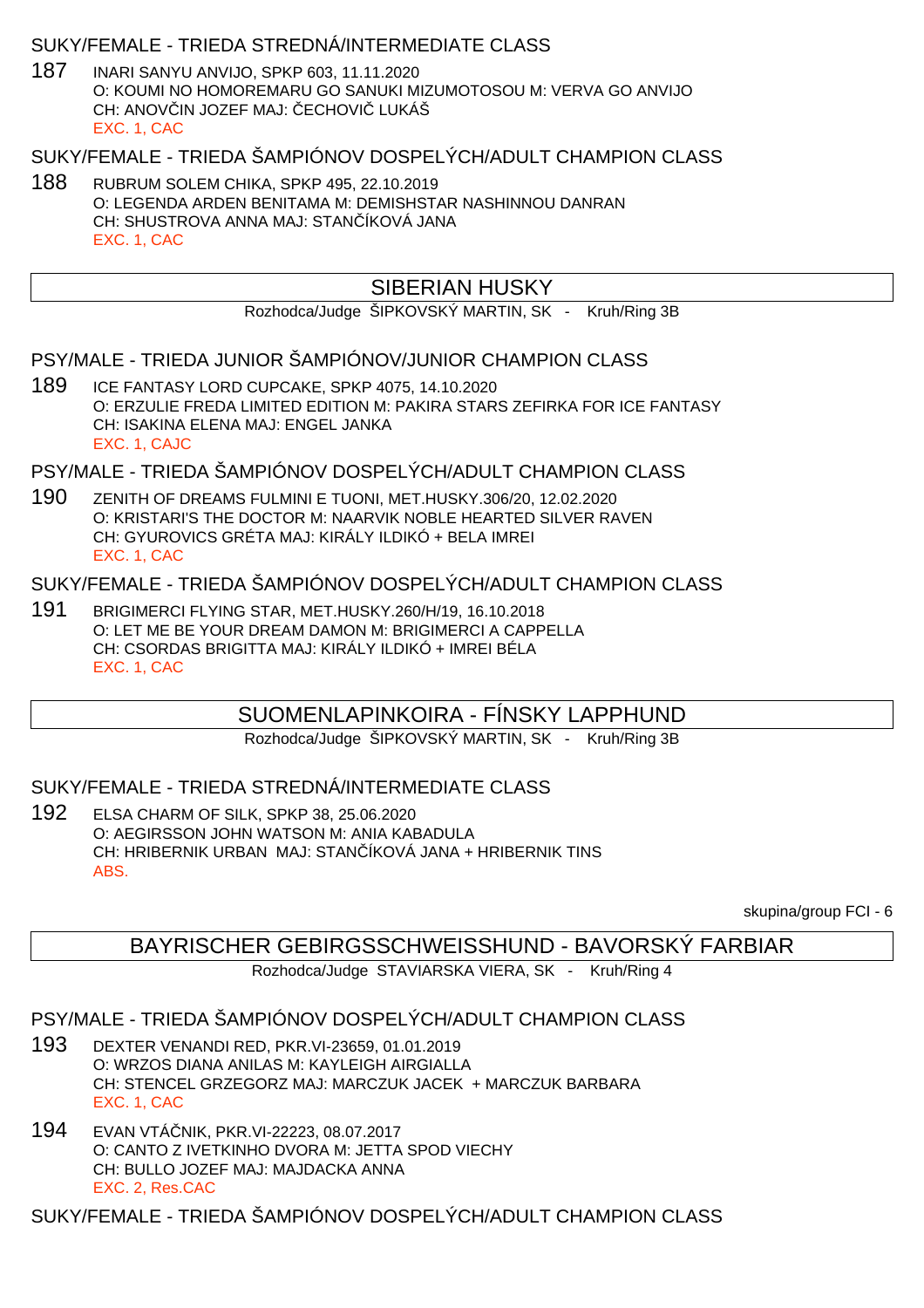195 BERETTA Z WIATRAKOWEJ GÓRY, PKR.VI-24542, 04.05.2020 O: EVAN VTACNIK M: BRYZA Z ŁOSIEGO DWORU CH: MAJDACKI TOMASZ MAJ: MAJDACKA ANNA EXC. 1, CAC

## BEAGLE

Rozhodca/Judge STAVIARSKA VIERA, SK - Kruh/Ring 4

#### PSY/MALE - TRIEDA JUNIOR ŠAMPIÓNOV/JUNIOR CHAMPION CLASS

196 BISCUIT LITTLE CARPATHIANS, SPKP 2045, 14.02.2021 O: MOPSOS OF VULCANO COTOPAXI M: BIGSMITHY CHEESECAKE CH: POTROK MILAN MAJ: SUSKOVÁ MONIKA EXC. 1, CAJC

PSY/MALE - TRIEDA ŠAMPIÓNOV DOSPELÝCH/ADULT CHAMPION CLASS

197 ASLAN LITTLE CARPATHIANS, SPKP 1970, 14.02.2019 O: FONTEPOSCA´S FACE TO FACE M: AIRYN OF AMBALAND CH: POTROK MILAN MAJ: POTROK MILAN EXC. 1, CAC

SUKY/FEMALE - TRIEDA JUNIOR ŠAMPIÓNOV/JUNIOR CHAMPION CLASS

198 BROWNIE LITTLE CARPATHIANS, SPKP 2047, 14.02.2021 O: MOPSOS OF VULCANO COTOPAXI M: BIGSMITHY CHEESECAKE CH: POTROK MILAN MAJ: POTROK MILAN EXC. 1, CAJC

## BLACK AND TAN COONHOUND

Rozhodca/Judge STAVIARSKA VIERA, SK - Kruh/Ring 4

#### PSY/MALE - TRIEDA JUNIOR ŠAMPIÓNOV/JUNIOR CHAMPION CLASS

199 INCREDIBLE ZORRO BLOSSOMING MEADOW, CLP/BTC/203, 20.02.2021 O: DIEGO ČERNÉ ESO M: EERIE HARVI ROCKYTOP BLOSSOMING MEADOW CH: KOSTKOVÁ MARTINA MAJ: KRPELANOVÁ EMA EXC. 1, CAJC

SUKY/FEMALE - TRIEDA ŠAMPIÓNOV DOSPELÝCH/ADULT CHAMPION CLASS

200 FLORENCE ČERNÉ ESO, CLP/BTC/131, 16.09.2018 O: FOXFIRE FAST ON TRAIL M: AISHA ERNÉ ESO CH: KV TO OVÁ PAVLA MAJ: EGYEDOVÁ ANDREA EXC. 1, CAC

### CHIEN DE SAINT-HUBERT - BLOODHOUND

Rozhodca/Judge STAVIARSKA VIERA, SK - Kruh/Ring 4

#### PSY/MALE - TRIEDA ŠAMPIÓNOV DOSPELÝCH/ADULT CHAMPION CLASS

201 AX KINGS OF ROYALS, SPKP 475, 06.05.2019 O: ARONB RASPBERRY HOUSE M: LARA SPIRIT OF BLOODHOUND CH: ERNEKOVÁ ZUZANA MAJ: BORLOK MATEJ EXC. 1, CAC

### DALMATINSKI PAS - DALMATÍNSKY PES

Rozhodca/Judge STAVIARSKA VIERA, SK - Kruh/Ring 4

#### PSY/MALE - TRIEDA JUNIOR ŠAMPIÓNOV/JUNIOR CHAMPION CLASS

202 DON FOSTER DANTE CALLTESS, SPKP 1555, 28.01.2021 O: PALM SPRING DU MOULIN DE L´AGE M: VIOLINE VOLGA ROYAL HERMELIN CH: VÁVROVÁ ZDENKA MAJ: VÁVRA PETER EXC. 1, CAJC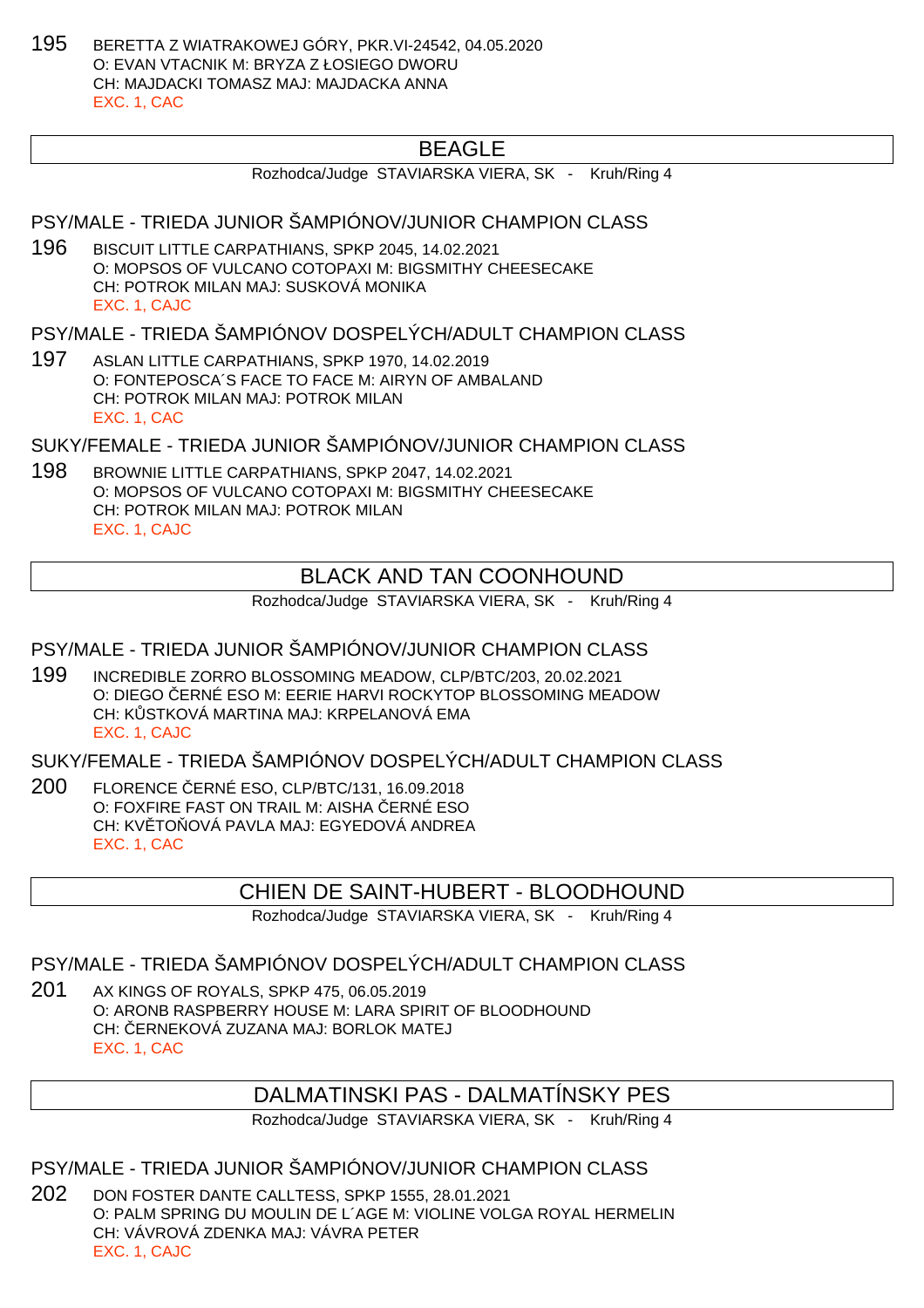203 DREAM CATCHER IZ TERLETSKOY DUBRAVY, RKF 6203394, 04.02.2021 O: GWYNMOR HITCH HIKER M: MELISSA IZ TERLETSKOY DUBRAVY CH: PETRAKOVA IRINA MAJ: ROZLACH KAROLINA ABS.

### PSY/MALE - TRIEDA ŠAMPIÓNOV DOSPELÝCH/ADULT CHAMPION CLASS

- 204 CROSLEY CALLTES, SPKP 1494, 21.08.2019 O: ALASTOR MOODY WEREWOLVES CASCADE M: VIOLINE VOLGA ROYAL HERNELIN CH: VAVROVÁ ZDENKA MAJ: PTÁ KOVÁ JANA V.G.
- 205 FUCHUR ARMINIUS VOM HAUSE FIEDANU, VDH/DZGD 788/16, 06.11.2016 O: CH COLOURS OF MY LIFE OD HETTYNKY M: CH BASIMA VOM HAUSE FIEDANU CH: FIEDLER ÄNNE UND UWE MAJ: DRECHSLER ANJA + GUY CHRISTIAN EXC. 1, CAC

## SUKY/FEMALE - TRIEDA JUNIOR ŠAMPIÓNOV/JUNIOR CHAMPION CLASS

206 ATHENA ASSONANZA ROYAL CANIS DYNASTY, SPKP 1572, 12.05.2021 O: CALLISTO DI ASSONANZA M: CRELLA DE NELARI CH: DÁVIDEKOVÁ SO A MAJ: DÁVIDEKOVÁ SO A EXC. 1, CAJC

## SUKY/FEMALE - TRIEDA STREDNÁ/INTERMEDIATE CLASS

- 207 BELOE ZOLOTO ARIA , SPKP 1569, 02.11.2020 O: HEPPI SEMBO MAKES MY WORLD M: BELOE ZOLOTO HERITAGE OF EPOCH CH: VOLKOVÁ TATJANA MAJ: PÓDAOVÁ ALEXANDRA EXC. 1, CAC
- 208 LACRIMA CHRISTI COCKTA, PKR.VI-25236, 21.09.2020 O: O'ZONE SANDMAN M: UNIVERSE IZ TERLETSKOY DUBRAVY CH: RADI $\check{Z}$ ELJKO MAJ: ROZLACH KAROLINA ABS.

### SUKY/FEMALE - TRIEDA ŠAMPIÓNOV DOSPELÝCH/ADULT CHAMPION CLASS

- 209 AURORA ARIET WEREWOLVES CASCADE, SPKP 1394, 23.03.2017 O: ASSIDUITAS IWANNAMAKER M: USHUAIA UMA URSULLA ROYAL HERMELIN CH: CHRENOVÁ MICHAELA MAJ: CHRENOVÁ MICHAELA EXC. 3
- 210 CRUELLA DE NELARI, SPKP 1471, 12.03.2018 O: HERMES DANAMY M: ANGELS WOOD NELARI CH: STÍBRNÁ ROMANA MAJ: DÁVIDEKOVÁ SOŇA EXC. 1, CAC
- 211 MERCEDES STRACIATELLA, SPKP 1401, 05.09.2017 O: JCH FLIGHT IN TIME DUKLINS DONUT M: CH LUCREZIA STRACIATELLA CH: GÜRTLEROVÁ JANA MAJ: GÜRTLEROVÁ JANA EXC. 2, Res.CAC

## SUKY/FEMALE - TRIEDA VETERÁN ŠAMPIÓNOV/VETERAN CHAMPION CLASS

- 212 LANCIA S. STRACIATELLA, SPKP 1349, 24.06.2013 O: JCH FULFILLED PROMISE OF NAIRE M: C.I.B. KAHIRA STRACIATELLA CH: GÜRTLEROVÁ JANA MAJ: GÜRTLER ANDREJ EXC. 1
- 213 USHUAIA UMA URSULLA ROYAL HERMELIN, SPKP 1357, 22.01.2014 O: ALMIGHTY´S GIFT ROYAL HERMELIN M: MYLADY MONA LISA ROYAL HERMELIN CH: SEDLÁ KOVÁ MONIKA MAJ: CHRENOVÁ MICHAELA EXC. 2

HANNOVER´SCHER SCHWEISSHUND - HANOVERSKÝ FARBIAR

Rozhodca/Judge STAVIARSKA VIERA, SK - Kruh/Ring 4

### SUKY/FEMALE - TRIEDA ŠAMPIÓNOV DOSPELÝCH/ADULT CHAMPION CLASS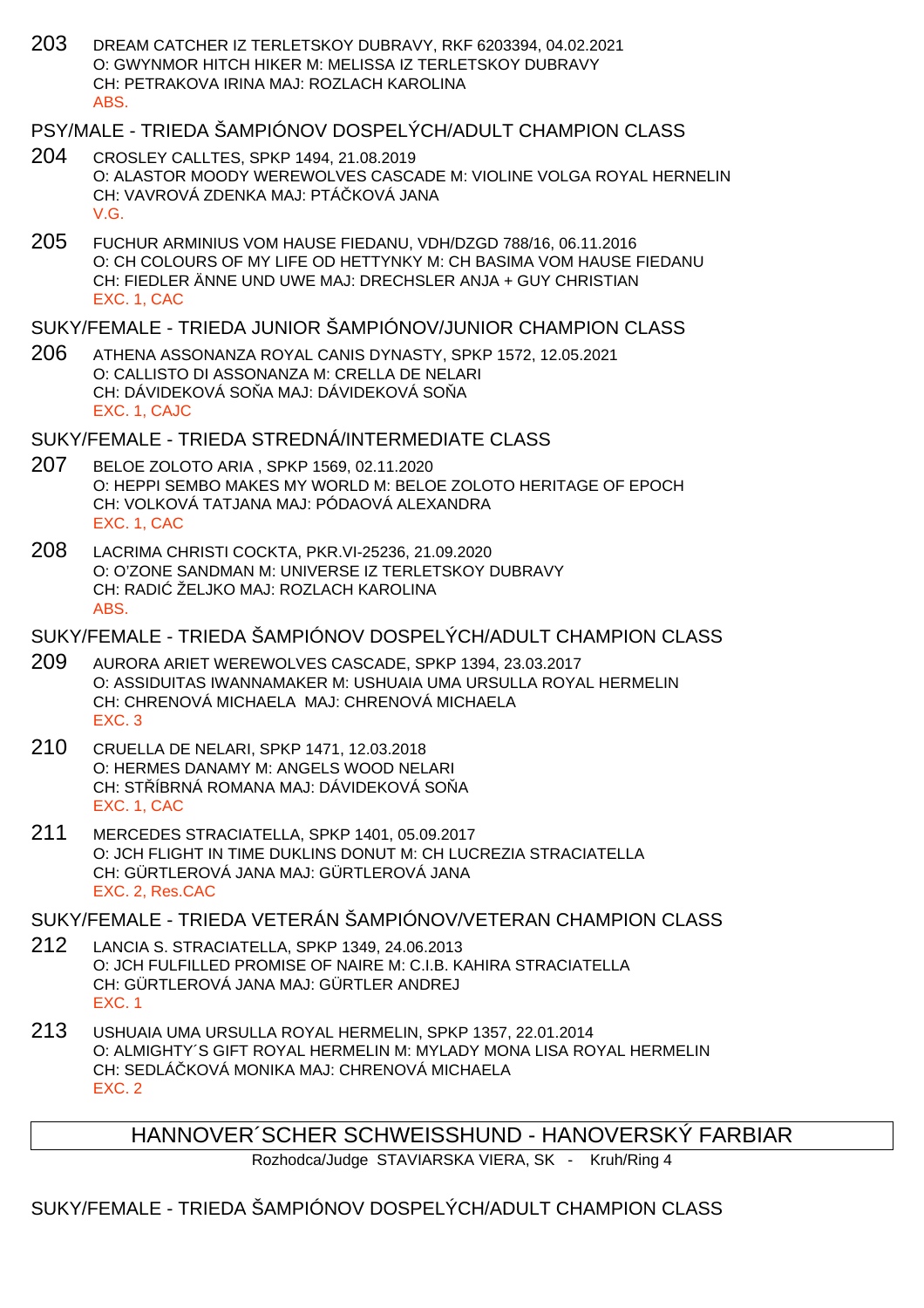214 BELLA ZO ŠEBESTOVHO DVORA, CLP/HB/7269, 07.06.2020 O: ARNOŠT Z MRAVENČÍHO VRCHU M: MARY ZO ZELENÉHO DOMU CH: ŠEBEST JOZEF MAJ: VICHTA LUKÁŠ EXC. 1, CAC

### RHODESIAN RIDGEBACK - RODÉZSKY RIDŽBEK

Rozhodca/Judge STAVIARSKA VIERA, SK - Kruh/Ring 4

#### PSY/MALE - TRIEDA JUNIOR ŠAMPIÓNOV/JUNIOR CHAMPION CLASS

215 JONAS THE KING OF LUANDA, SPKP 2573, 13.01.2021 O: KANGELANI´S SADIKI BY RED M: HENNESSEY SUNRISE BY LUANDA CH: KRCH AVÁ MILADA MAJ: KRCH AVÁ MILADA + KRUTEKOVÁ KATARÍNA EXC. 1, CAJC

#### PSY/MALE - TRIEDA ŠAMPIÓNOV DOSPELÝCH/ADULT CHAMPION CLASS

- 216 HUNTER´S PRIDE ARTE CASSARI, SPKP 2499, 29.02.2020 O: KANGELANI´S SADIKI BY RED M: COCO CHANEL ARTE CASSARI CH: LIKIEROVCI ZUZANA A MARTIN MAJ: KRAJNÝ DANIEL EXC. 1, CAC
- 217 MANZILI MALIIK SLUNCE ŽIVOTA, SPKP 2538, 27.01.2020 O: IRIGO FIFTH ELEMENT QWANDOYA M: KINYEMI AT INKIRU VALLEY´S INDIANA CH: KLÁPOVÁ IVETA MAJ: LAKOTOVÁ LÍVIA EXC. 3
- 218 RIDGEBACK´S HIARI JOEY, SPKP 2000, 07.03.2016 O: SELRIDGE AUSSIE REBEL M: RIDGEBACK´S HIARI CHANYA CH: MACHO JOZEF MAJ: SLANINOVÁ SIMONA EXC. 4
- 219 SOCRATES LAKOTA LÖWENSCHWANZ, SPKP 2400, 16.05.2019 O: CH GIACOBBE AKONO Z VALDŠTEJNSKÝCH LIP M: CH CORCA HABEEBAH OF SHINGAMONGA CH: LAKOTOVÁ LÍVIA MAJ: HNÁTKO MILAN + MÜLLEROVÁ DANA EXC.
- 220 ZALIWA NDOTO PURPLE RAIN, SPKP 2414, 05.03.2018 O: SHAYELA KIMONI NGWANI RAVIRA M: NDOTO AILA ADHAMA OFF CH: DIRKS H. A. MAJ: PAPÁNKOVÁ VIERA + MODROVSKÝ BRANISLAV EXC. 2, Res.CAC

#### PSY/MALE - TRIEDA VETERÁN ŠAMPIÓNOV/VETERAN CHAMPION CLASS

221 CHIBALE "HABEEBAH" OF SHINGAMONGA, SPKP 1773, 19.01.2012 O: CHITONGA GOMBE M: HABEEBAH ASÍLIA LOWENSCHWANZ CH: TÓTH ÁKOS MAJ: BEN I OVÁ ADRIANA EXC. 1

#### SUKY/FEMALE - TRIEDA JUNIOR ŠAMPIÓNOV/JUNIOR CHAMPION CLASS

- 222 AYRA AIYANNA OF RIDGELOVE, SPKP 2596, 18.03.2021 O: AVE CAESAR GREAT GALAXY M: GRACEFUL G. GEISHA TATRANSKÁ AFRIKA CH: SZABOVÁ HENRIETA MAJ: SZABOVÁ HENRIETA EXC. 2
- 223 JUST LIKE A DREAM OF LUANDA, SPKP 2578, 13.01.2021 O: KANGELANI´S SADIKI BY RED M: HENNESSEY SUNRISE BY LUANDA CH: KRCH AVÁ MILADA MAJ: KRCH AVÁ MILADA EXC. 1, CAJC

#### SUKY/FEMALE - TRIEDA STREDNÁ/INTERMEDIATE CLASS

224 BANSHEE BAILEY HVĚZDY NA STRÁŽI, SPKP 2680, 02.07.2020 O: AGGY FOGGY OF PRESSBURGER´S PAWS M: ADILLA STAR MUNGU CH: VESELÁ AGNIESZKA MAJ: MILETICHOVÁ IVONA EXC. 1, CAC

SUKY/FEMALE - TRIEDA ŠAMPIÓNOV DOSPELÝCH/ADULT CHAMPION CLASS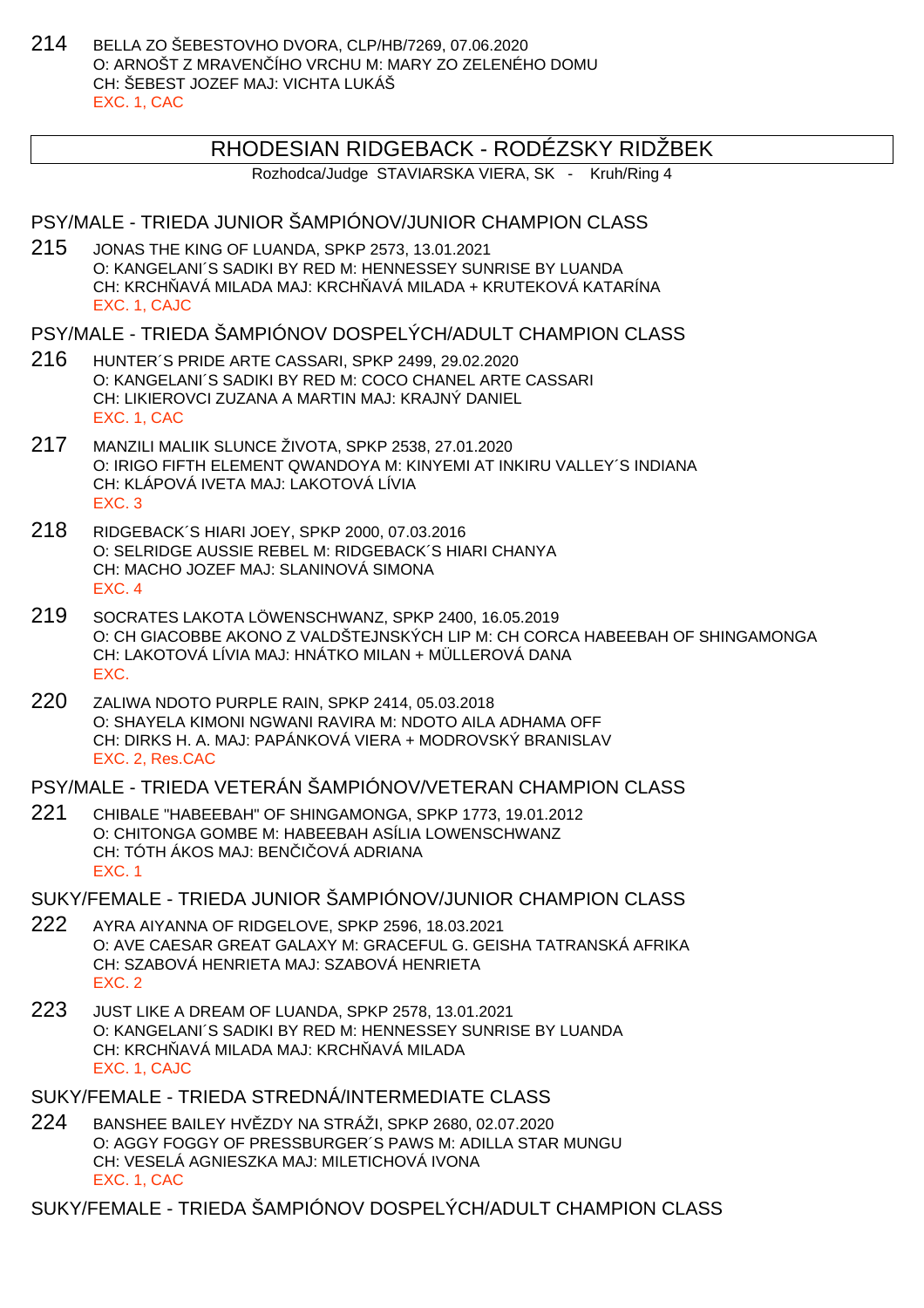- 225 AFRICAANS STEFANI SABJÖRG, CLP/RR/10496, 11.12.2019 O: AGGY FOGGY OF PRESSBURGER'SPAWS M: BJÖRG GINGER ARTE CASSARI CH: VOJTÁŠOVÁ SABINA MAJ: ŠVUBOVÁ PETRA EXC. 1, CAC
- 226 AVE EVITA MONAMIDOG, SPKP 2470, 07.01.2020 O: MAANHAAR PRIMO-CREATUS FATEFUL BENJAMIN M: O'HARA SCARLETT OD CYKASU CH: KOZICOVÁ IVANA MAJ: KOZICOVÁ IVANA EXC. 2, Res.CAC
- 227 SAFRANE LAKOTA LÖWENSCHWANZ, SPKP 2405, 16.05.2019 O: GIACOBBE AKONO Z VALDŠTEJNSKÝCH LIP M: CORCA "HABEEBAH" OF SHINGAMONGA CH: LAKOTOVÁ LÍVIA MAJ: JAŠKOVÁ VERONIKA EXC. 3

## SLOVENSKÝ KOPOV

Rozhodca/Judge STAVIARSKA VIERA, SK - Kruh/Ring 4

#### PSY/MALE - TRIEDA ŠAMPIÓNOV DOSPELÝCH/ADULT CHAMPION CLASS

228 MISTRAL KRŠŠÁKOV DVOR, SPKP 18556, 18.09.2018 O: EDDY KRŠŠÁKOV DVOR M: GRETA Z HAL $E$ CH: KRŠŠÁK ANTON MAJ: ECH ROMAN EXC. 1, CAC

skupina/group FCI - 7

## DEUTSCHER KURZHAAR. VORSTEHHUND - NEMECKÝ KRÁTKOSRSTÝ STAVAČ

Rozhodca/Judge VÍTKOVÁ VIERA, SK - Kruh/Ring 1

#### PSY/MALE - TRIEDA STREDNÁ/INTERMEDIATE CLASS

229 INFERNO VOM LORDHOFF, JR 735914 NKD, 26.08.2020 O: ULTIMO VON ICHENHEIM M: GRACE VOM LORDHOFF CH: KOSANI LENKA A MILOŠ MAJ: KOSANI MILOŠ & LENKA EXC. 1, CAC

### ENGLISH SETTER - ANGLICKÝ SETER

Rozhodca/Judge VÍTKOVÁ VIERA, SK - Kruh/Ring 1

PSY/MALE - TRIEDA JUNIOR ŠAMPIÓNOV/JUNIOR CHAMPION CLASS

230 CLOS ERASMUS DONT BELIEVE ME JUST WATCH, MET.AS.6578/H/21, 10.10.2020 O: AERDEN'S SILVER FOG COLLECTION M: LUCKSHERAY RASSI DLYA PYATNISTOGO MIRA CH: LAZAREVA NINA MAJ: KAZINCZY ESZTER EXC. 1, CAJC

#### PSY/MALE - TRIEDA STREDNÁ/INTERMEDIATE CLASS

231 GORDON HALL BOURBON WHISKEY, RKF 5899668, 30.06.2020 O: AERDEN'S SILVER FOG COLLECTION M: GORDON HALL JASMINE CH: SHALYGINA EKATERINA MAJ: ŠEDA JAROSLAV EXC. 1, CAC

SUKY/FEMALE - TRIEDA ŠAMPIÓNOV DOSPELÝCH/ADULT CHAMPION CLASS

232 EXPENSIVE STONE ACHÁT, MET.AS.6526/19, 06.07.2019 O: FAIRRAY GIVE ME FIVE M: FAIRRAY KEEP ON DANCING CH: PÁLOCSKA HENRIETT MAJ: MELICHER JÁN EXC. 1, CAC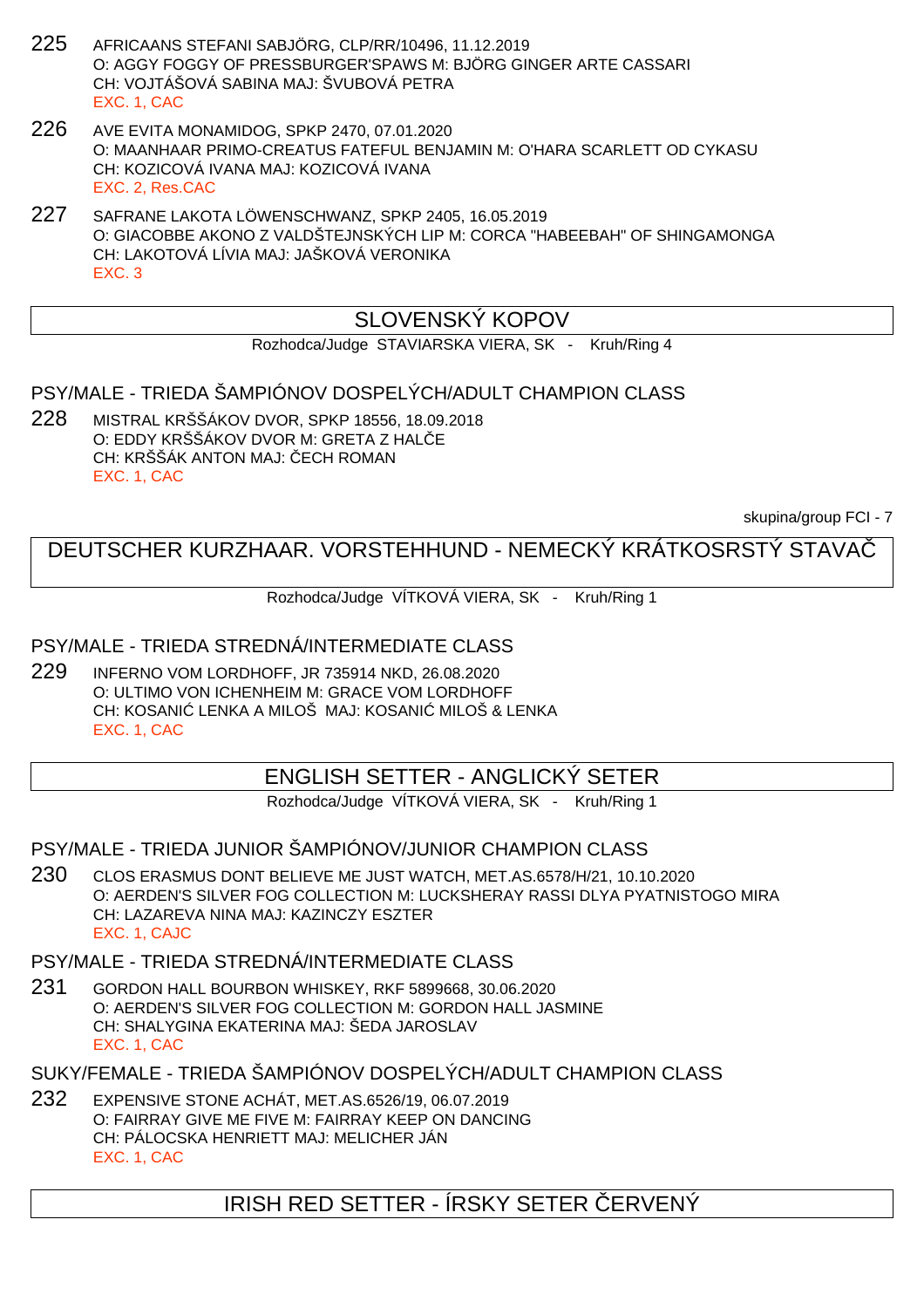#### PSY/MALE - TRIEDA VETERÁN ŠAMPIÓNOV/VETERAN CHAMPION CLASS

233 EARNEST ENTHUSIAST EVERDENE, CLP/IS/15806, 02.01.2013 O: SALFORD WIZARD Z ARISLANDU M: NEIVEN AROUSE ADMIRATION CH: HULÍKOVÁ KATELINA MAJ: VIKTOLÍKOVÁ JARMILA EXC. 1

RÖVIDSZÖRÜ MAGYAR VIZSLA - MA ARSKÝ KRÁTKOSRSTÝ STAVA

Rozhodca/Judge VÍTKOVÁ VIERA, SK - Kruh/Ring 1

#### PSY/MALE - TRIEDA STREDNÁ/INTERMEDIATE CLASS

234 GUIDO MAGYAR TIM, PKR.VII-19057, 15.05.2020 O: QUATRO MAGYAR TIM M: FREEDOM OF SKYROCKET CH: MICHALAK LIDIA MAJ: ŁOPAT SANDRA EXC. 1, CAC

PSY/MALE - TRIEDA ŠAMPIÓNOV DOSPELÝCH/ADULT CHAMPION CLASS

235 FRENCH TANGO VIVA LA VIZSLA, SPKP 3831, 09.06.2019 O: ANTARESI-LÁNG MERÉSZ M: LINA JANTAR DEVIL CH: ERNÁK DOMINIK MAJ: STRA ÁROVÁ ZUZANA EXC. 1, CAC

SUKY/FEMALE - TRIEDA JUNIOR ŠAMPIÓNOV/JUNIOR CHAMPION CLASS

- 236 BOUNCY BEAN DANITTY, CLP/MOK/7934, 27.03.2021 O: HARLEY MAŽAS BROLIS M: MADELEINE DANITTY CH: SVOBODOVÁ LUCIE MAJ: BRABCOVÁ JANA + BRABEC STANISLAV EXC. 1
- SUKY/FEMALE TRIEDA ŠAMPIÓNOV DOSPELÝCH/ADULT CHAMPION CLASS
- 237 XTRAVAGANZA DANITTY, CLP/MOK/7274, 18.02.2020 O: DEARLY BELOVED FREE JAZZ M: MADELEINE DANITTY CH: SVOBODOVÁ LUCIE MAJ: VALOVÁ KATE INA EXC. 1, CAC

### SLOVENSKÝ HRUBOSRSTÝ STAVAČ

Rozhodca/Judge VÍTKOVÁ VIERA, SK - Kruh/Ring 1

PSY/MALE - TRIEDA ŠAMPIÓNOV DOSPELÝCH/ADULT CHAMPION CLASS

238 DJANGO DANIBULL, SPKP 1930, 08.05.2020 O: ZINO KAMENNÝ MOST M: BROWNIE DANIBULL CH: HREŽÍK DANIEL MAJ: HREŽÍK DANIEL + TISOCZKY ĽUDOVÍT EXC. 1, CAC

SUKY/FEMALE - TRIEDA JUNIOR ŠAMPIÓNOV/JUNIOR CHAMPION CLASS

239 EYWA DANIBULL, SPKP RG 2058, 12.06.2021 O: PIERKO DRU-WYD M: ASILLYA SILVERTINA DANIBULL CH: HREŽÍK DANIEL MAJ: HREŽÍK DANIEL + HREŽÍKOVÁ EVA EXC. 1, CAJC

### SPINONE ITALIANO

Rozhodca/Judge VÍTKOVÁ VIERA, SK - Kruh/Ring 1

PSY/MALE - TRIEDA ŠAMPIÓNOV DOSPELÝCH/ADULT CHAMPION CLASS

240 ARCHIBALD MOJA LÁSKA, SPKP 75, 22.09.2019 O: JOSHUA THEOGONIA BLACK M: XANTIPA ROSS CYNOPOLIS CH: MANDÍKOVÁ LEA MAJ: MANDÍKOVÁ LEA EXC. 1, CAC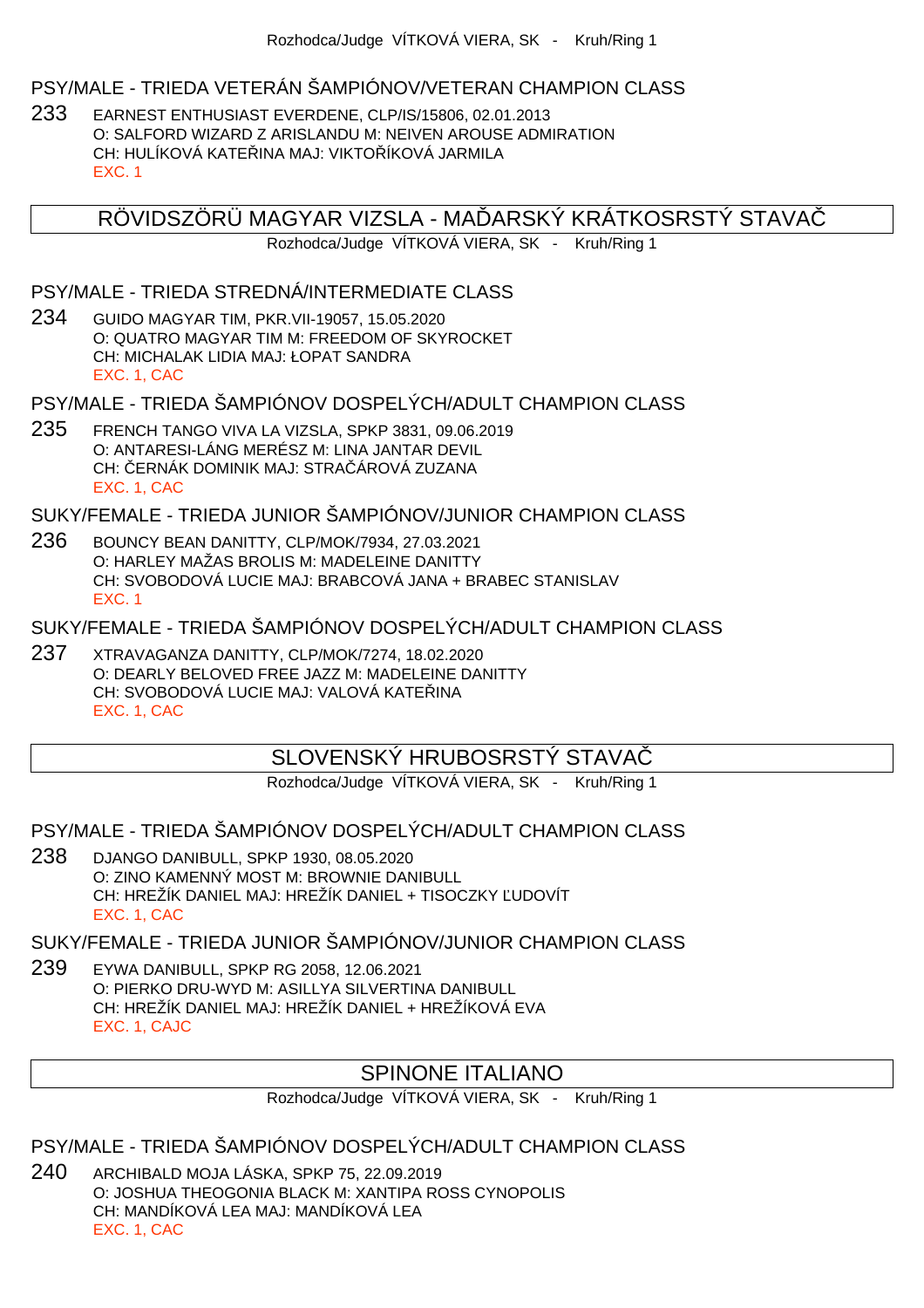## WEIMARANER KURZHAAR - WEIMARSKÝ KRÁTKOSRSTÝ STAVAČ

Rozhodca/Judge VÍTKOVÁ VIERA, SK - Kruh/Ring 1

## PSY/MALE - TRIEDA JUNIOR ŠAMPIÓNOV/JUNIOR CHAMPION CLASS

241 BALDO MARLON LORD TATRA ROCKET, SPKP 2195, 10.04.2021 O: DESTINY´S TOUCH FROM ARTENIKÉ M: ANGELA MONTENEGRO TATRA ROCKET CH: JAN ÍKOVÁ UBOMÍRA MAJ: KOSTKOVÁ LENKA EXC. 1

### PSY/MALE - TRIEDA STREDNÁ/INTERMEDIATE CLASS

242 FORREST GUMP FROM ARTENIKÉ, CLP/VOK/11623, 30.04.2020 O: KLEIN SHEFIS M: DESERT ROSE FROM ARTENIKÉ CH: KARCH ÁKOVÁ DAGMAR MAJ: KARCH ÁKOVÁ DAGMAR EXC. 1, CAC

## PSY/MALE - TRIEDA ŠAMPIÓNOV DOSPELÝCH/ADULT CHAMPION CLASS

- 243 DESTINY´S TOUCH FROM ARTENIKÉ, CLP/VOK/9628, 20.11.2014 O: GREYSPIRIT ROYAL SCOT AT TRILITE M: ELIZABETH THE QUEEN SIRIUS NOVA CH: VELI KOVÁ DAGMAR MAJ: CÁPALOVÁ DANA EXC. 2, Res.CAC
- 244 FREDDIE HUMAN TOUCH, SPKP 2023, 03.05.2019 O: WEISUP ROYAL FLUSH AT BROMHUND M: ALLEMANDE HUMAN TOUCH CH: TEDLOVÁ IVANA MAJ: ŠUGÁR MICHAL EXC. 1, CAC

## SUKY/FEMALE - TRIEDA JUNIOR ŠAMPIÓNOV/JUNIOR CHAMPION CLASS

245 GAVOTTA HUMAN TOUCH, SPKP 2180, 11.02.2021 O: LIFE IS AN ILLUSION JUST WEIMARANER M: ALLEMANDE HUMAN TOUCH CH: TEDLOVÁ IVANA MAJ: DUBOVCOVÁ UBOMÍRA EXC. 1, CAJC

SUKY/FEMALE - TRIEDA STREDNÁ/INTERMEDIATE CLASS

246 WEIMDREAM BRIXIE BAILEY, SPKP 2116, 30.08.2020 O: CLIFFORD HUHAN TOUCH M: KLAUDIA SHEFIS CH: ARTZOVÁ ZUZANA MAJ: KAŠICKÝ FRANTIŠEK EXC. 1, CAC

skupina/group FCI - 8

## AMERICAN COCKER SPANIEL BLACK - AMERICKÝ KOKERŠPANIEL LIERNY

Rozhodca/Judge FINTOROVÁ UDMILA, SK - Kruh/Ring 5

### PSY/MALE - TRIEDA ŠAMPIÓNOV DOSPELÝCH/ADULT CHAMPION CLASS

247 LAYTON BECAUSE I SAID SO, SPKP 2008, 26.04.2017 O: CH POINTBREAK WITH ALL THAT STRIKING M: ICH LAYTON YOU BET CH: VOLÁRIKOVÁ LINDA MAJ: CAISOVA SILVIA EXC. 1, CAC

### SUKY/FEMALE - TRIEDA JUNIOR ŠAMPIÓNOV/JUNIOR CHAMPION CLASS

248 BUBALLOO´S VITA É BELLA, SPKP 2151, 14.03.2021 O: BUBALLOO´S DOLCE DIAVOLO M: BUBALLOO´S PIU BELLA CH: ŠVECOVÁ UBICA MAJ: BARIEN ÍKOVÁ ZUZANA EXC. 1, CAJC

AMERICAN COCKER SPANIEL UNICOLOUR - AMERICKÝ KOKERŠPANIEL JEDNOFAREBNÝ

Rozhodca/Judge FINTOROVÁ UDMILA, SK - Kruh/Ring 5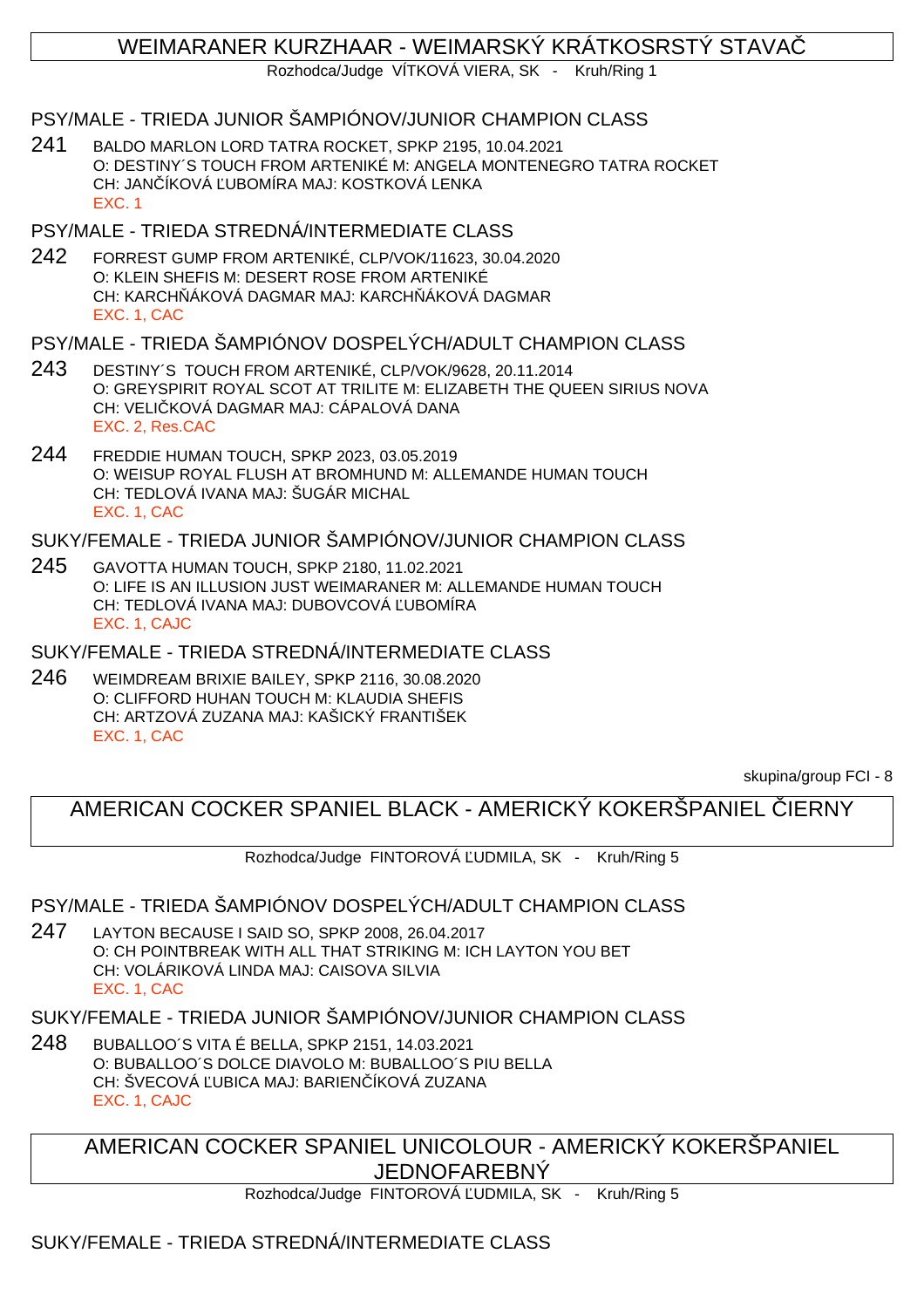249 NELLINES GIVE ALL OR NOTHING, SPKP 2127, 04.09.2020 O: MADMAN´S COMETH ROCK´N´ROLL OVER M: NELLINES DREAM ON CH: VALLOVÁ JANA MAJ: VALLOVÁ JANA EXC. 1, CAC

## CURLY COATED RETRIEVER

Rozhodca/Judge FINTOROVÁ UDMILA, SK - Kruh/Ring 5

PSY/MALE - TRIEDA ŠAMPIÓNOV DOSPELÝCH/ADULT CHAMPION CLASS

250 KARNAWAŁOWY TOAST Z BASISFORY, PKR.VIII-37090, 06.01.2018 O: PARADIGMA FOLKOR M: WARRIOR PRINCESS Z BASISFORY CH: LAUZER KATARZYNA & BARBARA MAJ: LAUZER KATARZYNA + LAUZER BARBARA EXC. 1, CAC

## DEUTSCHER WACHTELHUND - NEMECKÝ PREPELI JAR

Rozhodca/Judge FINTOROVÁ UDMILA, SK - Kruh/Ring 5

PSY/MALE - TRIEDA ŠAMPIÓNOV DOSPELÝCH/ADULT CHAMPION CLASS

251 DON MAX AXALLY, SPKP 474, 16.12.2016 O: JACK Z V TRNÉ PASEKY M: GERA ANY-BON CH: BÁRTLOVÁ ALENA MAJ: HARNI AROVÁ ZUZANA EXC. 1, CAC

> ENGLISH COCKER SPANIEL BLACK - ANGLICKÝ KOKERŠPANIEL IERNY Rozhodca/Judge FINTOROVÁ UDMILA, SK - Kruh/Ring 5

PSY/MALE - TRIEDA ŠAMPIÓNOV DOSPELÝCH/ADULT CHAMPION CLASS

252 FISKAL Z BOJNICKÝCH ÚDOLOV, SPKP 2375, 08.04.2015 O: FILON RICCI CLUB M: OCTAVIA BLACK PETRS CH: LEVICKÝ PAVOL MAJ: ŠKRABÁK VLADIMÍR EXC. 1, CAC

SUKY/FEMALE - TRIEDA ŠAMPIÓNOV DOSPELÝCH/ADULT CHAMPION CLASS

253 DOROTHEA Z VEJMINKU, SPKP 2412, 05.05.2016 O: ORLANDO Z VEJMINKU M: VICTORIA Z VEJMINKU CH: ŠULCEK PAVEL MAJ: ŠKRABÁK VLADIMÍR EXC. 1, CAC

### ENGLISH SPRINGER SPANIEL - ANGLICKÝ ŠPRINGERŠPANIEL

Rozhodca/Judge FINTOROVÁ UDMILA, SK - Kruh/Ring 5

PSY/MALE - TRIEDA ŠAMPIÓNOV DOSPELÝCH/ADULT CHAMPION CLASS

254 LORDSETT GOOD VIBRATIONS, SPKP 2100, 26.02.2019 O: SIEGER´S DOUBLE TROUBLE M: LORDSETT SHOW AND SHINE CH: KSIA EK KATARZYNA MAJ: BAKOVÁ IVANA EXC. 1, CAC

PSY/MALE - TRIEDA VETERÁN ŠAMPIÓNOV/VETERAN CHAMPION CLASS

255 GINGER TRUFFLE TAMAAM, SPKP 1921, 07.10.2012 O: SIEGER´S PLAYER IN PEAK M: HIGH SCORE CAN´T COPY THIS CH: BANASZAK - KULKA AGNIESZKA MAJ: BAKOVÁ IVANA EXC. 1

## FLAT COATED RETRIEVER

Rozhodca/Judge FINTOROVÁ UDMILA, SK - Kruh/Ring 5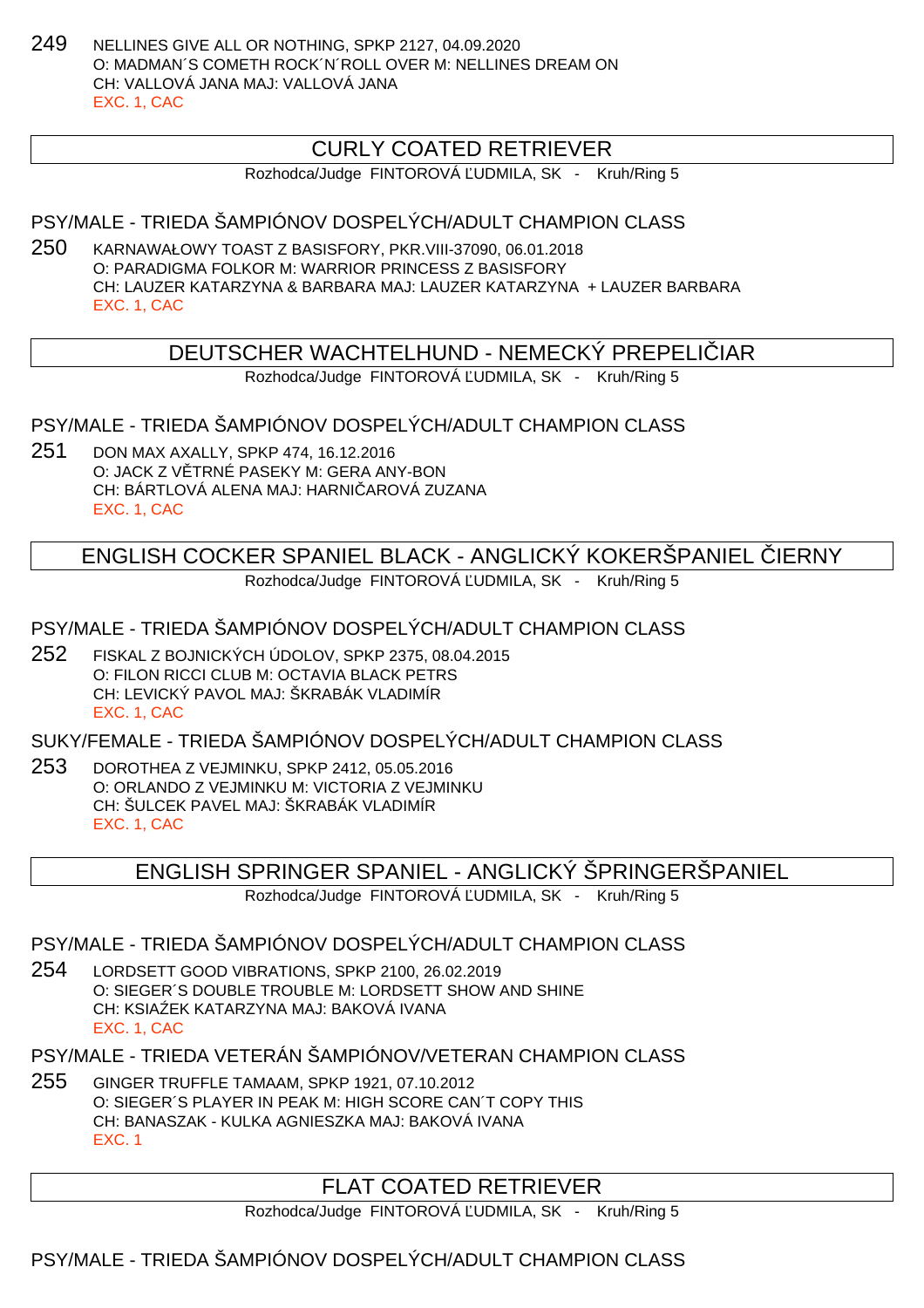256 SHELLFIELDS A FUNNY HEARTBREAKER, ÖHZB/FCR 2082 A, 18.12.2016 O: CIE FLATAHOLICS ALL OR NOTHING M: CIE GILLIAN'S CHOICE CRAZY DYNAMITE CH: SIMETINGER SABRINA MAJ: SIMETINGER SABRINA EXC. 1, CAC

## SUKY/FEMALE - TRIEDA STREDNÁ/INTERMEDIATE CLASS

257 FLATAHOLICS FIRST LADY, ÖHZB/FCR 2683, 02.08.2020 O: ALMANZA SECRET OF SUCCESS M: FLATAHOLICS BETWEEN THE SEAS CH: KÖCHER ANDREAS MAJ: KÖCHER ANDREAS + KÖCHER JACQUELINE EXC. 1, CAC

## GOLDEN RETRIEVER - ZLATÝ RETRIEVER

Rozhodca/Judge FINTOROVÁ UDMILA, SK - Kruh/Ring 5

- PSY/MALE TRIEDA JUNIOR ŠAMPIÓNOV/JUNIOR CHAMPION CLASS
- 258 TRAMIN RICKY, SPKP 4084, 05.12.2020 O: KAHN-CANARY NOTO BENE M: TRAMIN DARK SIDE OF THE MOON CH: USHAN OLENA MAJ: HAFFNEROVÁ EVA EXC. 1, CAJC

PSY/MALE - TRIEDA STREDNÁ/INTERMEDIATE CI ASS

259 HANNA'S ICONS IDOL, MET.GOLD.R.1478/20, 04.09.2020 O: HANNA'S ICONS ECHTES GOLD M: HANNA'S GOLDEN PRINCESS BUTTERFLY CH: BARÁK HANNA MAJ: BENCE TÓTH EXC. 1, CAC

## PSY/MALE - TRIEDA ŠAMPIÓNOV DOSPELÝCH/ADULT CHAMPION CLASS

- 260 ASK ME SIMBA MILLION REASONS, CLP/GR/21577, 13.03.2020 O: HARRY POTTER AUREA ROSA M: CAROLINE MORAVIA GOLD HEART CH: SUCHOPÁROVÁ KRISTÝNA MAJ: LEDENOVÁ NAD ŽDA EXC. 2, Res.CAC
- 261 UNIKÁT HENRY GOLD HEART, SPKP 3921, 24.07.2020 O: CHRISTOPH GOLD HEART CANIS REGNUM M: NOBLE ADIDAS GOLD HEART CH: KOCÁNOVÁ OLGA MAJ: NÁSADA MILAN + NÁSADOVÁ KATARÍNA EXC. 1, CAC

PSY/MALE - TRIEDA VETERÁN ŠAMPIÓNOV/VETERAN CHAMPION CLASS

262 IRON DIAMOND IN THE HEART , SPKP 2890, 17.01.2014 O: EVIDOG KASINO M: EVIDOG JENNIFER CH: NÁSADOVÁ KATARÍNA MAJ: NÁSADA MILAN EXC. 1

SUKY/FEMALE - TRIEDA JUNIOR ŠAMPIÓNOV/JUNIOR CHAMPION CLASS

263 ZARA DIAMOND IN THE HEART, SPKP 4057, 28.02.2021 O: IRON DIAMOND IN THE HEART M: LAILA DES JARDINS D´EPONA CH: NÁSADOVÁ KATARÍNA MAJ: NÁSADOVÁ KATARÍNA EXC. 1, CAJC

SUKY/FEMALE - TRIEDA STREDNÁ/INTERMEDIATE CLASS

- 264 UNIQUE NINA DIAMOND IN THE HEART, SPKP 3899, 11.07.2020 O: CHRISTOPH GOLD HEART CANIS REGNUM M: LAILA DES JARDINS D´EPONA CH: NÁSADOVÁ KATARÍNA MAJ: NÁSADOVÁ KATARÍNA EXC. 1, CAC
- SUKY/FEMALE TRIEDA ŠAMPIÓNOV DOSPELÝCH/ADULT CHAMPION CLASS
- 265 QUEEN DIAMOND IN THE HEART, SPKP 3652, 25.05.2019 O: IRON DIAMOND IN THE HEART M: LAILA DES JARDINS D´EPONA CH: NÁSADOVÁ KATARÍNA MAJ: NÁSADOVÁ KATARÍNA EXC. 1, CAC

SUKY/FEMALE - TRIEDA VETERÁN ŠAMPIÓNOV/VETERAN CHAMPION CLASS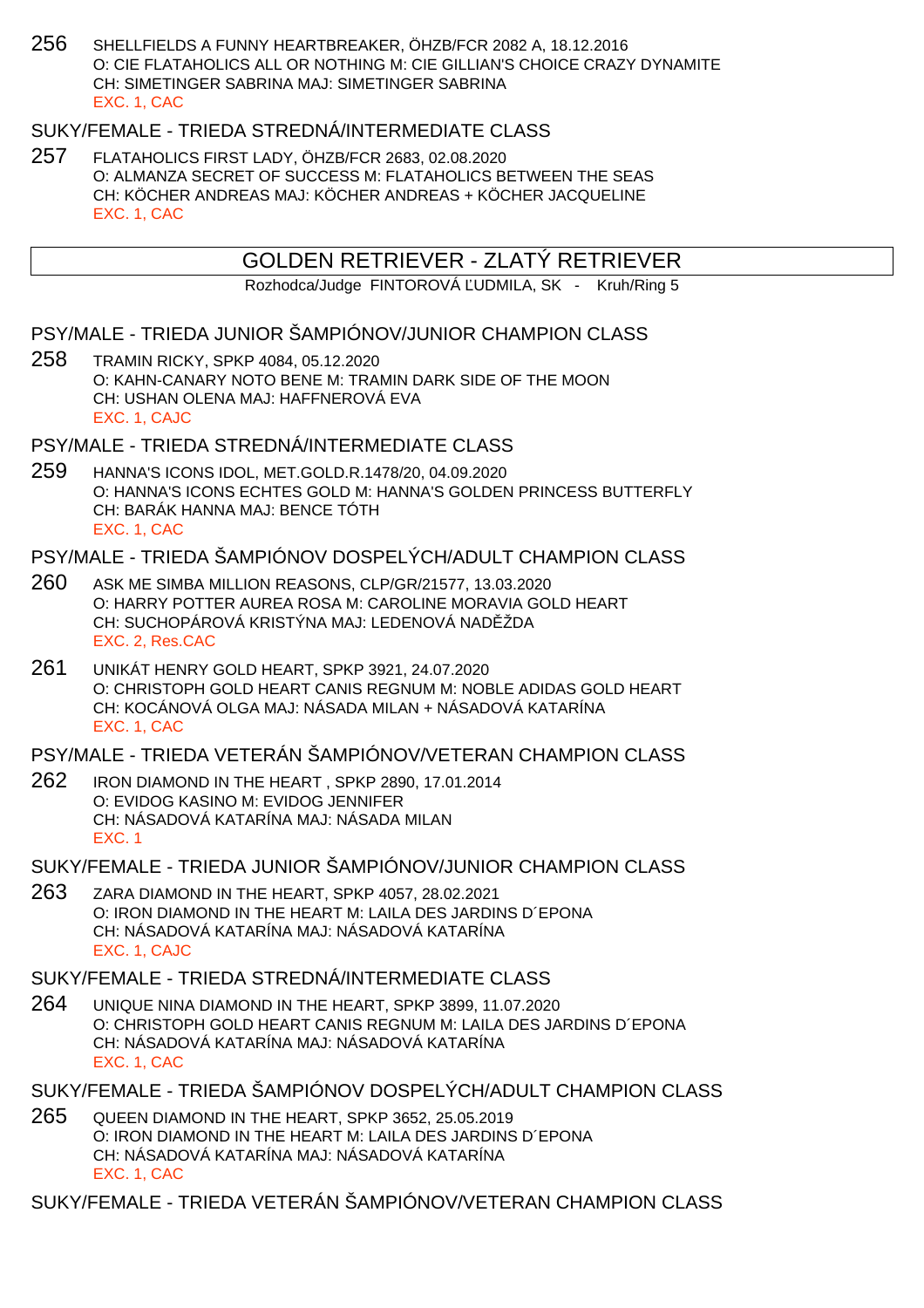266 FLORISA GOLD HEART, SPKP 2843, 28.08.2013 O: ICH KASINO EVIDOG M: ICH HAYLEY SNEH TATIER CH: KOCÁNOVÁ OĽGA MAJ: DEPTOVÁ DANIELA EXC. 1

## LABRADOR RETRIEVER

Rozhodca/Judge FINTOROVÁ UDMILA, SK - Kruh/Ring 5

#### PSY/MALE - TRIEDA JUNIOR ŠAMPIÓNOV/JUNIOR CHAMPION CLASS

267 JARED OUR PLEASURE, SPKP 7771, 06.03.2021 O: ALDAMITY Z´BLACK DIAMOND M: BYONCE OUR PLEASURE CH: MURÁR JÁN MAJ: KOVALAN ÍKOVÁ MIROSLAVA EXC. 1, CAJC

#### PSY/MALE - TRIEDA ŠAMPIÓNOV DOSPELÝCH/ADULT CHAMPION CLASS

268 X´JONATHAN OD HIMALÁJSKÉHO CEDRU, SPKP 7224, 29.12.2018 O: SRETLAW YELLOW CAMARO M: EPICMAGNAGRAECIA´S XTRAVAGANZA CH: DO EKALOVÁ MICHAELA MAJ: ORLOVSKÁ ZUZANA EXC. 1, CAC

#### SUKY/FEMALE - TRIEDA STREDNÁ/INTERMEDIATE CI ASS

269 PANDORA QUEEN´S JOY, SPKP 7690, 30.10.2020 O: CARROMER JACK OF DIAMONDS M: BE DELICIOUS QUEEN´S JOY CH: ORLOVSKÁ ZUZANA MAJ: ORLOVSKÁ ZUZANA EXC. 1, CAC

## SUKY/FEMALE - TRIEDA ŠAMPIÓNOV DOSPELÝCH/ADULT CHAMPION CLASS

270 IN YOUR DREAMS QUEEN´S JOY, SPKP 7267, 28.09.2019 O: BAILEYDALE IN A PICKLE M: QUINTA QUEEN´S JOY CH: ORLOVSKÁ ZUZANA MAJ: ORLOVSKÁ ZUZANA EXC. 1, CAC

## LAGOTTO ROMAGNOLO

Rozhodca/Judge FINTOROVÁ UDMILA, SK - Kruh/Ring 5

#### PSY/MALE - TRIEDA JUNIOR ŠAMPIÓNOV/JUNIOR CHAMPION CLASS

271 SOLIPSE MIO TESORO, SPKP 548, 27.12.2020 O: TOM M: AQUATERRA DOGS AMORINA CH: KADNÁROVÁ JANA MAJ: KADNÁROVÁ JANA EXC. 1, CAJC

#### SUKY/FEMALE - TRIEDA JUNIOR ŠAMPIÓNOV/JUNIOR CHAMPION CLASS

272 MELISSA DEI GIOIOSI RUBACUORI, SPKP 619, 19.05.2021 O: MORGAN M: ZARA CH: MARCELLI MAURIZIO MAJ: KRIŽANOVÁ MONIKA EXC. 1, CAJC

#### SUKY/FEMALE - TRIEDA ŠAMPIÓNOV DOSPELÝCH/ADULT CHAMPION CLASS

273 SOLIPSE GIOIA DEL COLLE, SPKP 175, 14.03.2016 O: GLESKA FOR REAL M: SOLIPSE BAMBINA CH: KADNÁROVÁ JANA MAJ: KADNÁROVÁ JANA EXC. 1, CAC

### NOVA SCOTIA DUCK TOLLING RETRIEVER

Rozhodca/Judge FINTOROVÁ UDMILA, SK - Kruh/Ring 5

#### PSY/MALE - TRIEDA STREDNÁ/INTERMEDIATE CLASS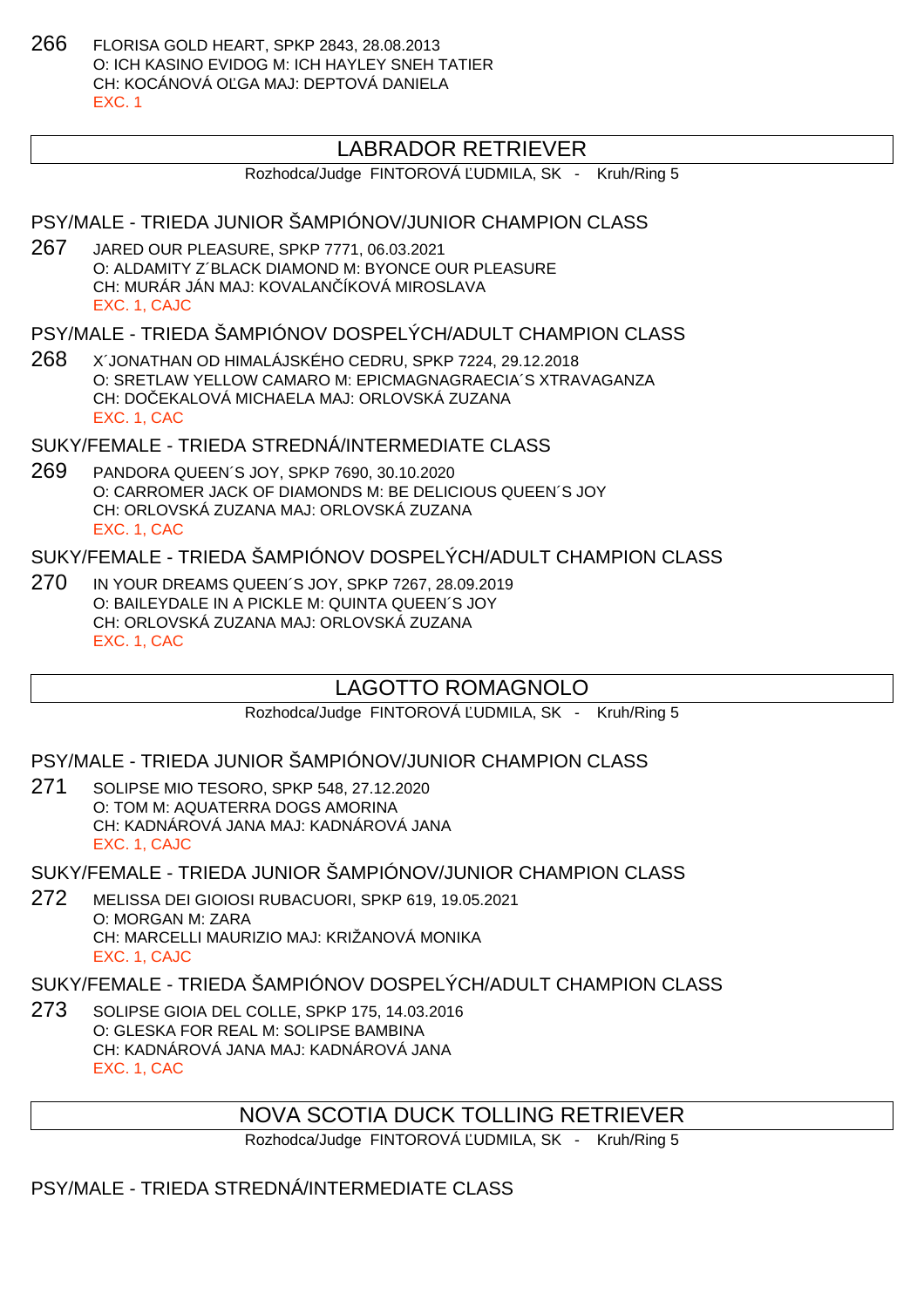274 CHANDLER TARGARYEN FIRE, CLP/NSR/1423, 22.07.2020 O: APPLE CHILLI´S GINGER GROUP M: ARYA TARGARYEN FIRE CH: MARKOVÁ VERONIKA MAJ: ME JAROVÁ ADRIÁNA + ÍŽEK MARKOVÁ VERONIKA EXC. 1, CAC

#### PSY/MALE - TRIEDA ŠAMPIÓNOV DOSPELÝCH/ADULT CHAMPION CLASS

275 ENDREW TARGARYEN FIRE, CLP/NSR/1212, 12.04.2018 O: RED HOT CHILLI'S DESIGN OF NOCHILL M: ARYA TARGARYEN FIRE CH: MARKOVÁ VERONIKA MAJ: DAN KOVÁ IRENA EXC. 1, CAC

#### SUKY/FEMALE - TRIEDA STREDNÁ/INTERMEDIATE CLASS

276 CHIC ARYA TARGARYEN FIRE, CLP/NSR/1429, 22.07.2020 O: APPLE CHILLI´S GINGER GROUP M: ARYA TARGARYEN FIRE CH: MARKOVÁ VERONIKA MAJ: BRÁZDOVÁ URBANOVÁ EVA + ČÍŽEK MARKOVÁ VERONIKA EXC. 1, CAC

#### SUKY/FEMALE - TRIEDA ŠAMPIÓNOV DOSPELÝCH/ADULT CHAMPION CLASS

277 EASY FIRST TARA GARONERA, SPKP 41, 12.11.2019 O: WEST COAST TOLLERS DAIM M: BEFIRST GLENMORANGIE GARONERA CH: GAROVÁ MARTINA MAJ: BABULIC IVAN EXC. 1, CAC

### WELSH SPRINGER SPANIEL - WELŠSKÝ ŠPRINGERŠPANIEL

Rozhodca/Judge FINTOROVÁ UDMILA, SK - Kruh/Ring 5

### SUKY/FEMALE - TRIEDA ŠAMPIÓNOV DOSPELÝCH/ADULT CHAMPION CLASS

278 BENTON CALIFORNIA STORM, SPKP 1374, 15.10.2018 O: BENTON WHITE HOUSE M: BENTON RUMOUR HAS IT CH: JAKKOLA+SERGUSKIN MARJO+PIIA MAJ: JANEKOVÁ VIERA + JANEK LUDOVIT EXC. 1, CAC

skupina/group FCI - 9

## BICHON Á POIL FRISÉ - FRANCÚZSKY BIŠON

#### Rozhodca/Judge VOJTEKOVÁ IVETA, SK - Kruh/Ring 6

#### PSY/MALE - TRIEDA ŠAMPIÓNOV DOSPELÝCH/ADULT CHAMPION CLASS

279 JAMESON MY LOVE DANCO OF AMBER, SPKP 650, 21.11.2017 O: DIAMELLA YOUTHFUL SUPERSTAR M: VIA VICTORIA DANCO OF AMBER CH: DANKOVÁ PATRÍCIA MAJ: PISO OVÁ MARTINA + PISO OVÁ NIKOL EXC. 1, CAC

### SUKY/FEMALE - TRIEDA ŠAMPIÓNOV DOSPELÝCH/ADULT CHAMPION CLASS

280 ROYAL FRISE TARRA CLARAMAY, COR A 2381-17/215, 05.07.2017 O: CH PARAY'S MARK FOR FRIZZLED LIFE M: ROYAL FRISE HEIDI CH: LAZAR DIANA MAJ: PINTEA ALEXANDRA CATALINA EXC. 1, CAC

## BOLOGNESE - BOLO SKÝ PSÍK

Rozhodca/Judge VOJTEKOVÁ IVETA, SK - Kruh/Ring 6

### SUKY/FEMALE - TRIEDA STREDNÁ/INTERMEDIATE CLASS

281 ULYSSIA LUMA TOMIO, SPKP 489, 13.07.2020 O: PHILLIPPO DELLA FIORAVANTA VECCHIA M: MAYA PRINCESS LUMA TOMIO CH: LUPA OVÁ MARIE MAJ: CIGÁNIKOVÁ ALENA EXC. 1, CAC

SUKY/FEMALE - TRIEDA ŠAMPIÓNOV DOSPELÝCH/ADULT CHAMPION CLASS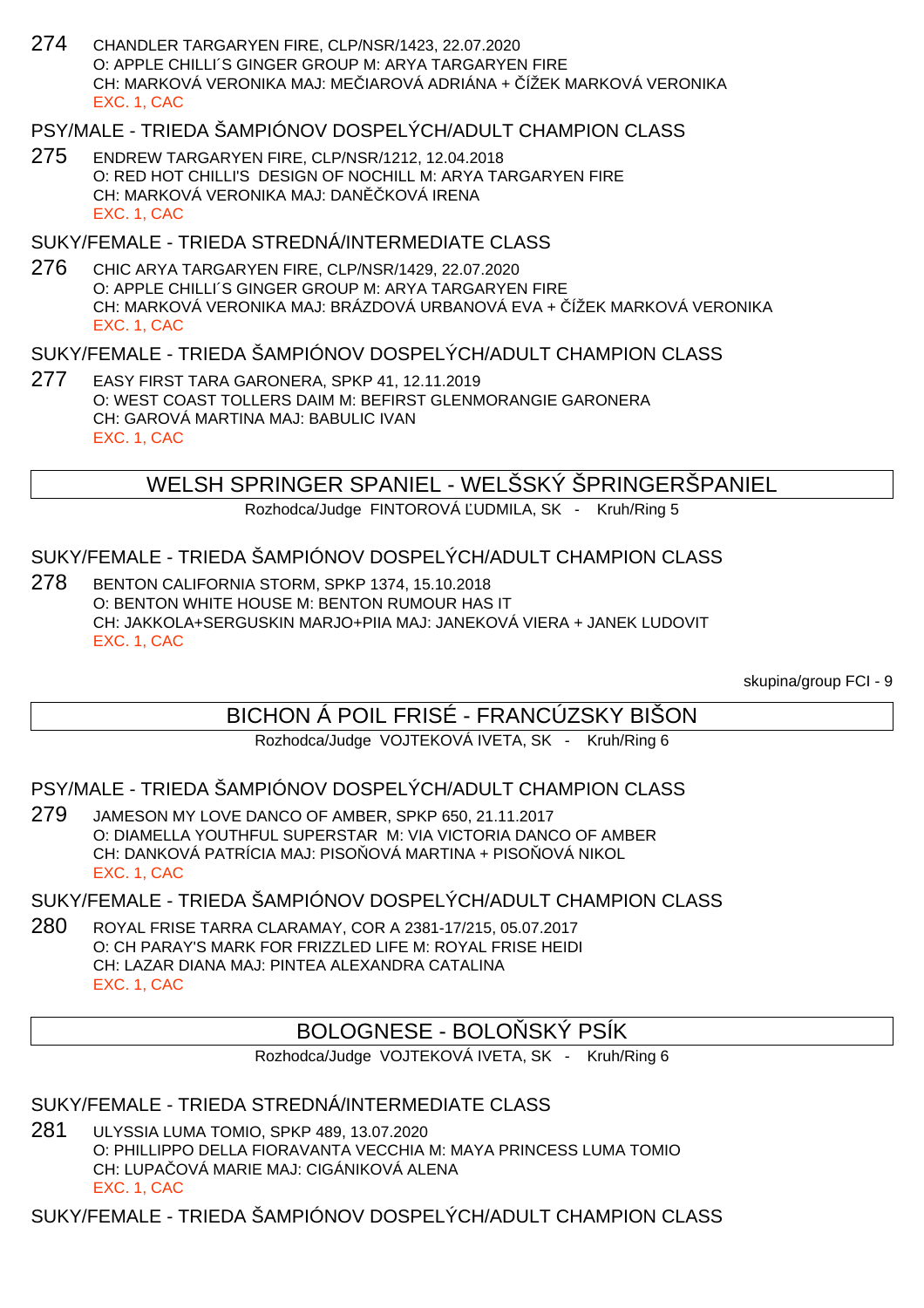282 TERRY PRINCESS LUMA TOMIO, SPKP 484, 05.08.2019 O: PHILIPPO DELLA FIORAVANTA VECCHIA M: MAYA PRINCESS LUMA TOMIO CH: LUPAČOVÁ MARIE MAJ: CIGÁNIKOVÁ ALENA EXC. 1, CAC

## BOSTON TERRIER

Rozhodca/Judge VOJTEKOVÁ IVETA, SK - Kruh/Ring 6

#### PSY/MALE - TRIEDA STREDNÁ/INTERMEDIATE CLASS

283 BOSTON STYLE T'BURST OF APPLAUSE, CMKU/BOS/5164/-21/20, 08.08.2020 O: CAMPBELL CLAN'S SMOOTH CRIMINAL M: BOSTON STYLE DARLING INIQUE BEAUTY CH: SAFRONOVA SVETLANA MAJ: SKRYPNYK LUCIE EXC. 1, CAC

#### PSY/MALE - TRIEDA ŠAMPIÓNOV DOSPELÝCH/ADULT CHAMPION CLASS

284 EXTREMLY RUDE KID BALOONEK, CMKU/BOS/3199/17, 10.02.2017 O: GUNTHER'S OH HENRY! M: INFERIOR SILESIA CANIS CHLOE CH: KOŠINA PETR MAJ: KOŠINA PETR EXC. 1, CAC

BOULEDOGUE FRANCAIS - FRANCÚZSKY BULDOČEK

Rozhodca/Judge VOJTEKOVÁ IVETA, SK - Kruh/Ring 6

#### PSY/MALE - TRIEDA JUNIOR ŠAMPIÓNOV/JUNIOR CHAMPION CLASS

- 285 GOLD FOREST BULL FALCO, SPKP 7849, 14.05.2021 O: BAHIANO SWEET COOKIES M: REBI VON NEW GLANDORF CH: BERECZKY EVA MAJ: BERECZKY EVA + PONGRÁCZ ELEONÓRA EXC. 1, CAJC
- PSY/MALE TRIEDA STREDNÁ/INTERMEDIATE CLASS
- 286 LUCA FRANCUSKI PAPILOT, CMKU/FB/11725/-20/20, 01.09.2020 O: A´VIGDORS PONTIUS PILATUS M: ROSE FRANCUSKI PAPILOT CH: SKORUPSKA KAROLINA MAJ: BLAHUŠ SCHEFFLEROVÁ JAROSLAVA EXC. 1, CAC

#### PSY/MALE - TRIEDA ŠAMPIÓNOV DOSPELÝCH/ADULT CHAMPION CLASS

- 287 ACHILLES BIG FAMILY-FRENCH BULLS, SPKP 7265, 09.04.2020 O: DANTE LARGE-GARDEN BULLS M: XANTHÉ VAN-BULL CH: NAGY TÜNDE MAJ: I OVÁ KATARÍNA EXC. 1, CAC
- 288 TOP SEBASTIAN BULLY ROYAL CLUB, SPKP 7082, 15.08.2019 O: GEORGES DE LA COEUR DE LA MER M: VANILLA LILLA BULLY ROYAL CLUB CH: KEREŠKÉNYIOVÁ RADKA MAJ: KEREŠKÉNIYOVÁ RADKA EXC. 2, Res.CAC

#### SUKY/FEMALE - TRIEDA ŠAMPIÓNOV DOSPELÝCH/ADULT CHAMPION CLASS

- 289 FRUSTYLE MICHELLE, CMKU/FB/11649/-20/20, 21.03.2020 O: DICAR I´M SPECIAL M: FRUSTYLE ZOYA GOLD CASMIRE CH: SITNIKOVÁ TATIANA MAJ: BLAHUŠ SCHEFFLEROVÁ JAROSLAVA EXC. 1, CAC
- 290 ZOE SLAVIC STORM, SPKP 7079, 30.09.2019 O: FRUSTYLE WIN A GAME M: MADEMOISELLE PARIS SLAVIC STORM CH: VAŠÍ EK MAREK MAJ: HAJTMÁNKOVÁ DENISA EXC. 2, Res.CAC

CANICHE GRAND BLANC - PUDEL VE KY BIELY

Rozhodca/Judge VOJTEKOVÁ IVETA, SK - Kruh/Ring 6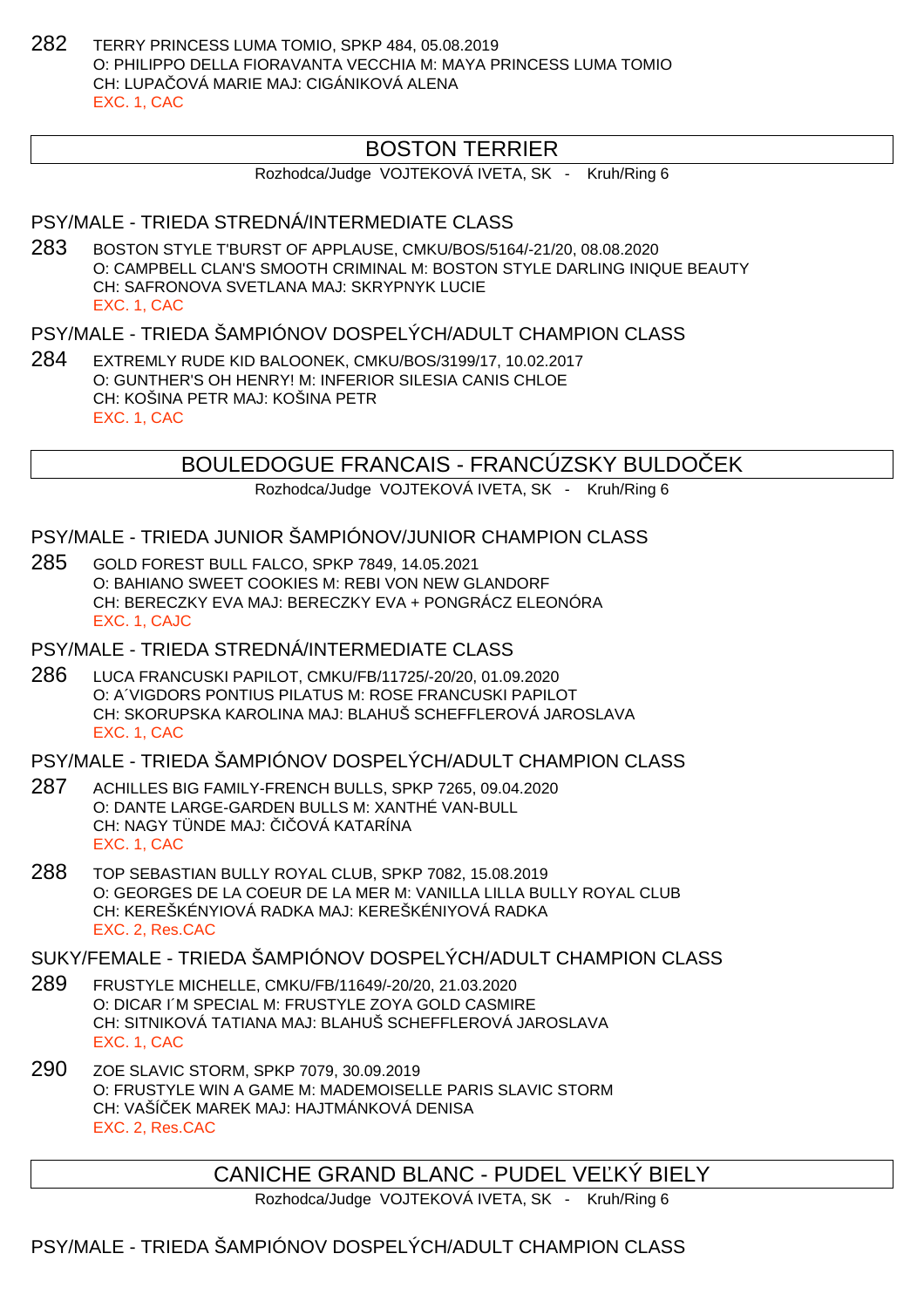291 ANAKINN DONNAUTESS, SPKP 345, 23.01.2020 O: VOLGARUS HEARTBEAT M: IVETTA DONNA NONTISCORDARDIME CH: MIŠKANIN MARIÁN MAJ: MIŠKANIN MARIÁN ABS.

## CANICHE GRAND NOIR - PUDEL VE KÝ LERNY

Rozhodca/Judge VOJTEKOVÁ IVETA, SK - Kruh/Ring 6

### PSY/MALE - TRIEDA ŠAMPIÓNOV DOSPELÝCH/ADULT CHAMPION CLASS

292 ARTHEMONN DONNAUTESS, SPKP 349, 23.01.2020 O: VOLGARUS HEARTBEAT M: IVETTA DONNA NONTISCORDARDIME CH: MIŠKANIN MARIÁN MAJ: MIŠKANIN MARIÁN EXC. 1, CAC

### SUKY/FEMALE - TRIEDA ŠAMPIÓNOV DOSPELÝCH/ADULT CHAMPION CLASS

293 ARIZONA ATHI'S EMPIRE, CMKU/P/21593/20, 08.06.2020 O: ROMEO MODAU-STAR M: ATHINA THE VELVET FUR CH: POLENDOVÁ LUCIE MAJ: POLENDOVÁ LUCIE EXC. 1, CAC

CANICHE MINIATURE (TOY) BLANC - PUDEL MINIATÚRNY (TOY) BIELY

Rozhodca/Judge VOJTEKOVÁ IVETA, SK - Kruh/Ring 6

#### SUKY/FEMALE - TRIEDA ŠAMPIÓNOV DOSPELÝCH/ADULT CHAMPION CLASS

294 BING BANG IN UNIVERSE MAHENE FARM, CMKU/P/20509/-18/17, 25.08.2017 O: GOLDEN STRIK MALIBU M: MORNING GLORY EARL´S LEGEND CH: NEDBAL MILOŠ MAJ: NEDBALOVÁ MARTINA + NEDBALOVÁ MARTINA EXC. 1, CAC

## CANICHE MINIATURE (TOY) NOIR - PUDEL MINIATURNY (TOY) LERNY

Rozhodca/Judge VOJTEKOVÁ IVETA, SK - Kruh/Ring 6

#### SUKY/FEMALE - TRIEDA ŠAMPIÓNOV DOSPELÝCH/ADULT CHAMPION CLASS

295 EVELLINE FROM LOVING ANGELS, SPKP 758, 05.03.2020 O: SOTTO VOCE QUIZAS QUIZAS QUIZAS M: PUSHISTIY SOBLAZN GOSPOZHA UDACHA CH: SUCHO OVÁ ZUZANA MAJ: SUCHO OVÁ ZUZANA EXC. 1, CAC

### CANICHE MOYEN NOIR - PUDEL STREDNY IERNY

Rozhodca/Judge VOJTEKOVÁ IVETA, SK - Kruh/Ring 6

#### PSY/MALE - TRIEDA ŠAMPIÓNOV DOSPELÝCH/ADULT CHAMPION CLASS

296 ESTIQ ENDER BANZETTE, SPKP 778, 19.06.2020 O: BEDINGFIELD I AM WHAT I AM M: HAPPY BERENIKA STAR OF SILESIA CH: KAŠPAROVÁ HANA MAJ: PALUŠEKOVÁ BARBORA EXC. 1, CAC

## CAVALIER KING CHARLES SPANIEL (BLACK AND TAN)

Rozhodca/Judge VOJTEKOVÁ IVETA, SK - Kruh/Ring 6

PSY/MALE - TRIEDA STREDNÁ/INTERMEDIATE CLASS

297 TECUMSEH CHILLI KOLIBA, SPKP 3952, 03.06.2020 O: BEST OF CHILLI KOLIBA M: ZENNESIE ELI BIELY DÉMON CH: JANKOVI OVÁ UBICA MAJ: POTHEOVÁ ZLATICA EXC. 1, CAC

SUKY/FEMALE - TRIEDA STREDNÁ/INTERMEDIATE CLASS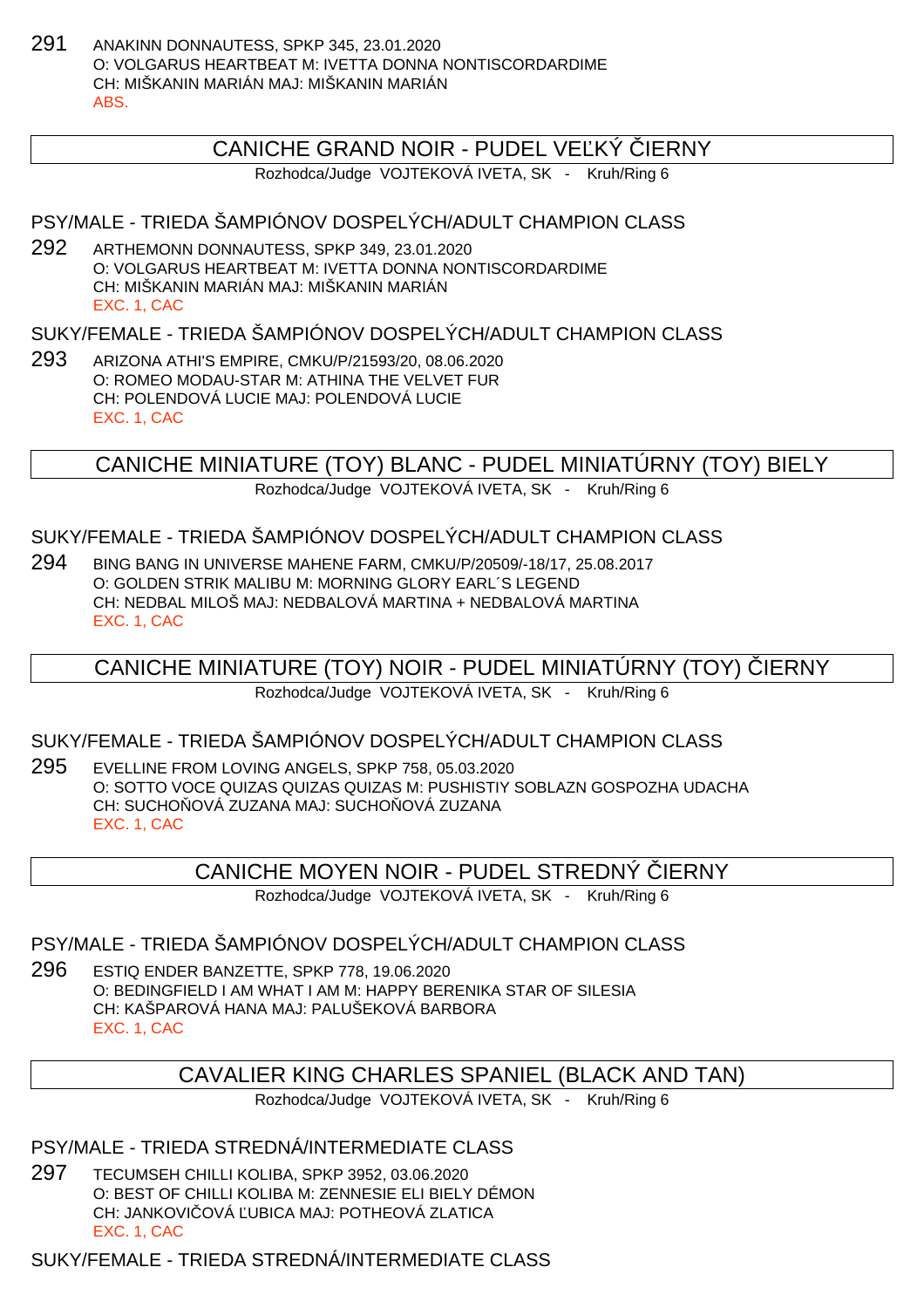298 OKTAVIA LIKAMI, PKR.IX-89232, 28.06.2020 O: NATALIE TEODORUS DOUBLE TROUBLE FOR RIVAL M: HAYLE LIKAMI CH: G. GOTEK KALINA MAJ: SZCZEPA SKA NATALIA EXC. 1, CAC

#### CAVALIER KING CHARLES SPANIEL (BLENHEIM)

Rozhodca/Judge VOJTEKOVÁ IVETA, SK - Kruh/Ring 6

#### PSY/MALE - TRIEDA STREDNÁ/INTERMEDIATE CLASS

299 FRENCH KISS SCARLETT TEAM, SPKP 3925, 10.05.2020 O: L'AMOUR NIGHT SCARLETT TEAM M: STAR IS BORN SCARLETT TEAM CH: PREDNÁ MÁRIA MAJ: HIRSCH TATIANA EXC. 1, CAC

### SUKY/FEMALE - TRIEDA STREDNÁ/INTERMEDIATE CI ASS

300 NINA RICCI MAGIC NOBLESSE, SPKP 3966, 09.08.2020 O: ROYAL ROMANCE BAXXTER M: BOHEMIA BRILLIANT CH: BOBRÍKOVÁ ANGÉLIQUE MAJ: BOBRÍKOVÁ ANGÉLIQUE EXC. 1, CAC

SUKY/FEMALE - TRIEDA ŠAMPIÓNOV DOSPELÝCH/ADULT CHAMPION CLASS

301 ANNABELLA CAROLINA SWEETS, SPKP 3765, 09.08.2019 O: LIANE´S CLEVELAND M: MISIA K CAROLINA CH: JURI OVÁ PETRA MAJ: JURI OVÁ PETRA EXC. 1, CAC

## CAVALIER KING CHARLES SPANIEL (RUBY)

Rozhodca/Judge VOJTEKOVÁ IVETA, SK - Kruh/Ring 6

#### PSY/MALE - TRIEDA ŠAMPIÓNOV DOSPELÝCH/ADULT CHAMPION CLASS

302 KLEMENT RED CHILLI KOLIBA, SPKP 3386, 09.05.2017 O: BONITOS COMPANEROS YES WE CAN RED M: CELESTÍNKA BOU CHILLI KOLIBA CH: JANKOVI OVÁ UBICA MAJ: POTHEOVÁ ZLATICA EXC. 1, CAC

## CHIHUAHUA LONG-HAIRED - VAAVA DLHOSRSTÁ

Rozhodca/Judge VOJTEKOVÁ IVETA, SK - Kruh/Ring 6

PSY/MALE - TRIEDA ŠAMPIÓNOV DOSPELÝCH/ADULT CHAMPION CLASS

- 303 KARLOS MINI BIG DOG, SPKP 8616, 27.09.2018 O: LUCKY WINNERS EXLUZIVE LORD M: HRISTICHSAN SHUMMI CH: ŠOKOVÁ MONIKA MAJ: MATULOVÁ SO A EXC. 2, Res.CAC
- 304 PLATINUM KID MASTER LOVE, CMKU/CHI/25266/-20/20, 09.01.2020 O: LAYMINGAS-SHORI SHOWMAN M: PLATINUM KID EMILIYA FORTUNA CH: HODUNOVA ELENA MAJ: BARANOVA JEKATERINA EXC. 1, CAC

SUKY/FEMALE - TRIEDA JUNIOR ŠAMPIÓNOV/JUNIOR CHAMPION CLASS

- 305 DOVANES PATRISHA, CMKU/CHI/26635/21, 16.01.2021 O: DUMAS MALKANORAH M: DOVANES OXFORD STAR CH: DOVÄNE OLGA MAJ: SOU KOVÁ ŠÁRKA EXC. 1, CAJC
- SUKY/FEMALE TRIEDA ŠAMPIÓNOV DOSPELÝCH/ADULT CHAMPION CLASS
- 306 GEORGINA MILAGRITOS, SPKP 7963, 13.03.2017 O: BRAMERITA BOYDISIN DAPPER M: LOLA DES MONTS SECRETS DE L´OUR CH: JÓŽOVÁ NATAŠA MAJ: JÓŽOVÁ NATAŠA EXC. 1, CAC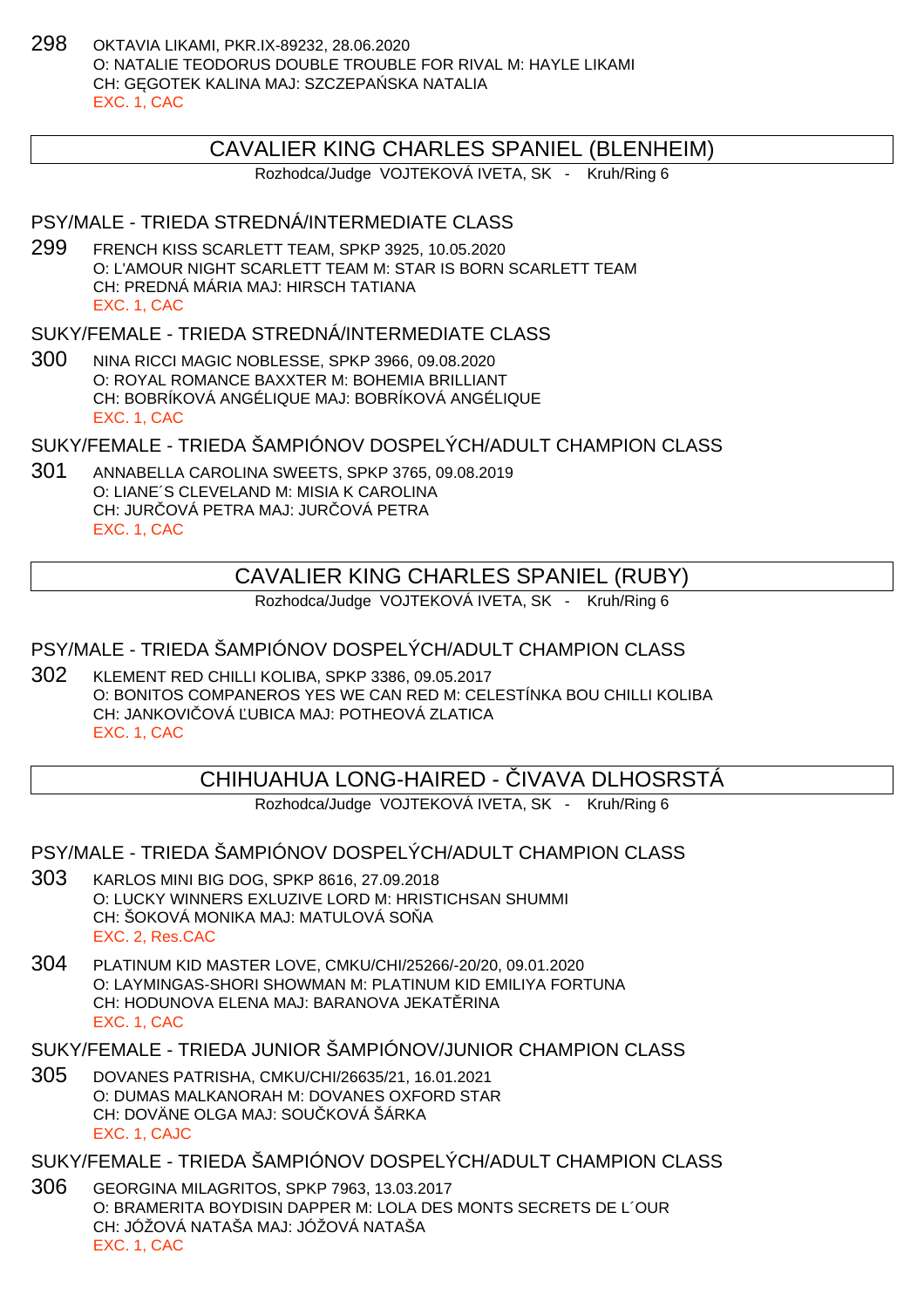## CHIHUAHUA SMOOTH-HAIRED - VAAVA KRÁTKOSRSTÁ

Rozhodca/Judge VOJTEKOVÁ IVETA, SK - Kruh/Ring 6

### PSY/MALE - TRIEDA ŠAMPIÓNOV DOSPELÝCH/ADULT CHAMPION CLASS

307 MAD MAX MYSTIC MIRACLE, SPKP 9116, 06.10.2019 O: SMALL IS BEAUTIFUL´S FINE MESS M: HELLO MARRYLOU MYSTIC MIRACLE CH: SOLČANSKÁ MICHAELA MAJ: SOLČANSKÁ MICHAELA EXC. 1, CAC

### SUKY/FEMALE - TRIEDA STREDNÁ/INTERMEDIATE CLASS

308 MISTY MEADOW´S CATWOMAN-PC, CMKU/CHI/25886/-20/20, 06.04.2020 O: MISTY MEADOW´S ORLANDO FURIOSO-PC M: MM´S ALICE ROI-PC DI SAN GIMIGNANO CH: LEHTINEN-COCHETTI TUULA RIITTA MAJ: ŠKULTÉTYOVÁ NIKOL EXC. 1, CAC

#### SUKY/FEMALE - TRIEDA ŠAMPIÓNOV DOSPELÝCH/ADULT CHAMPION CLASS

309 SPECIAL GUEST OKLAHOMA SKY, SPKP 8413, 24.04.2018 O: LAYMINGAS-SHORI SHINING DANCER M: JACKIE BLU ZUZANIN RAJ CH: ŠVECOVÁ VIERA MAJ: ŠKULTÉTYOVÁ NIKOL + ŠVECOVÁ VIERA EXC. 1, CAC

CHINESE CRESTED DOG HAIRLESS - ÍNSKY CHOCHOLATÝ PES BEZ SRSTI

Rozhodca/Judge VOJTEKOVÁ IVETA, SK - Kruh/Ring 6

## PSY/MALE - TRIEDA ŠAMPIÓNOV DOSPELÝCH/ADULT CHAMPION CLASS

310 EVER CLEVER WINNING SMILE, SPKP 2131, 04.06.2019 O: LA LALAND WINNING SMILE M: ZENDY WINNING SMILE CH: PAPKOUSKAJA ANASTASIA MAJ: OLBERTOVÁ ZUZANA + LIEGL CHRISTINE EXC. 1, CAC

## LHASA APSO

Rozhodca/Judge VOJTEKOVÁ IVETA, SK - Kruh/Ring 6

### PSY/MALE - TRIEDA ŠAMPIÓNOV DOSPELÝCH/ADULT CHAMPION CLASS

311 UTAR GEMA - ROSES, SPKP 704, 12.11.2017 O: DARTAGNAN IVEPET M: MOIRA GEMA - ROSES CH: GERŠI QVÁ MARIE MAJ: GERŠI QVÁ MÁRIA EXC. 1, CAC

## MALTESE - MALTÉZSKY PSÍK

Rozhodca/Judge VOJTEKOVÁ IVETA, SK - Kruh/Ring 6

## PSY/MALE - TRIEDA ŠAMPIÓNOV DOSPELÝCH/ADULT CHAMPION CLASS

- 312 MAYBE MYSTERY MONDAK MONWHITE STAR, CMKU/MA/10142/14, 10.08.2014 O: LAUREAL´S ALL AMERICAN M: YVEMMA´S HELLO KITTY CH: KUPICOVÁ MONIKA MAJ: KUPICOVA MONIKA A SIMONA EXC. 1, CAC
- SUKY/FEMALE TRIEDA STREDNÁ/INTERMEDIATE CLASS
- 313 FEMME FATALE SWEET DEVIL, SPKP 568, 03.10.2020 O: DIAMOND GEMINI BISCUIT II M: ROLLY-POLLY SWEET DEVIL CH: JUSTOVÁ IVONA MAJ: JUSTOVÁ IVONA EXC. 1, CAC

SUKY/FEMALE - TRIEDA ŠAMPIÓNOV DOSPELÝCH/ADULT CHAMPION CLASS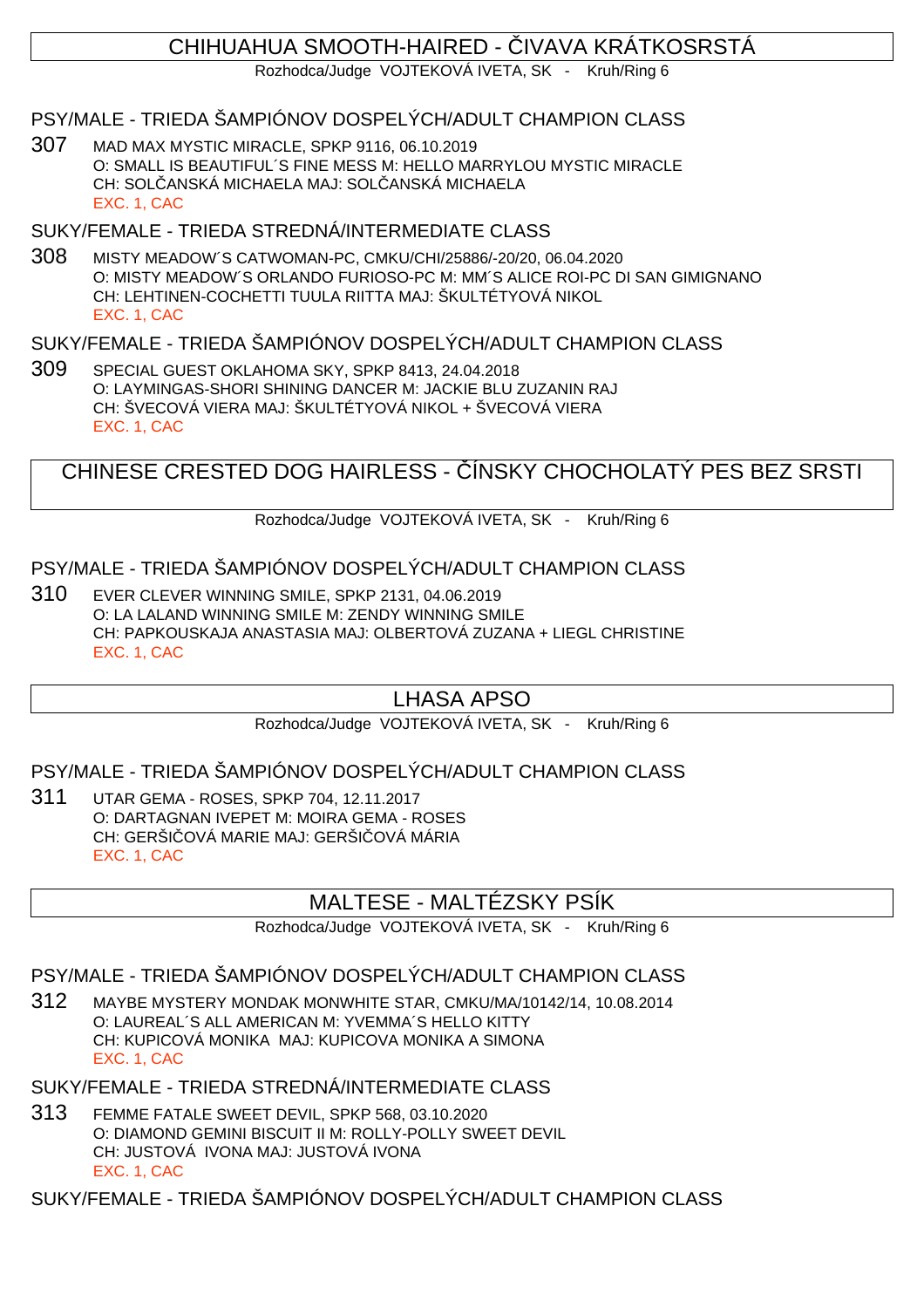314 PARTY GIRL MONWHITE STAR, CMKU/MA/11030/19, 24.12.2019 O: WHITE FIELD RICHELIEU RIO M: YVEMMA´S HELLO KITTY CH: KUPICOVI MONIKA A SIMONA MAJ: KUPICOVA MONIKA A SIMONA EXC. 1, CAC

## SUKY/FEMALE - TRIEDA VETERÁN ŠAMPIÓNOV/VETERAN CHAMPION CLASS

315 ARIANA MAGNOLIA VELVET MALTES, SPKP 424, 18.01.2014 O: FELINI VON SÁRANSZKÝ M: SUZY ULATH INA JIMIDO CH: ŠPÁNIKOVÁ DANIELA MAJ: ŠPÁNIKOVÁ DANIELA EXC. 1

## MOPS (PUG)

Rozhodca/Judge VOJTEKOVÁ IVETA, SK - Kruh/Ring 6

#### SUKY/FEMALE - TRIEDA ŠAMPIÓNOV DOSPELÝCH/ADULT CHAMPION CLASS

316 TALISMAN MAD-MOPS, SPKP 3851, 20.03.2020 O: CH SUPREME TRIUMPH VANGUISHER M: CH FANTASY MAD-MOPS CH: NAGY KORNÉL MAJ: NAGY KORNÉL EXC. 1, CAC

## PAPILLON

Rozhodca/Judge VOJTEKOVÁ IVETA, SK - Kruh/Ring 6

#### PSY/MALE - TRIEDA ŠAMPIÓNOV DOSPELÝCH/ADULT CHAMPION CLASS

317 SATYR CAPRINA DOWINA, SPKP 1131, 28.04.2014 O: WITTORIO DE POMPADOUR M: ZENJA CAPRINA DOWINA CH: MAJDOVÁ GABRIELA MAJ: SCHELLING BRIGITTE EXC. 1, CAC

SUKY/FEMALE - TRIEDA JUNIOR ŠAMPIÓNOV/JUNIOR CHAMPION CLASS

- 318 EMILY´S JOY DOUBLE TROUBLE, SPKP 2006, 03.02.2021 O: TOP SECRET NUEVA SORPRESA M: NIGHT VISION NUEVA SORPRESA CH: CHYNORADSKÁ ANNAMÁRIA MAJ: SVOZÍLKOVÁ SABINA EXC. 1, CAJC
- 319 MISS UNIVERSE LOVELY TINA, SPKP 1978, 06.12.2020 O: LINDATORPS QUICKLY QUINTON M: ROSALIE LOVELY TINA CH: JAMRICHOVÁ MARTINA MAJ: JAMRICHOVÁ MARTINA EXC. 2

SUKY/FEMALE - TRIEDA ŠAMPIÓNOV DOSPELÝCH/ADULT CHAMPION CLASS

320 EMILY'S JOY BE A LITTLE WILD, SPKP 1914, 07.05.2020 O: SEMICVETIC SUNNY SECRET M: XTRA DRIVE NUEVA SORPRESA CH: CHYNORADSKÁ ANNAMÁRIA MAJ: CHYNORADSKÁ ANNAMÁRIA EXC. 1, CAC

### PETIT BRABANCON - BRABANTSKÝ GRIFON

Rozhodca/Judge VOJTEKOVÁ IVETA, SK - Kruh/Ring 6

#### PSY/MALE - TRIEDA ŠAMPIÓNOV DOSPELÝCH/ADULT CHAMPION CLASS

321 HE'S PUSS IN BOOTS TOO MUCH LOVE, SPKP 379, 27.03.2020 O: OLIVER TWIST DE LA PASSION DE P'TITS LU M: KATCHENKA DE LA TORMENTA DEL MAR CH: BALOGHOVÁ LUCIA MAJ: BALOGHOVÁ LUCIA EXC. 1, CAC

### SHIH TZU

Rozhodca/Judge VOJTEKOVÁ IVETA, SK - Kruh/Ring 6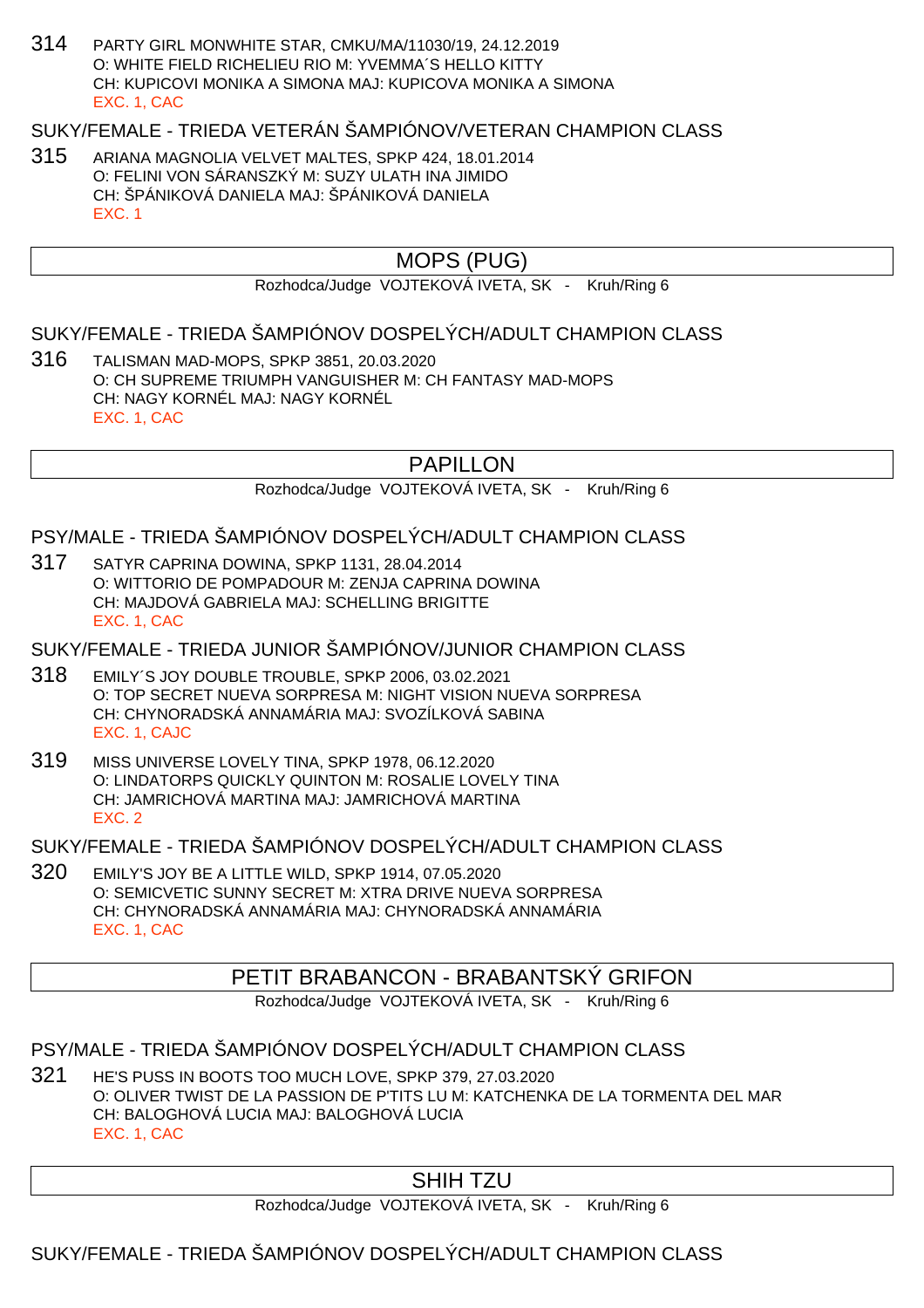322 CAIRITHY-KIM MAGIC ANALAND, SPKP 964, 01.12.2018 O: PRIDE LEON DERRIK M: FLORENTINA ATREI KIRABZER CH: URIŠOVÁ ZUZANA MAJ: URIŠOVÁ ZUZANA EXC. 1, CAC

## TIBETAN TERRIER

Rozhodca/Judge VOJTEKOVÁ IVETA, SK - Kruh/Ring 6

## PSY/MALE - TRIEDA ŠAMPIÓNOV DOSPELÝCH/ADULT CHAMPION CLASS

323 EMOTION IN MOTION ERBOSEDITION, SPKP 371, 13.12.2019 O: NYAMS DOD-PA OD VILZONKY M: A DESERT ROSE ERBOSEDITION CH: KU ERKOVÁ VERONIKA MAJ: KU ERKOVÁ VERONIKA EXC. 1, CAC

#### SUKY/FEMALE - TRIEDA STREDNÁ/INTERMEDIATE CI ASS

324 GOLD JACK´DAW ICSI, SPKP 382, 16.11.2020 O: E-GLIN TINGRI M: HIRANYA TINGRI CH: CSÓKA GYULÁNÉ ILONA MAJ: DIÓS LADISLAV EXC. 1, CAC

skupina/group FCI - 10

## AFGHAN HOUND - AFGÁNSKY CHRT

Rozhodca/Judge FINTOROVÁ UDMILA, SK - Kruh/Ring 5

#### SUKY/FEMALE - TRIEDA JUNIOR ŠAMPIÓNOV/JUNIOR CHAMPION CLASS

325 KHAU CARRERAS QUEEN OF EVERYTHING, SPKP 418, 05.02.2021 O: KHAU CARRERAS PETROS M: CELESTIAN HENKA OF KHAU CARRERAS CH: HALLER ZOLTÁN MAJ: KIRCHNEROVÁ ADRIANA EXC. 1, CAJC

### BORZOI - RUSKÝ CHRT

Rozhodca/Judge FINTOROVÁ UDMILA, SK - Kruh/Ring 5

#### PSY/MALE - TRIEDA STREDNÁ/INTERMEDIATE CLASS

326 AMADEO DE DAME CERISE, CMKU/B/4162/20, 18.05.2020 O: ABARIS CARSKÝ KLENOT M: CHERI CHERI LADY NIJINSKI BALLET CH: BURYAN PAVEL MAJ: BURYAN PAVEL EXC. 1, CAC

#### PSY/MALE - TRIEDA ŠAMPIÓNOV DOSPELÝCH/ADULT CHAMPION CLASS

327 KNIAZHIE ZOLOTO BOGACH, SPKP 492, 09.01.2019 O: VASART NA POLE ON POBEDITEL M: KNIAZHIE ZOLOTO COBRA CH: ZOLOCHEVSKAYA E. MAJ: GOCKÁ ELIŠKA V.G. 1

#### SUKY/FEMALE - TRIEDA ŠAMPIÓNOV DOSPELÝCH/ADULT CHAMPION CLASS

328 QUENA BISTKUPSTWO, CMKU/B/4090/19, 17.11.2019 O: ESTET CLASSIC VALENTIN STEPOWY GONIEC M: LOVKA BISTKUPSTWO CH: ZAPLETAL VOJT CH MAJ: ECHVALOVÁ ANDREA EXC. 1, CAC

DEERHOUND - ŠKÓTSKY JELENÍ PES

Rozhodca/Judge FINTOROVÁ UDMILA, SK - Kruh/Ring 5

## PSY/MALE - TRIEDA ŠAMPIÓNOV DOSPELÝCH/ADULT CHAMPION CLASS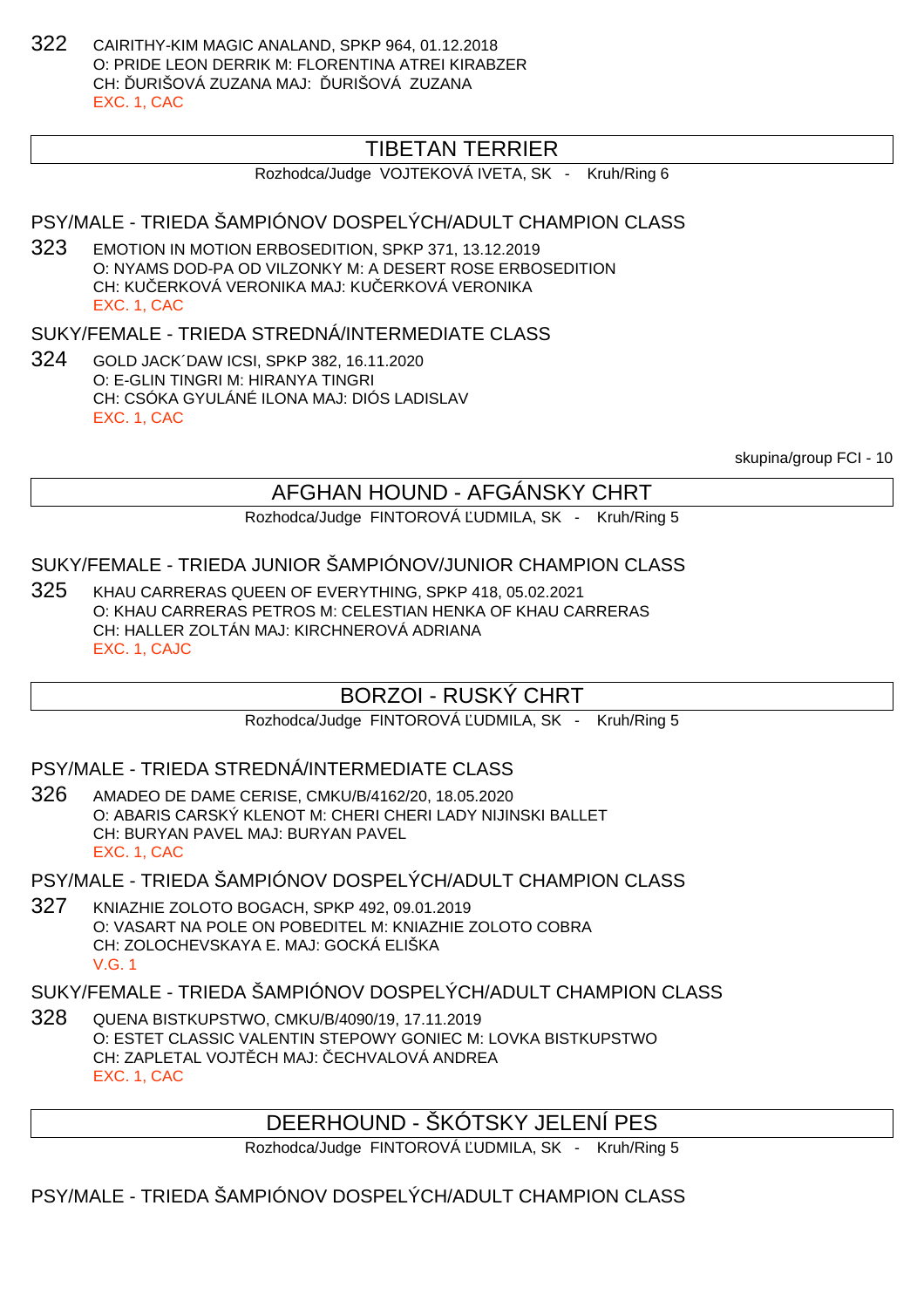329 GANDALF DALE IRATER, SPKP 30, 01.10.2018 O: AMAZING LEONARDO V.D. FLEVOMARE M: ELLIE DAISY IRATER CH: VOBORNÍKOVÁ EVA MAJ: MARIŠ ÁKOVÁ MARTINA EXC. 1, CAC

#### PICCOLO LEVRIERO ITALIANO - TALIANSKY CHRTÍK

Rozhodca/Judge FINTOROVÁ UDMILA, SK - Kruh/Ring 5

### PSY/MALE - TRIEDA JUNIOR ŠAMPIÓNOV/JUNIOR CHAMPION CLASS

330 KVIDO NA KLÍNKÁCH, SPKP 412, 24.11.2020 O: ULTIMATE FERITTE BUGSY M: YULIETT PRECIOSO NA KLÍNKÁCH CH: VACKOVÁ MARIE MAJ: LAPŠANSKÁ GABRIELA EXC. 1, CAJC

#### PSY/MALE - TRIEDA STREDNÁ/INTERMEDIATE CLASS

331 PICCOLI ANGELI VOLANTI DA VINCI ARTURO, SPKP 434, 28.08.2020 O: LITTLE DRAGONS GO FOR GOLD M: BEAUTY OF SICILIA GUCCI CH: WALCHHÜTTER PATRICIA MAJ: MEGOVÁ ANDREA EXC. 1, CAC

SUKY/FEMALE - TRIEDA ŠAMPIÓNOV DOSPELÝCH/ADULT CHAMPION CLASS

332 GINNY FRAMON BOHEMIA, CMKU/IT/3235/18, 27.10.2018 O: KUBA LIBRE NA KLÍNKÁCH M: EVITA FERITTE BUGSY CH: PODZEMSKÁ LUCIE MAJ: ZAPLETALOVÁ LUCIE + ZAPLETALOVÁ JANA EXC. 1, CAC

## **SALUKI**

Rozhodca/Judge FINTOROVÁ UDMILA, SK - Kruh/Ring 5

#### PSY/MALE - TRIEDA ŠAMPIÓNOV DOSPELÝCH/ADULT CHAMPION CLASS

333 FARIS DHANGARHI, SPKP 253, 27.01.2020 O: ORHAN MONIET EL NEFOUS DJAAL LHILAL M: ARSHAN BEL BLANC CH: FAJEROVÁ ALENA MAJ: VOJTI KOVÁ JANA EXC. 1, CAC

PSY/MALE - TRIEDA VETERÁN ŠAMPIÓNOV/VETERAN CHAMPION CLASS

334 IMPALA IMPERATOR, CMKU/SA/906/-14/13, 14.11.2013 O: IMPALA RED HEADED STRANGER M: CHUBASCO GOLDI LOOKS FOR IMPALA CH: SNYDER LOIS-ANN MAJ: PETROVÁ SIMONA EXC. 1

#### WHIPPET

Rozhodca/Judge FINTOROVÁ ĽUDMILA, SK - Kruh/Ring 5

#### PSY/MALE - TRIEDA STREDNÁ/INTERMEDIATE CLASS

335 AUXERROIS WILD GRAPES, CMKU/WH/5308/20, 22.05.2020 O: CILTALLE CALWEN NEW FEDAR M: ALIJAMO'S CAMPANULLA CH: PEKA IKOVÁ PETRA MAJ: SOUKUP LUKÁŠ + BIEGUNOVÁ ADRIANA EXC. 1, CAC

PSY/MALE - TRIEDA ŠAMPIÓNOV DOSPELÝCH/ADULT CHAMPION CLASS

- 336 CASILIUS FROM THE POND DRAGONFLY, CMKU/WH/4828/18, 29.12.2018 O: GASTY FAST DUNDERRY M: GIULIA OF LITTLE GOBLIN CH: HLADÍKOVÁ JAROSLAVA MAJ: KONE NÁ HANA EXC. 2, Res.CAC
- 337 SOBRESALTO LATTE MACCHIATO, CMKU/WH/4927/-19/18, 25.11.2018 O: WOLF TONE ATLAS M: SOBRESALTO NDRINGHETE NDRA CH: ROVANI ANNALISA MAJ: SOUKUP LUKÁŠ EXC. 1, CAC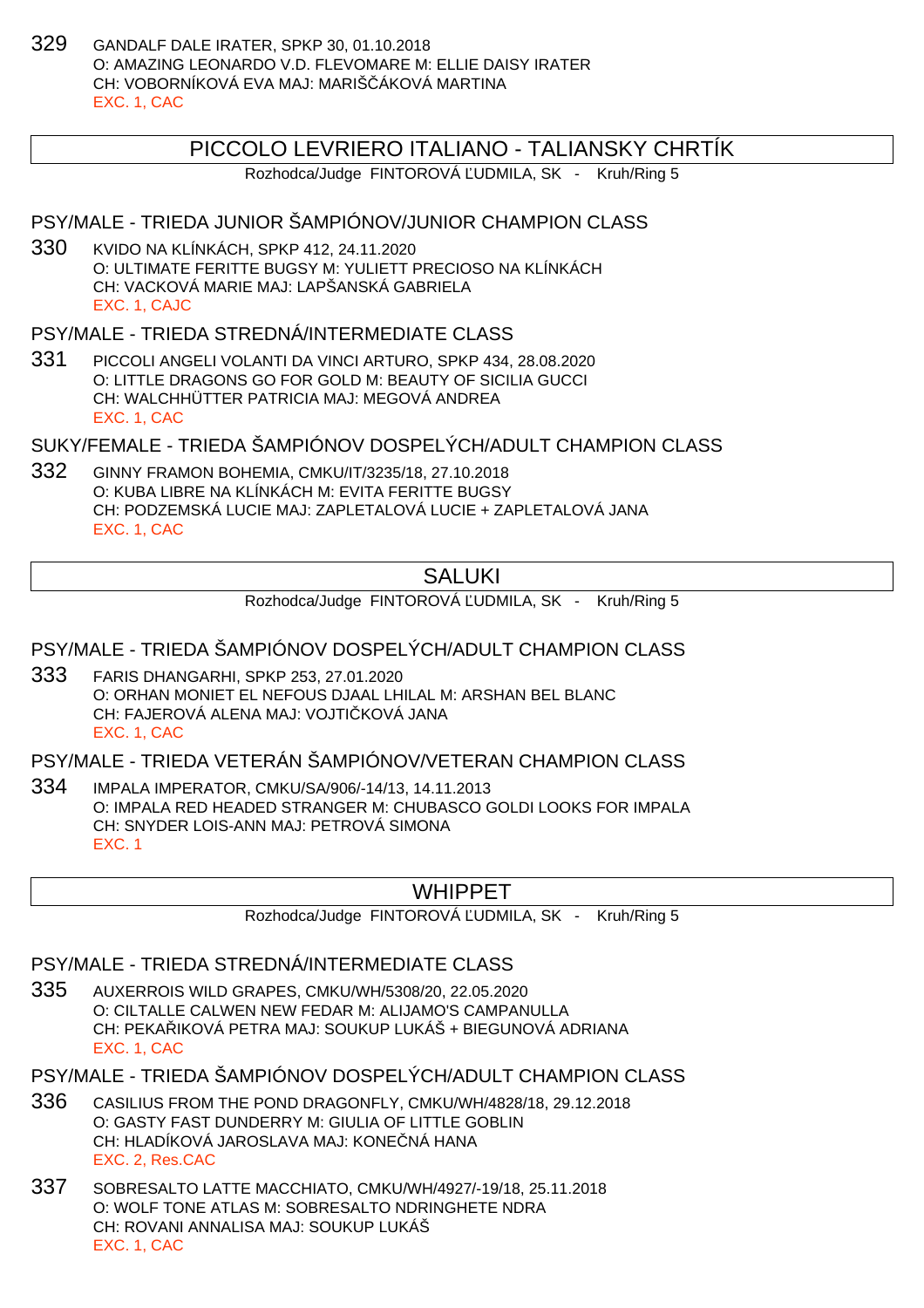### AMERICAN HAIRLESS TERRIER - AMERICKÝ BEZSRSTÝ TERIÉR

Rozhodca/Judge VOJTEKOVÁ IVETA, SK - Kruh/Ring 6

#### SUKY/FEMALE - TRIEDA ŠAMPIÓNOV DOSPELÝCH/ADULT CHAMPION CLASS

- 338 BAILEY MAY ANELLET, SPKP RG 248, 22.03.2020 O: AMERICAN ANTRAX ROZTOCKÁ HV ZDA M: ANGELL MIA DE BEATRIX BOHEMICA CH: KNIRSCHOVÁ EVA MAJ: NOVOTNÁ ZUZANA EXC. 3
- 339 CONNIE VON SANTNER, SPKP RG 215, 26.12.2019 O: BLUE DIABLE JOGEŠÁMA M: OLIVE OYL VON SANTNER CH: SANTNER MIKULÁŠ MAJ: MESAR ÍKOVÁ KATARÍNA EXC. 2, Res.CAC
- 340 GALAXY VON SANTNER, SPKP RG 247, 25.07.2020 O: OPTIMUS PRIME VON SANTNER M: PR BELLRIDGE´S MIKEY CH: SANTNER MIKULÁŠ MAJ: SLIMÁK LUCIA + SLIMÁK MARTIN EXC. 1, CAC

## BIEWER YORKSHIRE TERRIER

Rozhodca/Judge VOJTEKOVÁ IVETA, SK - Kruh/Ring 6

#### PSY/MALE - TRIEDA STREDNÁ/INTERMEDIATE CLASS

- 341 FREAK SHERRY MISTIQUE, SPKP RG 159, 04.04.2020 O: NOEL BLACK BULL M: BEAUTIFUL KYLIE SHERRY MISTIQUE CH: ALIU EDITA MAJ: KOTKOVÁ KATE INA EXC. 1, CAC
- PSY/MALE TRIEDA ŠAMPIÓNOV DOSPELÝCH/ADULT CHAMPION CLASS
- 342 NOEL BLACK BULL, RKF 5339461 R, 16.09.2018 O: SHOW KURAZH WINCHESTER M: WHITE BEAUTY OF WINNER TOPLINE CH: SHATOVA I.V. MAJ: ALIU ELZA EXC. 1, CAC

## SUKY/FEMALE - TRIEDA JUNIOR ŠAMPIÓNOV/JUNIOR CHAMPION CLASS

343 LARIS HAPPY STAR ALEANA FROM SOZVEZDIYA OF LOVE, SPKP RG 181, 19.11.2020 O: DOMIANI-FARESSETTI FESTUS M: DAFFODIL MY FAVORITE CH: RUSANOVA LARYSA MAJ: ALIU ELZA EXC. 1, CAJC

### BOERBOEL

Rozhodca/Judge VOJTEKOVÁ IVETA, SK - Kruh/Ring 6

## PSY/MALE - TRIEDA STREDNÁ/INTERMEDIATE CLASS

344 BALI DEVI S HEART, N REG / BOE/581/20, 19.10.2020 O: AFRICAN STAR SHAMAN M: FˇARWA NINYA ÓRË CH: ROUBOVÁ KATELINA MAJ: KOVALSKÝ DUŠAN EXC. 1, CAC

## LOUISIANA CATAHOULA - LOUISIANSKÝ LEOPARDÍ PES

Rozhodca/Judge VOJTEKOVÁ IVETA, SK - Kruh/Ring 6

PSY/MALE - TRIEDA ŠAMPIÓNOV DOSPELÝCH/ADULT CHAMPION CLASS

346 AMREN QALETAQA, SPKP RG 662, 01.06.2019 O: COAHOMA XAVANTE M: ALAWA FARMALA CH: UROVSKÁ MONIKA MAJ: MIHÁLIKOVÁ MÁRIA EXC. 1, CAC